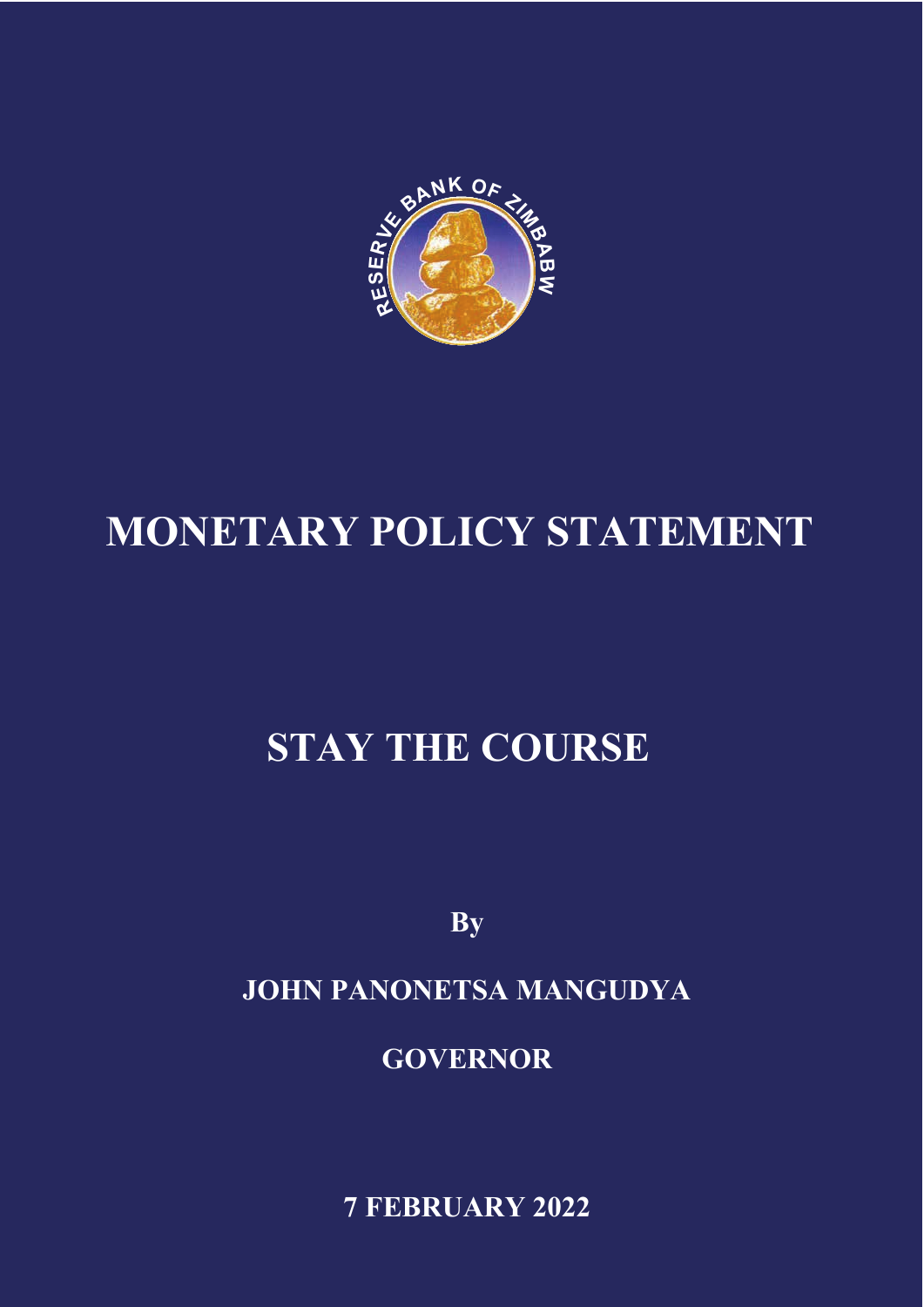## **TABLE OF CONTENTS**

| <b>ASSESSMENT OF PREVIOUS MONETARY POLICY MEASURES 10</b> |
|-----------------------------------------------------------|
|                                                           |
|                                                           |
|                                                           |
|                                                           |
|                                                           |
|                                                           |
|                                                           |
| <b>RECENT ECONOMIC AND INFLATION DEVELOPMENTS18</b>       |
|                                                           |
|                                                           |
|                                                           |
|                                                           |
|                                                           |
|                                                           |
| <b>CONDITION AND PERFORMANCE OF THE BANKING SECTOR 29</b> |
| Compliance with the New Minimum Capital Requirements30    |
|                                                           |
|                                                           |
|                                                           |
|                                                           |
|                                                           |
|                                                           |
|                                                           |
|                                                           |
|                                                           |
|                                                           |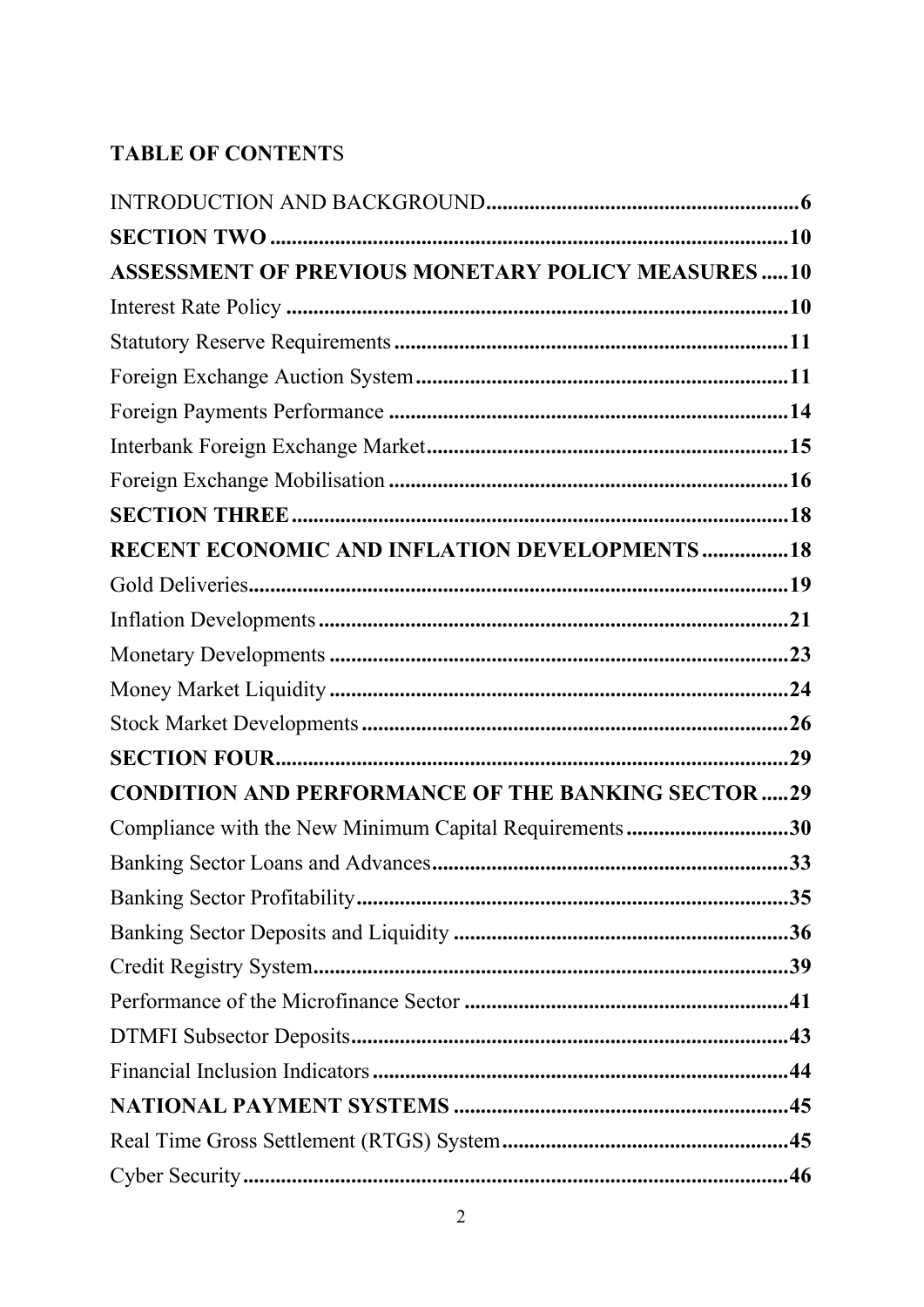| Refinement of the US\$50 Facility Accessed through Bureaux de Change 60     |  |
|-----------------------------------------------------------------------------|--|
| Export Retention for Manufacturing, Horticulture and Cross-Border Transport |  |
|                                                                             |  |
|                                                                             |  |
|                                                                             |  |
|                                                                             |  |
|                                                                             |  |
|                                                                             |  |
|                                                                             |  |
|                                                                             |  |
|                                                                             |  |
|                                                                             |  |
|                                                                             |  |
|                                                                             |  |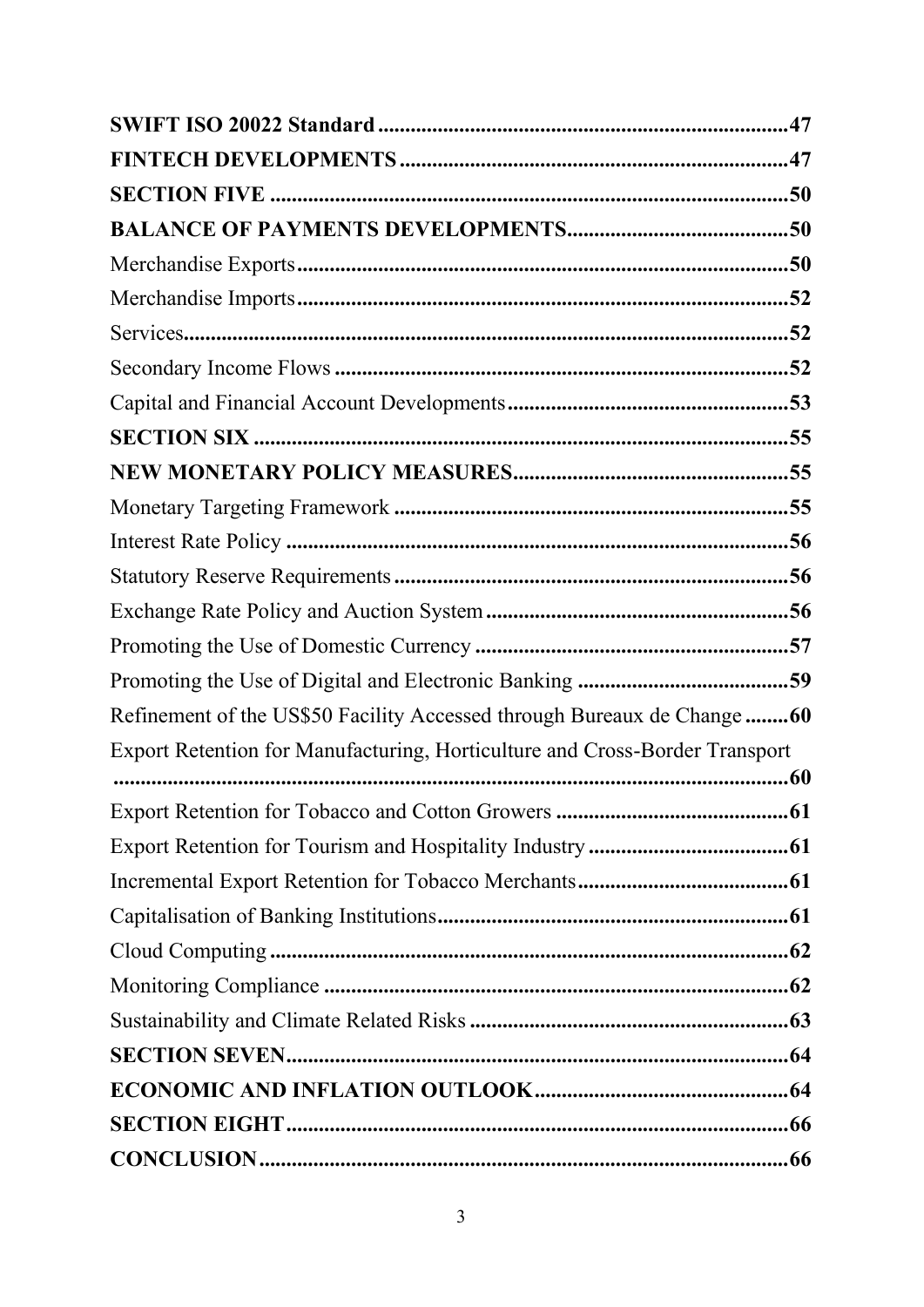## **TABLE OF FIGURES**

| Figure 3: Comparison of Gold Deliveries to FDR in 2021 and 202020  |  |
|--------------------------------------------------------------------|--|
|                                                                    |  |
|                                                                    |  |
|                                                                    |  |
|                                                                    |  |
|                                                                    |  |
|                                                                    |  |
|                                                                    |  |
| Figure 11: Sectoral Distribution of Loans as at 31 December 202134 |  |
|                                                                    |  |
| Figure 13: Banking Sector Income Mix as at 31 December 2021 36     |  |
|                                                                    |  |
|                                                                    |  |
| Figure 16: Percentage of Delinquent Loan Contracts by Gender40     |  |
|                                                                    |  |
|                                                                    |  |
|                                                                    |  |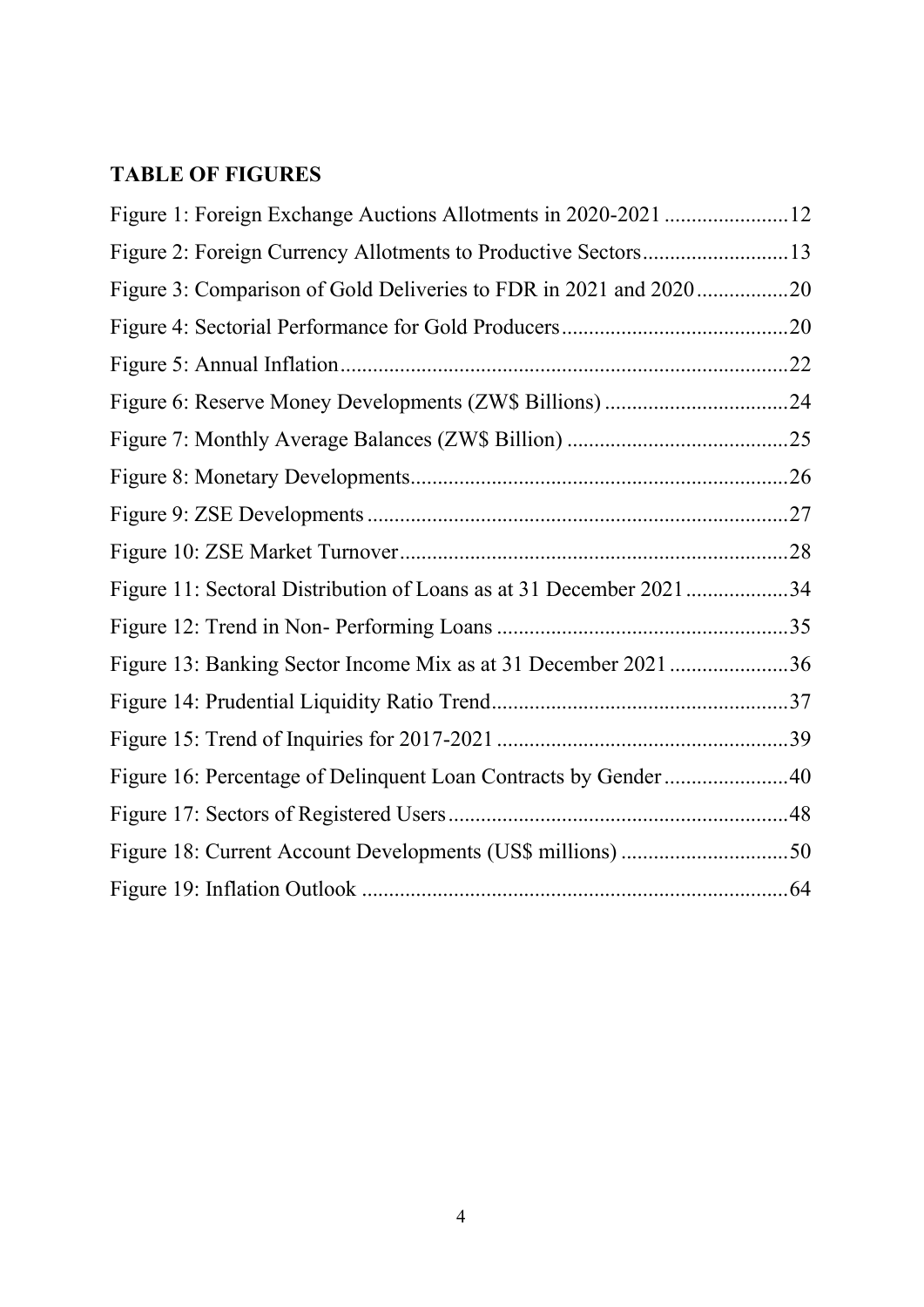# **LIST OF TABLES**

| Table 1: Total Foreign Currency Receipts (US\$ million) 14 |  |
|------------------------------------------------------------|--|
|                                                            |  |
|                                                            |  |
|                                                            |  |
|                                                            |  |
|                                                            |  |
|                                                            |  |
|                                                            |  |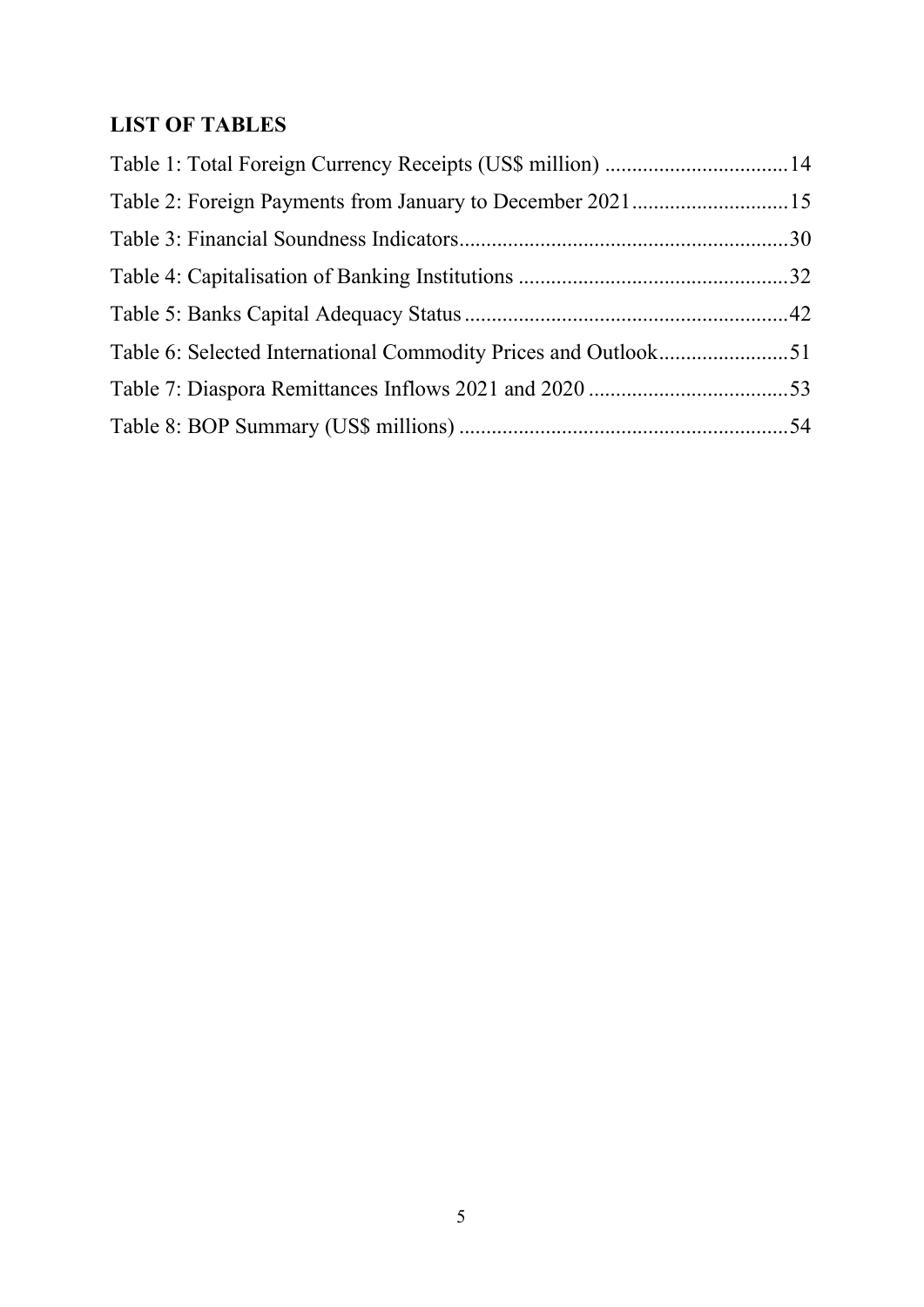#### **SECTION ONE**

#### **INTRODUCTION AND BACKGROUND**

- 1. This Monetary Policy Statement (MPS) is issued in terms of Section 46 of the Reserve Bank Act (Chapter 22:15) which requires the Governor of the Reserve Bank of Zimbabwe (the Bank) to issue a statement outlining the monetary policy stance for the subsequent six months, the reasons for the policies and an evaluation of the previous period monetary policy measures.
- 2. Since the last monetary policy statement issued in August 2021, the Bank has remained steadfast and resolute in its quest to foster domestic macroeconomic and financial system stability. Notwithstanding the Covid-19 induced effects on inflation and wider macroeconomic stability, year-onyear inflation went down from a peak of 837.5% in July 2020 to 60.7% in December 2021.
- 3. The conservative monetary targeting framework currently being pursued by the Bank has seen quarterly growth in reserve money being successfully contained within the desired targets throughout 2021. The quarterly growth targets in reserve money were reduced from 20% to 10% in the last quarter of 2021, signalling a tighter monetary policy stance in response to resurging inflationary pressures and adverse exchange rate expectations. As such, reserve money ended the year 2021 at ZW\$25.9 billion, compared to a maximum threshold of ZW\$29 billion for the last quarter of 2021. As a result of the tightening, annual growth in broad money (M3) also fell from a peak of 507.9% in January 2021 to 131.8% by December 2021.
- 4. The banking sector remained safe and sound with demonstrable capacity for increased support to the recovery of the economy even in the face of vulnerabilities induced by the Covid-19 pandemic. The banking sector asset quality also remained satisfactory with the average non-performing loans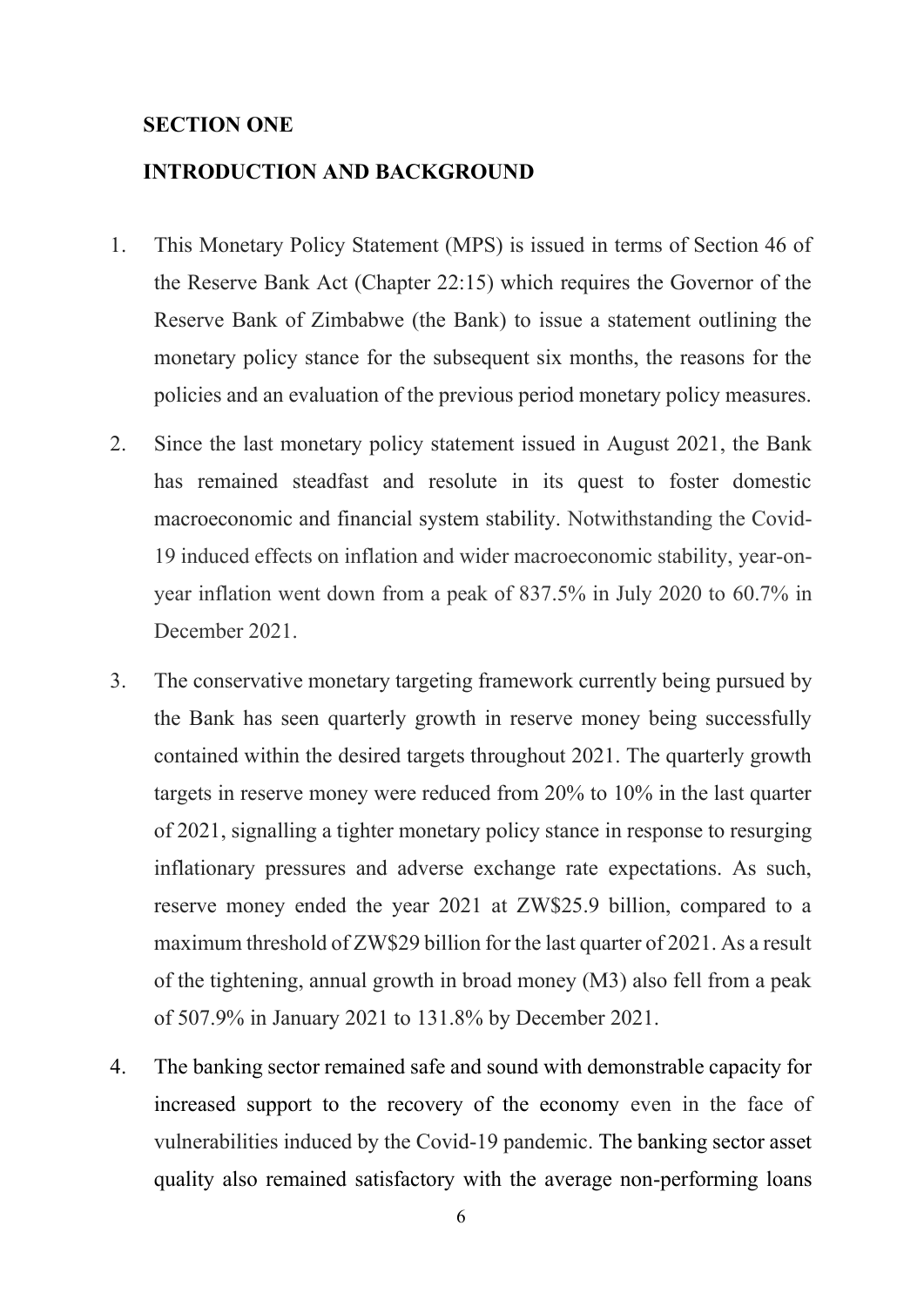(NPLs) to total loans ratio of 0.94% as at 31 December 2021, against an acceptable international benchmark of 5%.

- 5. The resurgence of inflationary pressures at the end of 2021, which saw annual inflation closing the year at 60.7%, mainly as a result of the parallel exchange rates pass-through effect on domestic inflation that continues to bedevil the economy, makes the exchange rate pass through an important consideration for to this Monetary Policy Statement. Thus, whilst the auction exchange rate depreciated from ZW\$85 per US\$1 for much of 2021 to close the year at ZW\$108 per US\$1, the parallel market premiums which rose to between 40% and 90% exerted significant inflationary pressures on the economy.
- 6. The pass-through effects of the exchange rate movements on inflation required the Bank to take prompt measures to dampen the inflationary pressures in order to sustain the downward trend in the month-on-month inflation, witnessed in the last three months. The sustenance of the current tight monetary policy is thus anticipated to usher further stability on the exchange rate and inflation in 2022.
- 7. Evidence from high frequency data on industry performance points to an improved outlook in 2022. Economic growth is projected at 5.5% in 2022 while annual inflation is expected to decline to between 25% and 35% by end of 2022, from 60.7% in December 2021. The ongoing progress in vaccinations against Covid-19 and a return to normal business will revive and boost economic activity and set the economy on a sustained growth trajectory in 2022 and beyond.
- 8. The Bank commends the Monetary Policy Committee (MPC) for being proactive in providing the necessary guidance on monetary policy. The Bank also commends business for supporting the restoration of macroeconomic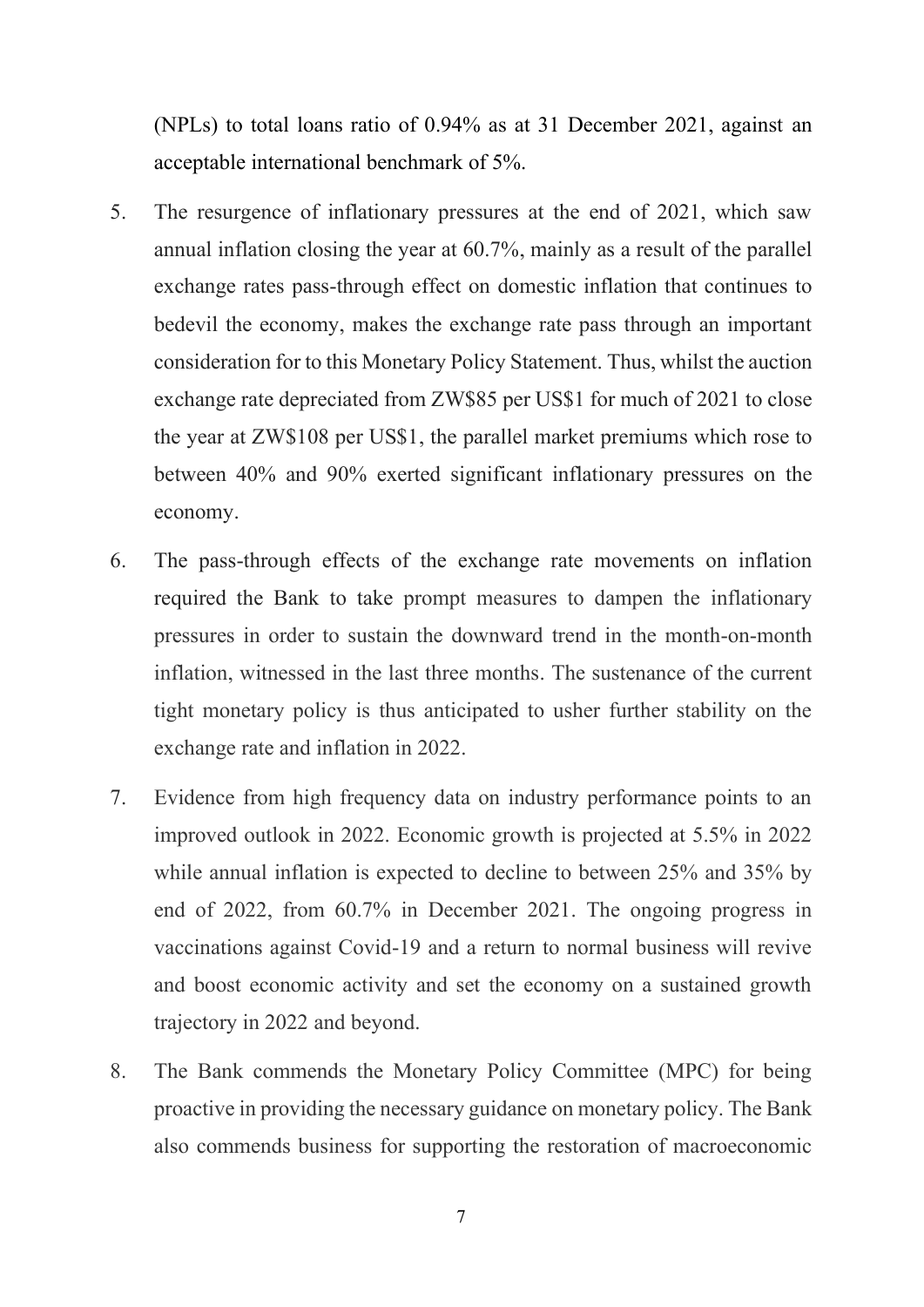stability, observance of the monetary policy measures and heeding of the Bank's call to refrain from manipulating or driving the exchange rate downwards as a means of discouraging consumers to transact in local currency, by preferring foreign currency over local currency, Equally, the Bank commends the Government for complementing the monetary policy measures through appropriate fiscal consolidation and for widening the use of the local currency which is necessary to anchor inflation. The complementarity between fiscal and monetary policy is key in efforts to control inflation, as well as improving macroeconomic stability in the economy.

- 9. While the domestic economic outlook is favourable, the weaker than initially anticipated global economic outlook, due to the new Omicron Covid-19 variants, poses threats to the pace of domestic economic recovery particularly in the tourism industry and on some commodity prices. In addition, rising energy prices and supply disruptions which have resulted in higher and more broad-based inflation in the United States and many emerging markets and developing economies present significant passthrough effects to the domestic inflation. Against this backdrop, the measures contained in this Statement will ensure that the Bank stays the course on tightening monetary policy to curb inflation, while ensuring that the ongoing domestic economic recovery is supported, notwithstanding the pandemic.
- 10. The rest of the Statement is organised as follows: Section two assesses the effectiveness of previous monetary policy measures; Section three highlights the recent economic developments; Section four provides financial sector developments; Section five provides the Balance of Payments developments; Section six provides the new monetary policy measures for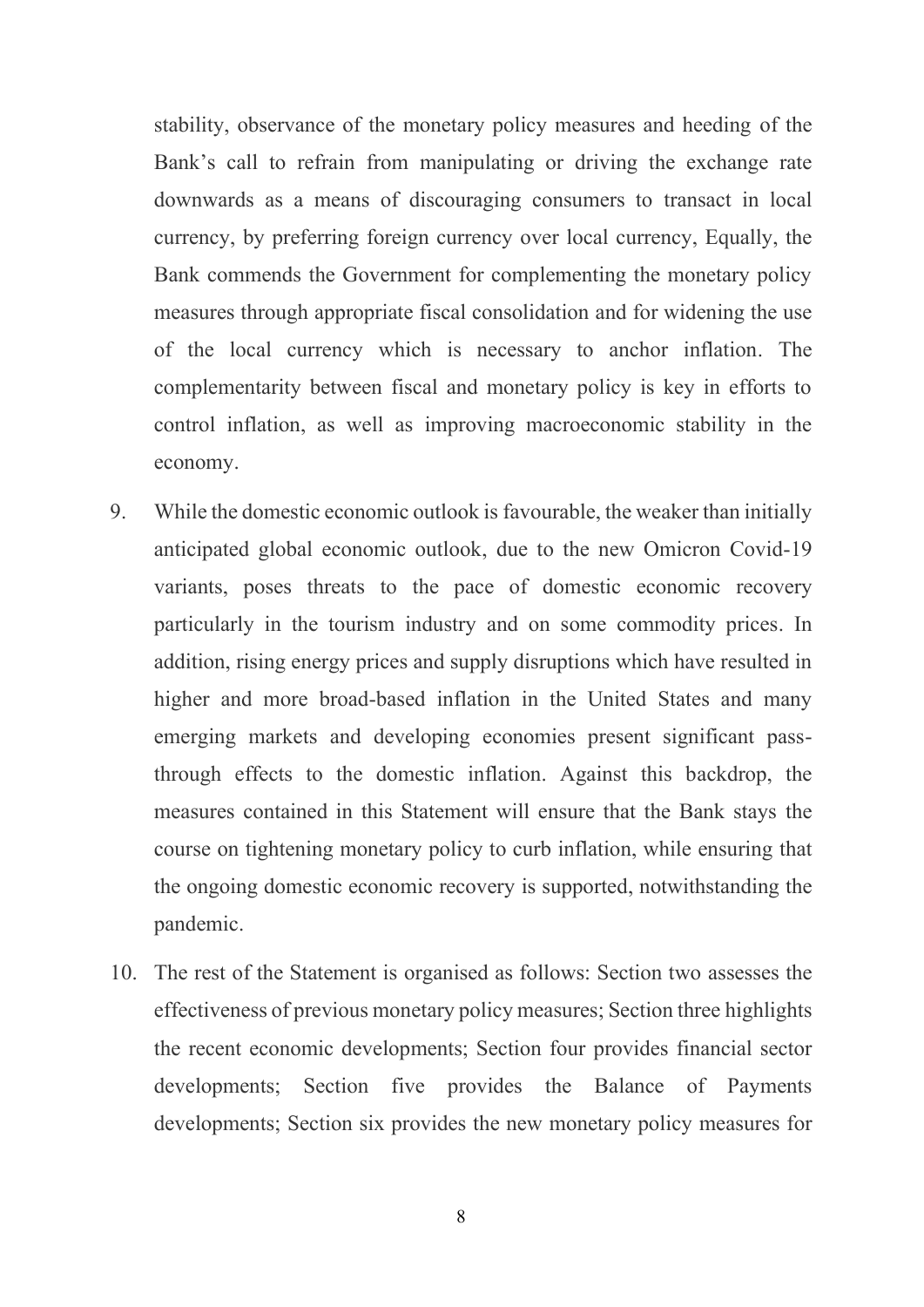the next 6 months; Section seven provides the economic and inflation outlook; and lastly Section eight concludes the Statement.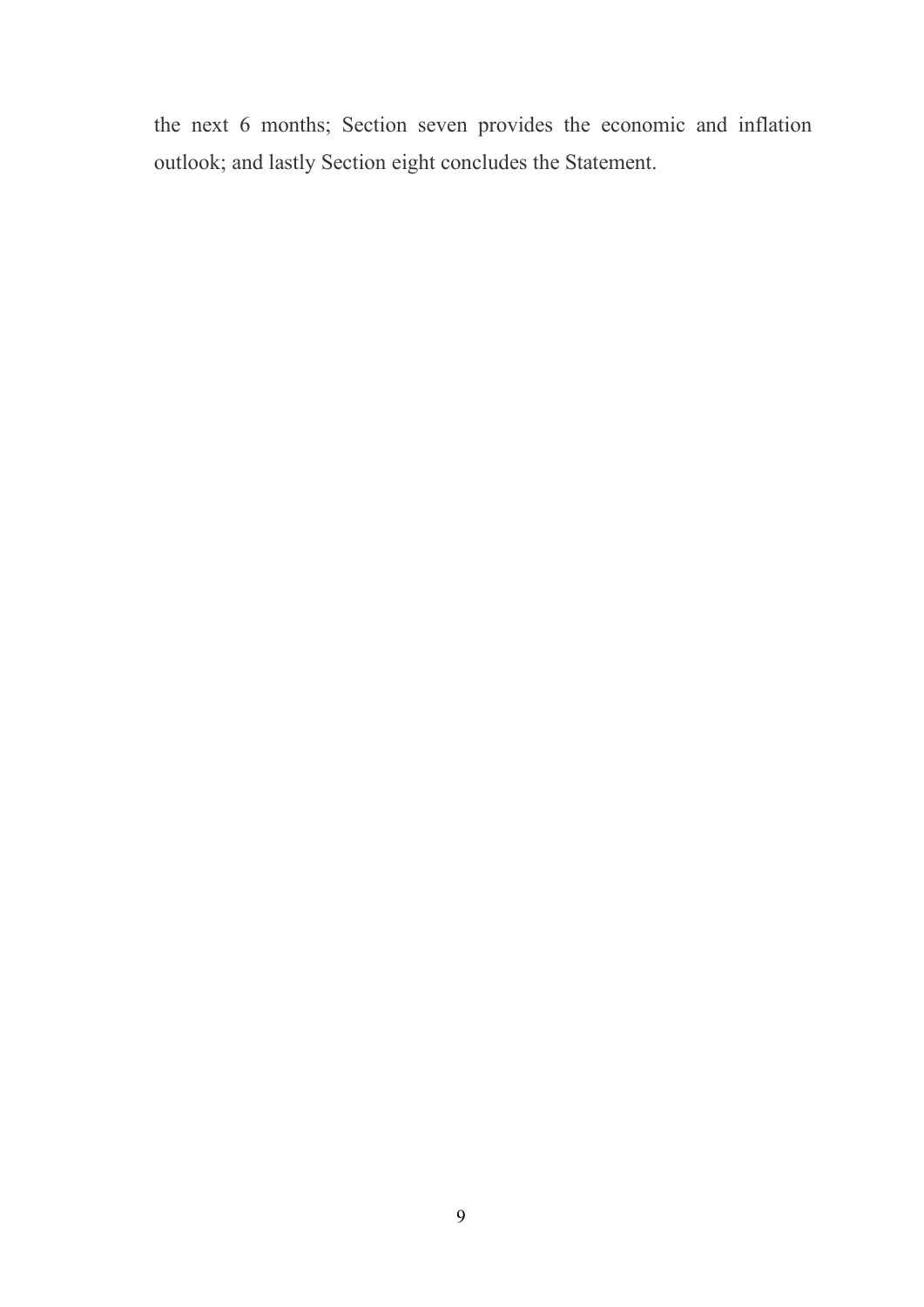#### **SECTION TWO**

#### **ASSESSMENT OF PREVIOUS MONETARY POLICY MEASURES**

- 11. The monetary policy measures implemented by the Bank have helped to restore macroeconomic stability in the economy. Annual inflation declined from 348% in December 2020 to 60.7% in December 2021. The exchange rate remained stable at about ZW\$85 per US\$1 for the greater part of 2021, notwithstanding the temporary volatility experienced in the last quarter of 2021. The parallel market exchange rate premium also widened in the last quarter of the year to between 40% and 90% on account of the high demand for foreign currency which was driven by an increase in aggregate demand emanating mainly from the good agricultural outrun and general increase in economic activity and exports.
- 12. The monetary targeting framework adopted by the Bank has gone a long way in anchoring exchange rate and inflation expectations. The growth in reserve money supply has remained constrained and within the monetary targeting framework growth rates and in line with domestic economic fundamentals and the need to support sustainable economic growth.
- 13. The measures that were being pursued by the Bank during the last six months of 2021 included the following:-

#### **Interest Rate Policy**

14. The Bank maintained its policy rate at 60% during the last quarter of 2021 to contain speculative demand within the economy.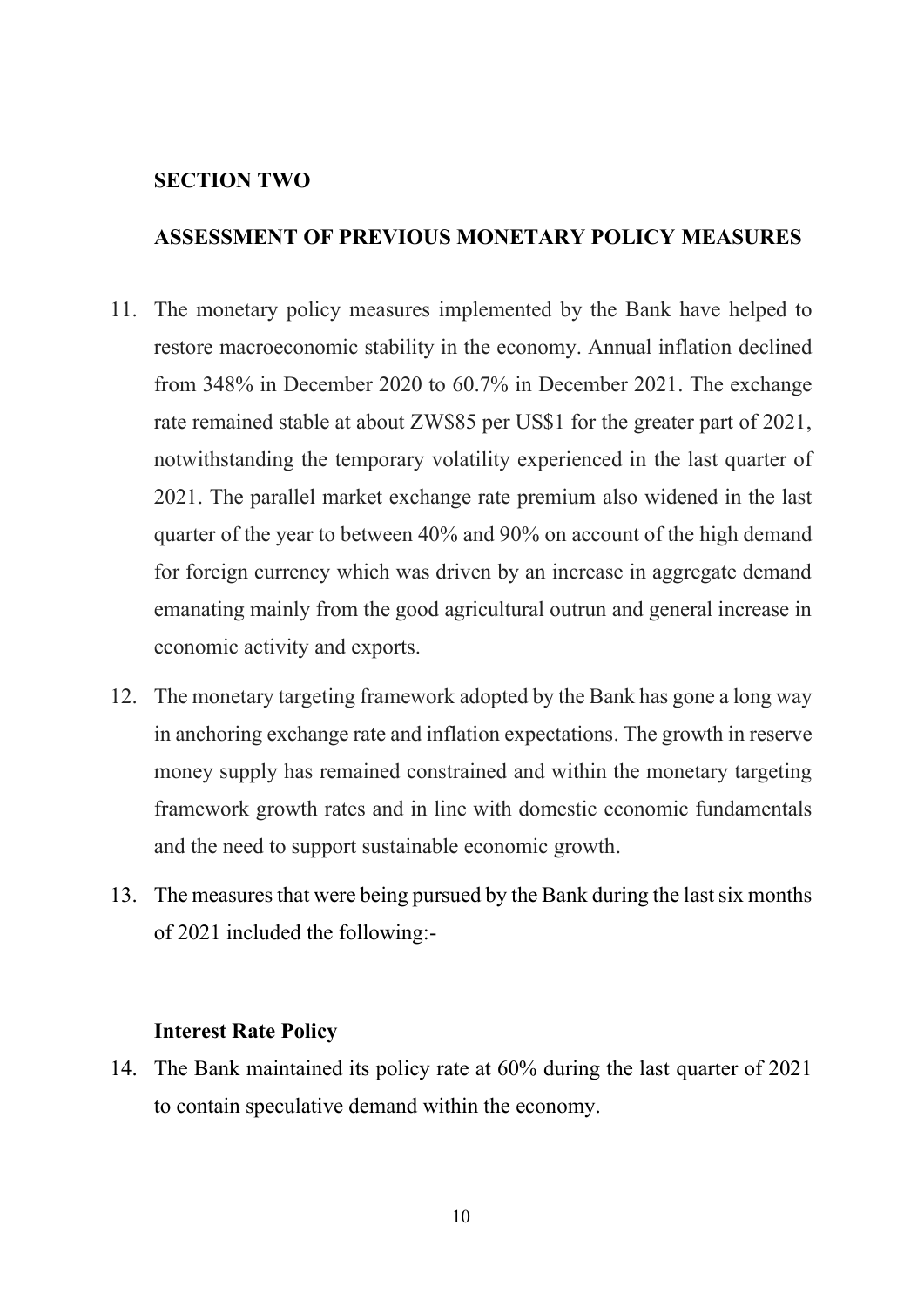15. In order to encourage domestic production, the Bank maintained the Medium-Term Bank Accommodation Facility which was introduced in November 2019. The interest rate on the facility was increased from 30% to 40% in October 2021. Cumulative disbursements under the facility as at 31 December 2021 stood at ZW\$7.5 billion while the outstanding amount was ZW\$3.9 billion. The Bank's Medium-Term Accommodation Facility has also helped to enhance productivity and ensured availability of goods in the economy.

#### **Statutory Reserve Requirements**

16.The Bank further tightened its monetary policy stance by adjusting statutory reserve requirements of banks in October 2021. The statutory reserve ratio for demand and call deposits was increased from 5% to 10%, while the ratio for time deposits was maintained at 2.5%. Consequently, statutory reserve balances rose from ZW\$9.58 billion as at 28 October 2021 to ZW\$20.0 billion as at 31 December 2021.

#### **Foreign Exchange Auction System**

17. The foreign exchange auction system, which is now in its second year, continues to play a critical role in bringing transparency, inclusivity and stability in the trading of foreign currency in the economy. As at 31 December 2021 the Bank had successfully conducted 77 Main and 71 SMEs Auctions from its inception on 23 June 2020. In 2021, US\$1.97 billion was allotted, representing 97% of total bids submitted to the auction. This amount represents around 30% of total foreign payments processed by banks in 2021.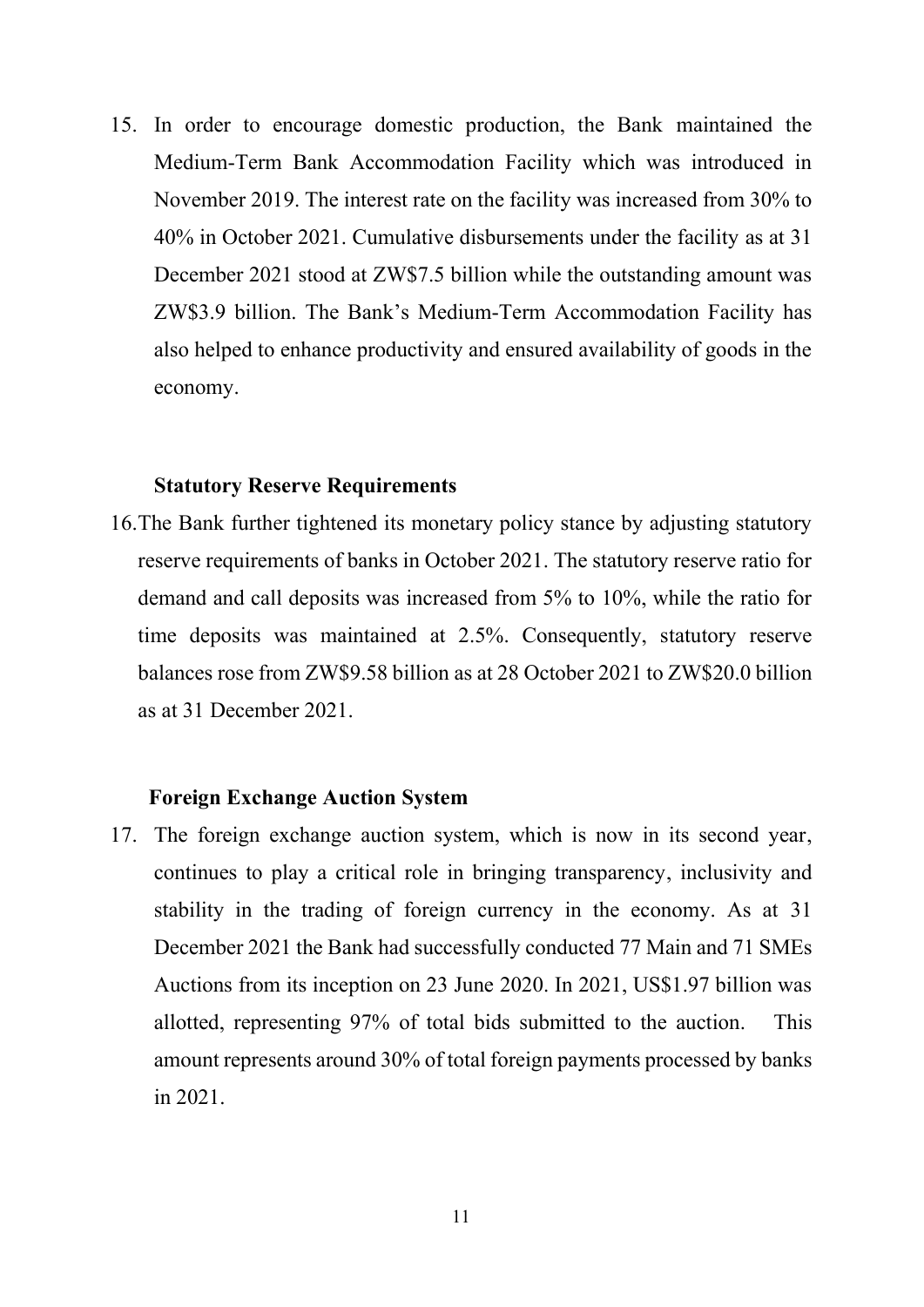18. As a reflection of the importance of the SMEs sector, the share of allotments of the SMEs Auction to total allotments grew from 8% in first quarter of 2021 to 19% in the fourth quarter of 2021 as shown in Figure 1.



**Figure 1: Foreign Exchange Auctions Allotments in 2020-2021** 

#### **Source: RBZ**

19. There was a marked increase in the number of participants on the auction system as applicants rose from about 500 at the beginning of 2021 to reach a peak of just over 2,000 by year-end. The auction system has provided essential liquidity to key productive sectors of the economy, leading to enhanced capacity utilisation and significant import substitution. Most of the auction allotments went towards imports of raw materials, machinery and equipment as well as other consumables for industry.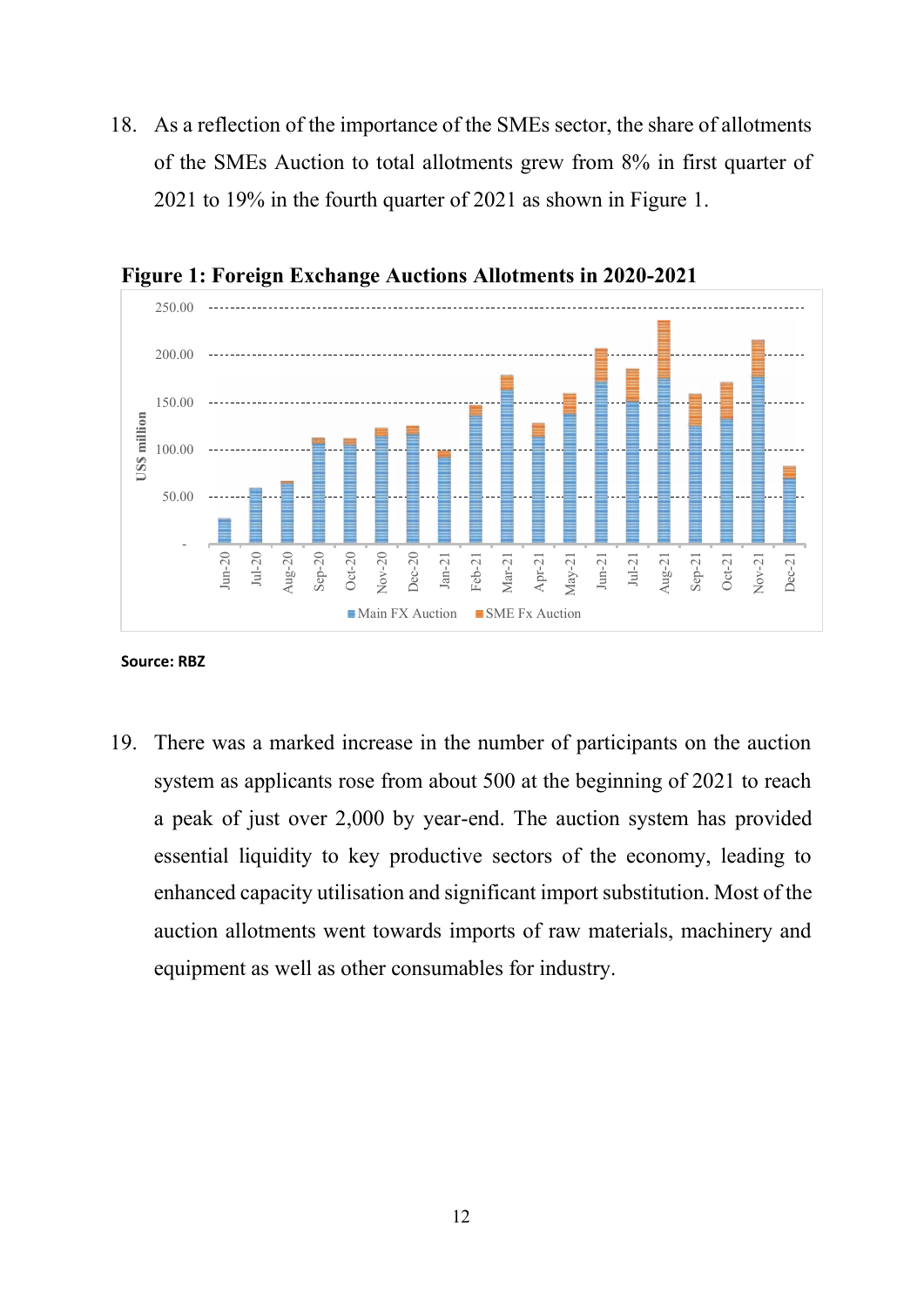

**Figure 2: Foreign Currency Allotments to Productive Sectors** 

Source: RBZ

#### **Foreign Exchange Receipts**

20. The country recorded its highest ever foreign currency receipts of US\$9.7 billion in 2021, an increase of 53.5% from 2020, as shown in Table 1. This performance, which dwarfs the previous record of US\$7.6 billion recorded in 2013, is attributable to increased international commodity prices, increased international remittances and the gold incentives put in place by the Government.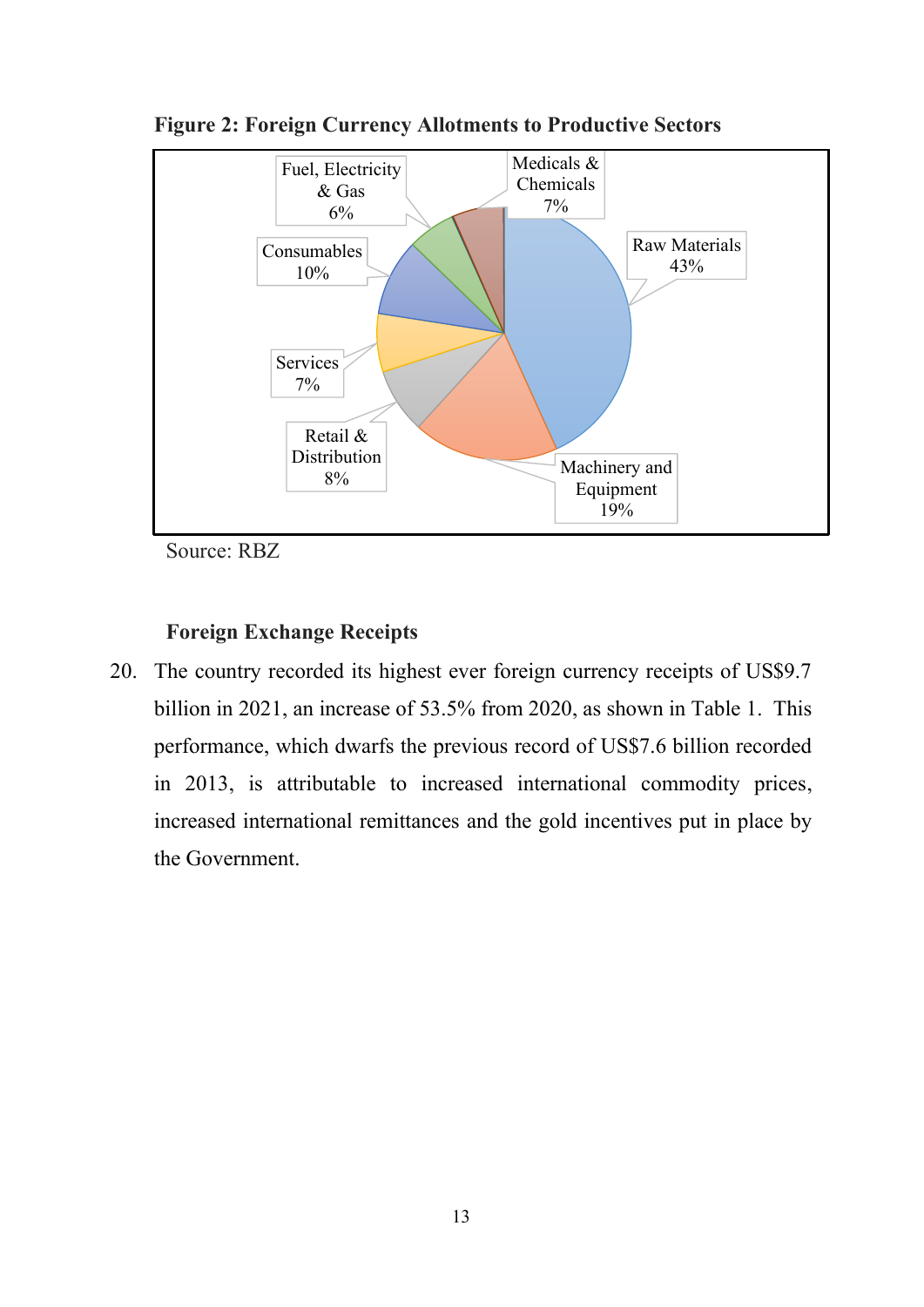| <b>Type of Receipt</b>                     |                         | <b>Year 2021</b><br>(US\$ Million) | <b>Year 2020 (US\$)</b><br><b>Million</b> ) | % Change |
|--------------------------------------------|-------------------------|------------------------------------|---------------------------------------------|----------|
| <b>Export Proceeds</b>                     |                         | 6,194.70                           | 3,718.80                                    | 66.6%    |
| <b>International</b><br><b>Remittances</b> | Diaspora<br>Remittances | 1,430.14                           | 1,002.10                                    | 42.7%    |
|                                            | <b>NGOs</b>             | 975.16                             | 647.75                                      | 50.5%    |
| <b>Loan Proceeds</b>                       |                         | 876.06                             | 845.21                                      | $3.6\%$  |
| <b>Income receipts</b>                     |                         | 118.93                             | 56.85                                       | 109.2%   |
| <b>Foreign Investment</b>                  |                         | 91.14                              | 40.06                                       | 127.5%   |
| <b>TOTAL</b>                               |                         | 9,686.13                           | 6,310.76                                    | 53.5%    |

#### **Table 1: Total Foreign Currency Receipts (US\$ million)**

**Source: RBZ**

#### **Foreign Payments Performance**

21. For the year 2021, banks processed foreign payments amounting to US\$6.99 billion. This represents a 45.2% increase in foreign payments from US\$4.82 billion recorded for the same period in 2020. The upward trajectory in foreign payments was largely on account of increased foreign currency supply from the auction system and exports, consistent with the increased capacity utilisation in industry. Table 2 shows foreign payments, by category, for the same period in 2021 and 2020.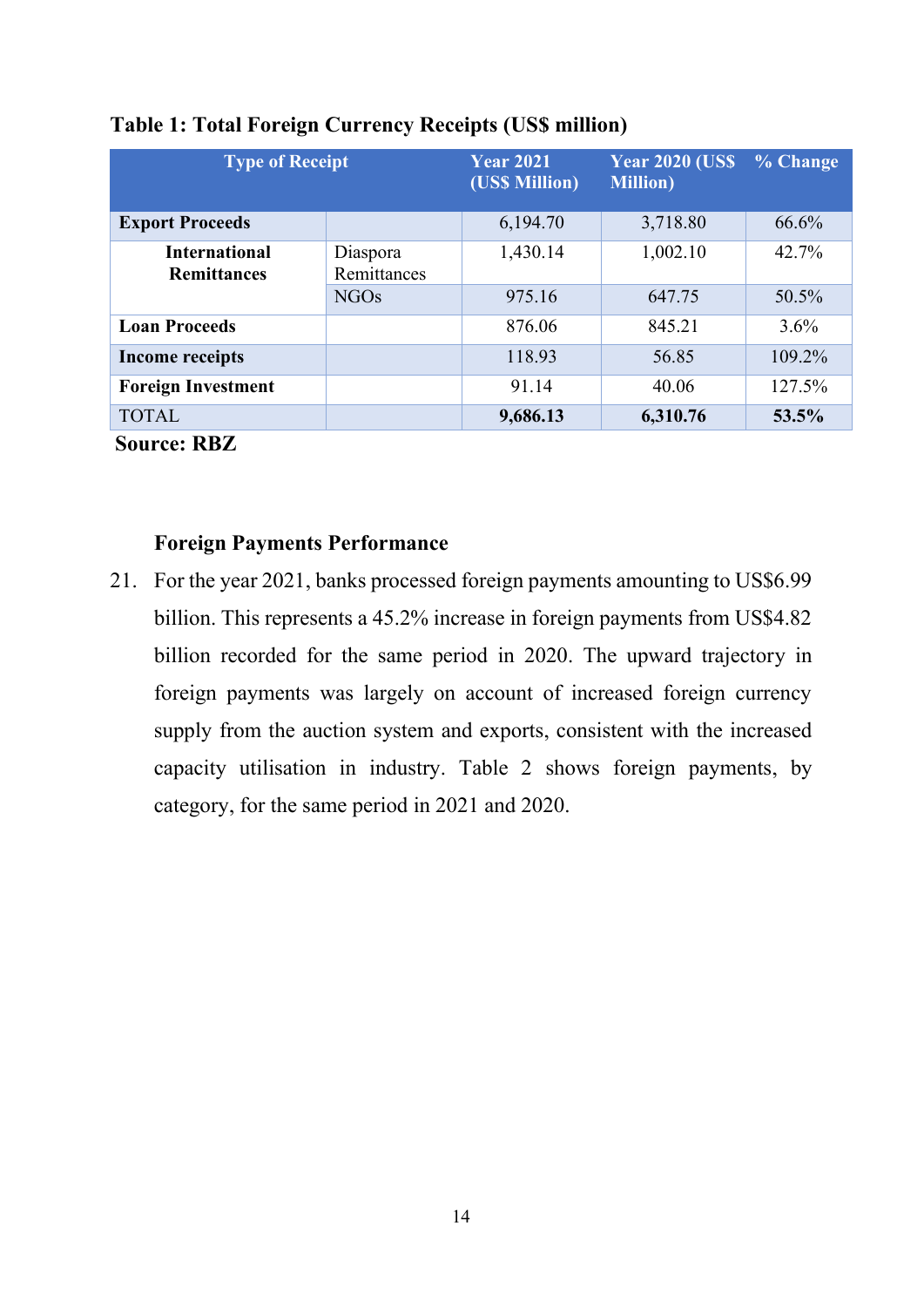#### **Table 2: Foreign Payments from January to December 2021**

| Category                                                          | 2021    | 2020    | % Variance | <b>Contribution 2021</b> | <b>Contribution</b><br>2020 |
|-------------------------------------------------------------------|---------|---------|------------|--------------------------|-----------------------------|
| <b>Merchandise Imports (excl. energy)</b>                         | 4,090.9 | 2,751.1 | 49%        | 59%                      | 57%                         |
| Raw materials, pharmaceuticals & food                             | 1,712.3 | 1,283.2 | 33%        | 24%                      | 27%                         |
| Capital Goods                                                     | 1,473.1 | 987.3   | 49%        | 21%                      | 21%                         |
| Intermediate Goods                                                | 905.5   | 480.6   | 88%        | 13%                      | 10%                         |
| <b>Energy (Fuel &amp; Electricity)</b>                            | 982.3   | 646.2   | 52%        | 14%                      | 13%                         |
| - Fuel                                                            | 856.8   | 509.8   | 68%        | 12%                      | 11%                         |
| Electricity                                                       | 125.4   | 136.3   | $-8%$      | 2%                       | 3%                          |
| <b>Service Payments</b>                                           | 635.7   | 516.2   | 23%        | 9%                       | 11%                         |
| - Technical, Professional & consult                               | 281.1   | 243.8   | 15%        | 4%                       | 5%                          |
| Software                                                          | 75.2    | 71.6    | $5\%$      | $1\%$                    | $1\%$                       |
| Other (tourism, education, freight etc)                           | 279.4   | 200.8   | 39%        | 4%                       | 4%                          |
| <b>Income Payments (Profits, Dividends)</b>                       | 462.1   | 343.6   | 34%        | $7\%$                    | 7%                          |
| Dividends<br>$\blacksquare$                                       | 328.4   | 234.3   | 40%        | $5\%$                    | 5%                          |
| <b>Interest Payments</b><br>$\blacksquare$                        | 11.9    | 20.9    | $-43%$     | 0.2%                     | $0\%$                       |
| Other (Salaries, Expats, Rental)                                  | 121.7   | 88.4    | 38%        | 2%                       | 2%                          |
| <b>Capital Remittances (outward)</b>                              | 645.4   | 450.9   | 43%        | 9%                       | 9%                          |
| <b>External Loan Repayments</b>                                   | 556.3   | 398.2   | 40%        | 8%                       | 8%                          |
| Disinvestments                                                    | 55.0    | 28.7    | 92%        | 0.8%                     | $1\%$                       |
| Foreign Investment                                                | 34.1    | 24.0    | 42%        | 0.5%                     | 0.50%                       |
| <b>Other Payments (International</b><br><b>Cards and Refunds)</b> | 173.2   | 107.2   | 62%        | 2.5%                     | 2.2%                        |
| <b>Total</b>                                                      | 6,989.5 | 4,815.2 | 45.2%      | 100%                     | 100%                        |

*Source: RBZ*

22. Consequently, significant increases in foreign currency receipts relative to foreign payments resulted in significant increases in foreign currency (FCA) deposits in the banking sector to an average of US\$1.7 billion in 2021.

#### **Interbank Foreign Exchange Market**

23. The interbank market also continued to be a key source of foreign currency outside the auction system. To this end, foreign exchange traded outside the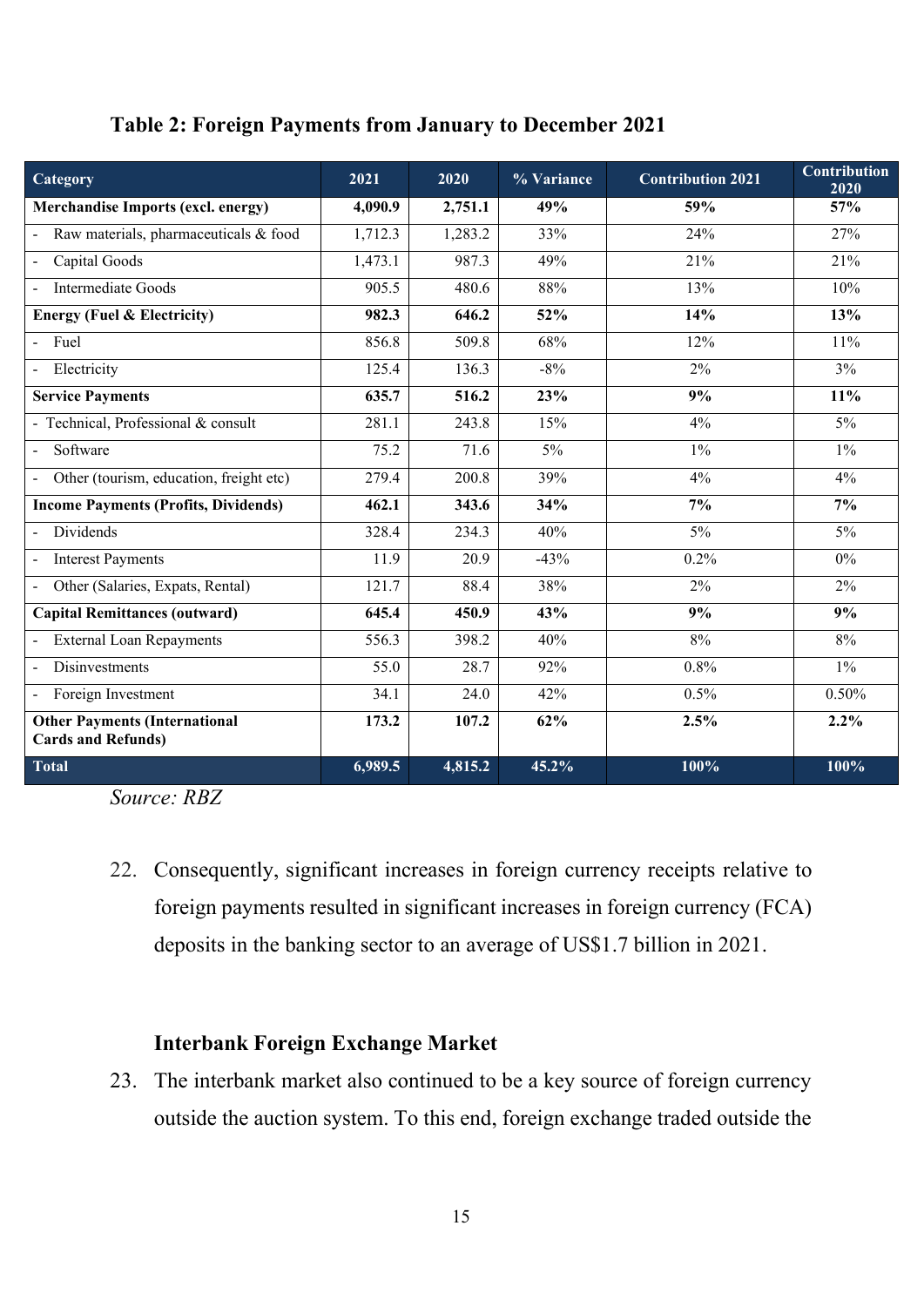auction, excluding sales to bureaux de change, rose by 72% to US\$1.86 billion in 2021.

#### **The Weekly US\$50** *Bureau de Change* **Facility**

- 24.The Bank introduced this facility in the second half of 2021, on 30 August 2021, to cater for the general foreign currency requirements for the public at the official exchange rate. A total amount ofUS\$23.1 million was disbursed to 461 908 individuals as at 31 December 2021. The Bank was of the considered view that this facility would meet the small foreign currency requirements of the public for, among other things, medical expenses and fuel at the official exchange rate and thus improving the supply of foreign exchange in the market.
- 25.Whilst the facility has gone a long way in assisting the needy, the facility has been highjacked by those that seek to make arbitrage profits. This behaviour calls for the Bank to review the facility.

#### **Foreign Exchange Mobilisation**

26. The Bank continued to negotiate for offshore lines of credit to support the foreign exchange auction system, refinance existing obligations as well as meeting the country's balance of payments requirements in 2021. In this regard, the Bank arranged a US\$150 million Letter of Credit (LC) facility from the African Export-Import Bank (Afreximbank) which helped in reducing pressure on the auction. The Bank is also pleased by the role the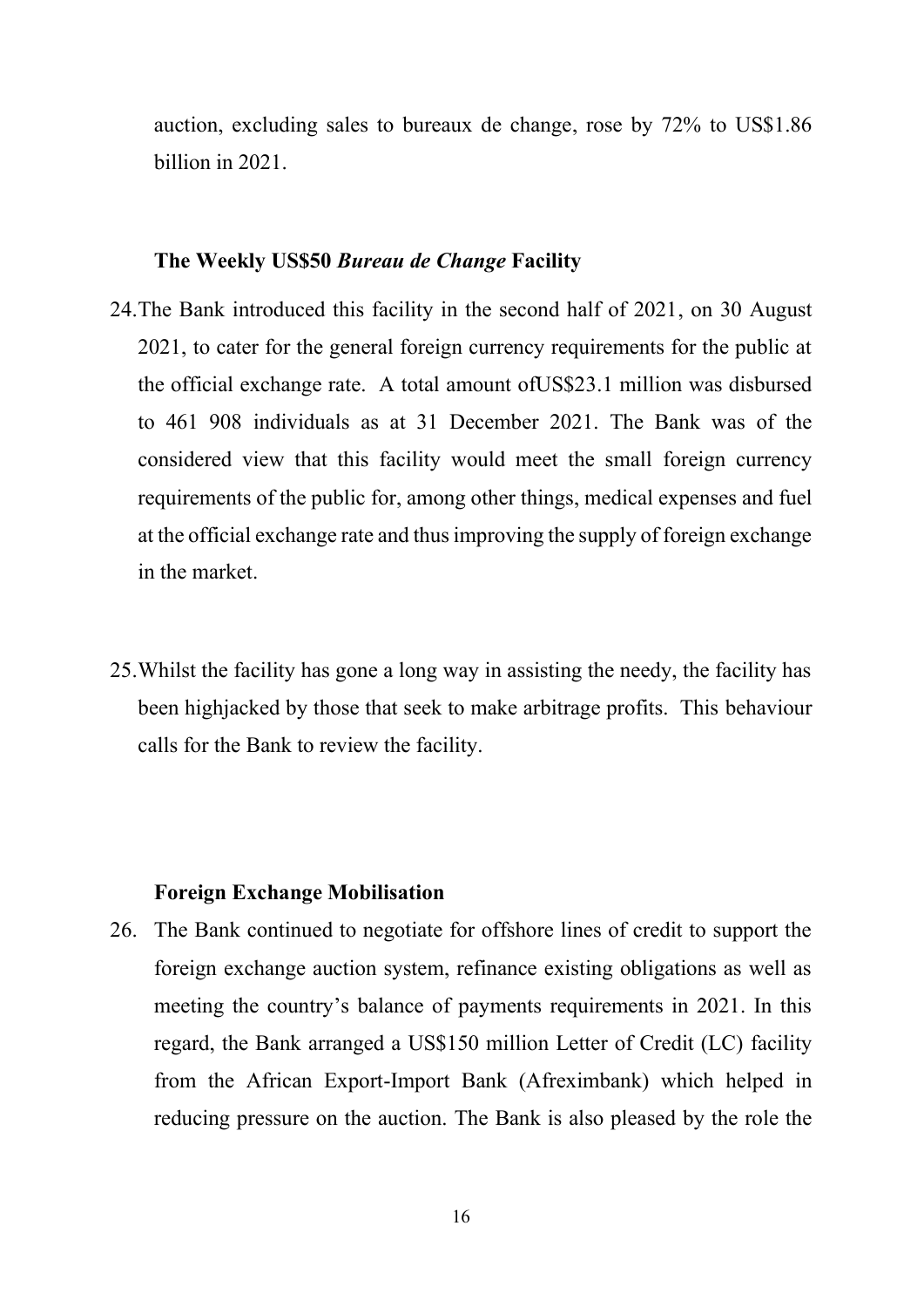banks played in availing to their clients LCs and foreign currency advances from their own positions to the tune of US\$375 million.

27. The ultimate solution to the country's foreign currency situation is not borrowing but increased production, improved productivity and efficient mobilisation of domestic financial resources.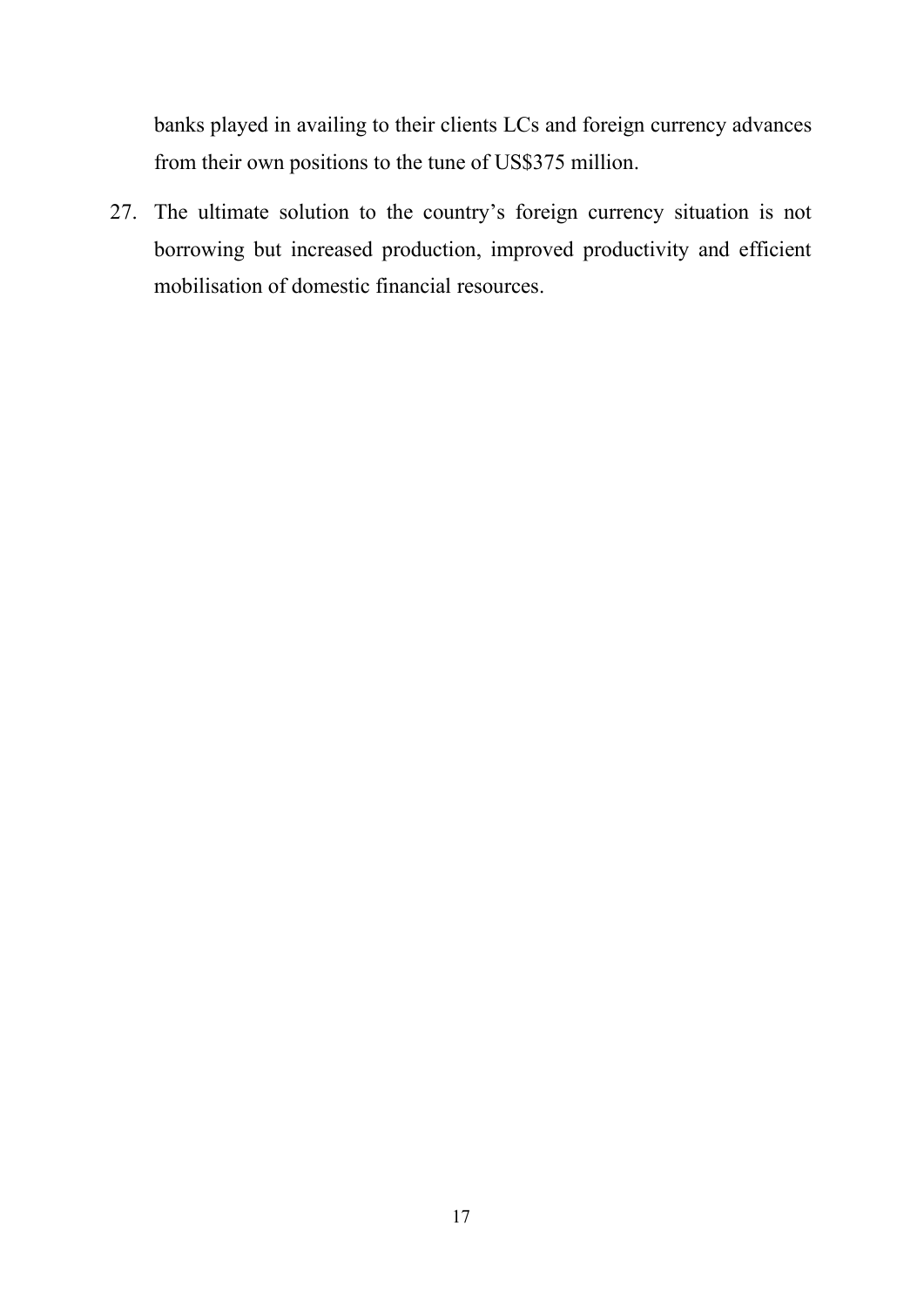# **SECTION THREE RECENT ECONOMIC AND INFLATION DEVELOPMENTS**

- 28. The domestic economic recovery is expected to continue albeit at a slower rate of 5.5% from 7.8% recorded in 2021. This development is consistent with global trends where the International Monetary Fund projects the global economy to grow by 4.4% in 2022 compared to 5.9% in 2021, as rising Covid-19 cases, supply chain disruptions and higher inflation hamper economic recovery.
- 29. Many economies around the globe are experiencing rising inflationary pressures due to continuing disruptions in global supply chains amid the Covid-19 pandemic, turmoil in the labour markets, rising oil prices and strong consumer demand following the reopening of some economies, among other things.
- 30. The United States of America Consumer Price Index, for example, increased to 7% in December 2021 from low digit levels of close to 1%. Similarly, the Eurozone recorded its highest inflation rate of 4.9% since the formation of the monetary union, with German inflation at a 29-year high of 5.2%. The rise in US inflation has been largely driven by increased money supply growth in the economy caused by the US government stimulus expenditure and support against Covid-19. For Sub-Saharan Africa the surge in inflation was mainly driven by food inflation, which accounts for about 40% of the region's consumption basket.
- 31. The IMF perceives that inflation risks will remain skewed to the upside and could be sustained further if pandemic-induced supply-demand mismatches continue, leading to more sustained price pressures and rising inflation expectations. As a result, the IMF has called on central banks to respond quickly if the risks of rising inflation expectations become more apparent.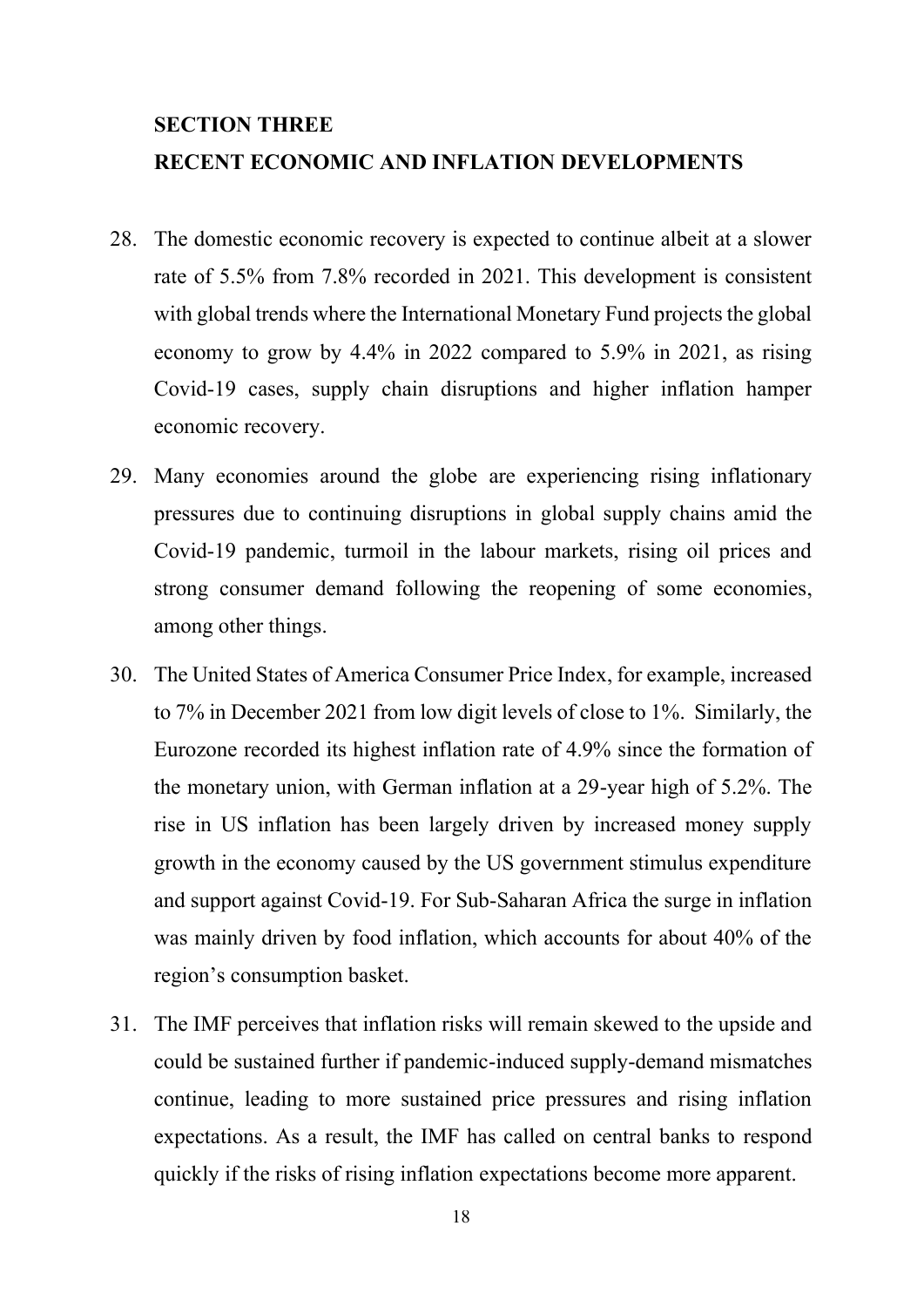- 32. Domestically, the business community, notably, the Chamber of Mines of Zimbabwe and Confederation of Zimbabwe Industries (CZI) are bullish about the economic prospects in 2022. For instance, the state of the Mining Industry Report suggests that the mining business confidence index recorded an increase from 9.8% in 2021 to 17% in 2022. The report also noted that about 42% of the respondents in the mining sector expect to ramp up production by over 40% in 2022.
- 33. The positive sentiments on the economy by the business community suggest that the expected robust economic growth envisaged in 2022 is attainable. Economic growth would be driven by construction, mining as international commodity prices increased as well as accommodation and food services in line with easing of Covid-19 restrictions.

#### **Gold Deliveries**

- 34. In the mining sector, gold deliveries to Fidelity Gold Refiners (FGR) jumped from 19 052.65 kgs delivered in 2020 to 29 629.61 kgs delivered in 2021. This represents an increase of 55.51% or 10 576.96 kgs. The increase is mainly attributable to the 5% gold incentive given to those delivering at least 20kg to FGR and an incremental of 2 percentage points for each ton delivered to FGR.
- 35. During the same period, primary gold producers delivered a total of 11 159.00 kgs, compared to 9 738.75 kgs delivered over the same period in 2020. This shows a 14.58% or 1 420.25 kgs year on year growth in terms of primary producer deliveries. Deliveries from small-scale gold producers also increased from 9 313.89 kgs during the period January to December 2021 compared to 18 470.61 kgs during the same period in 2020. This represents a year-on-year growth of 98.31% or 9 156.72 kgs.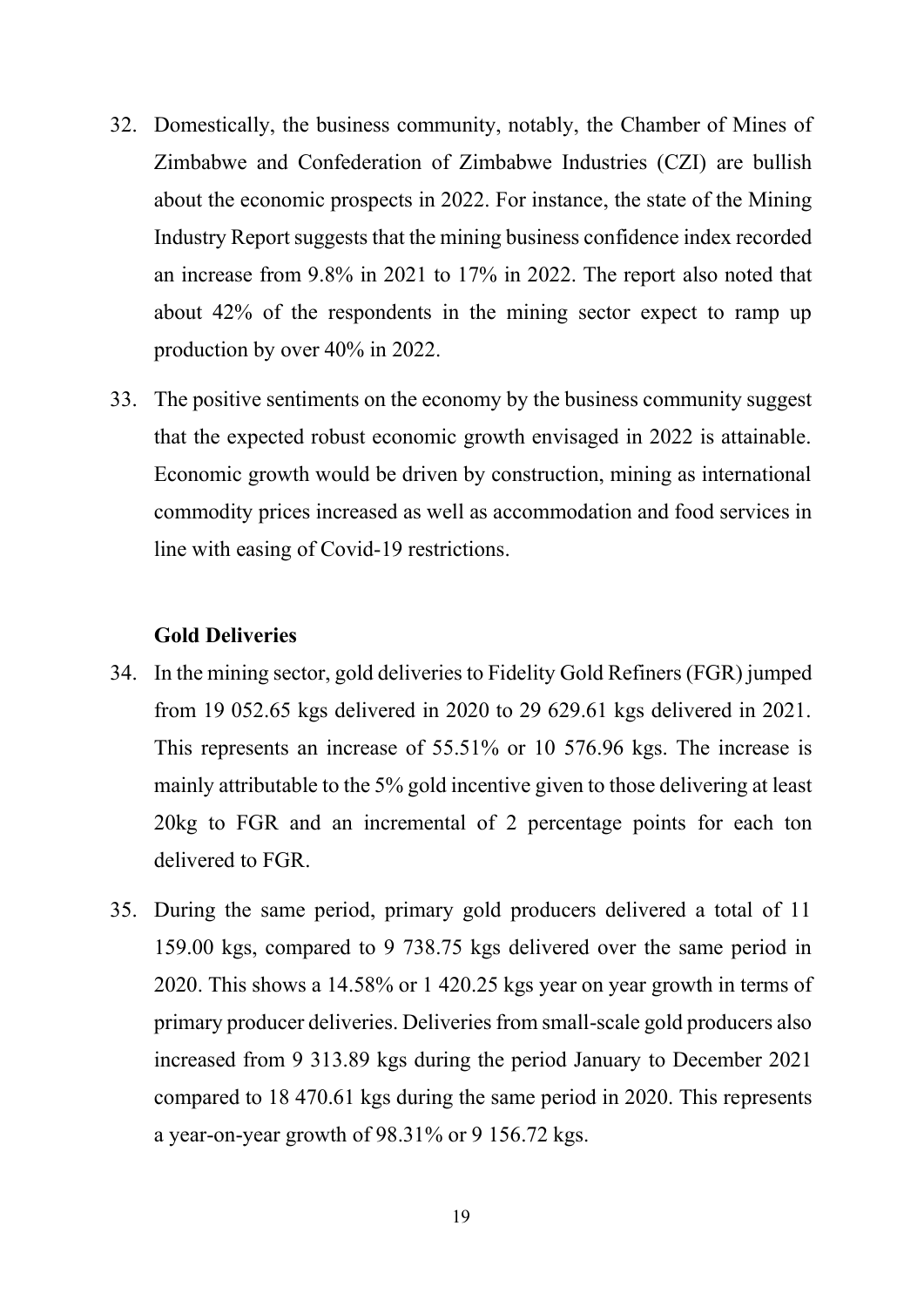

**Figure 3: Comparison of Gold Deliveries to FDR in 2021 and 2020**

*Source: RBZ*

### **Sectoral Performance of Gold Deliveries to FGR**

36. For the year 2021 small scale producers contributed 62% of the total gold deliveries to FGR compared to 49% in 2020, whereas primary producers contributed 38% in 2021 which was less than the 51% which was achieved in 2020, as highlighted in Figure 4.

### **Figure 4: Sectorial Performance for Gold Producers**

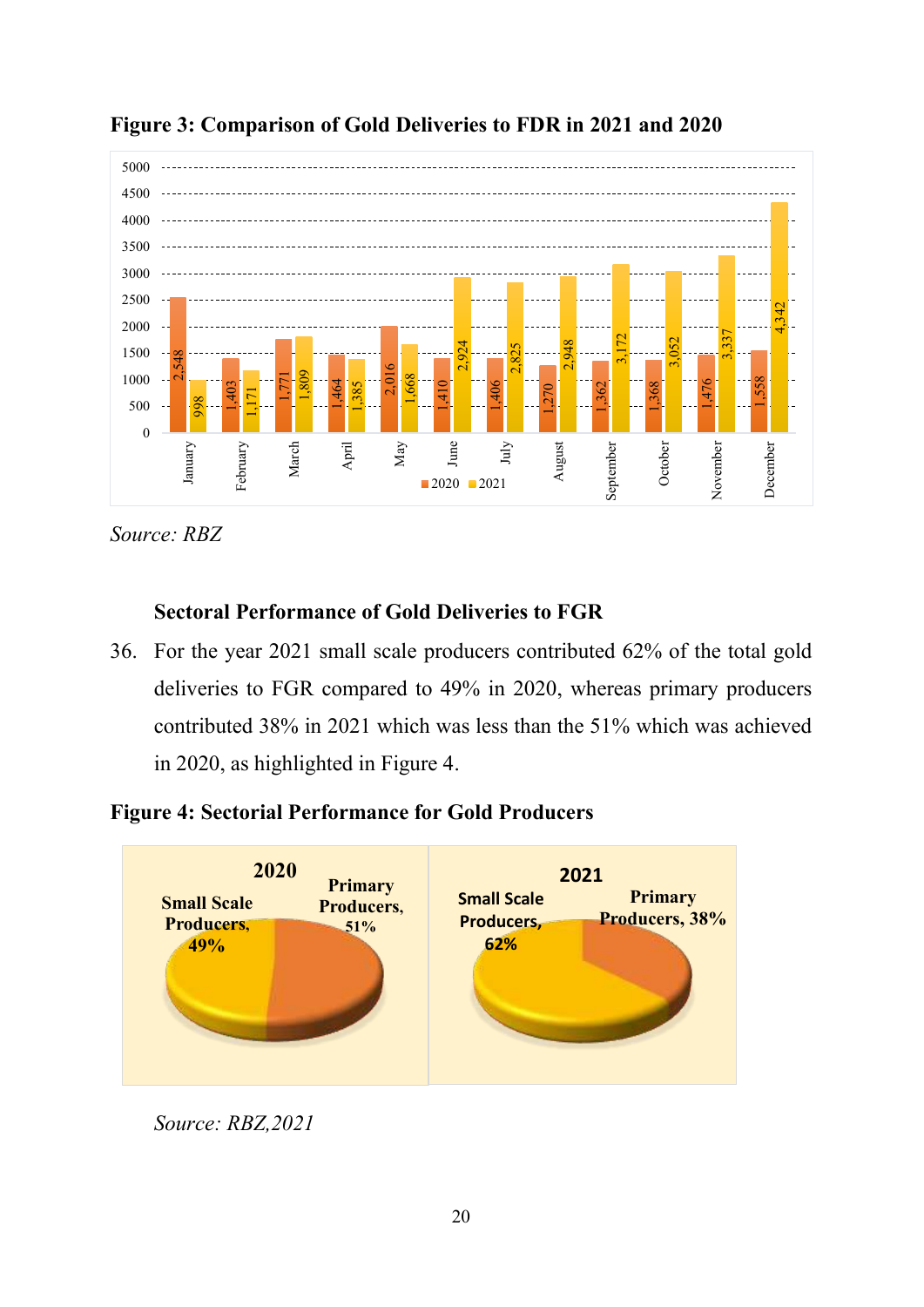#### **Manufacturing Sector Performance**

37. The manufacturing sector performance is estimated to have increased in 2021 following volume recoveries across most subsectors that include foodstuffs, chemical and petroleum products, drinks & beverages, tobacco and non-metallic mineral products, supported by the stable economic environment, the auction system that provided the much needed forex, declining inflation as well as localisation of value chains. As a result, locally produced goods now constitute above 80% of retail sales in the country.

#### **Inflation Developments**

38. The country has made significant progress in containing inflation since July 2020. As a result, annual inflation declined from a peak of 837.5% in July 2020 to 50.3% in August 2021. The decline in inflation resulted from the implementation of appropriate disinflationary monetary policies and from fiscal consolidation. The resurgence of inflationary pressures at the end of 2021, which saw annual inflation closing the year at 60.7%, is a result of the parallel exchange rates pass-through effects in inflation.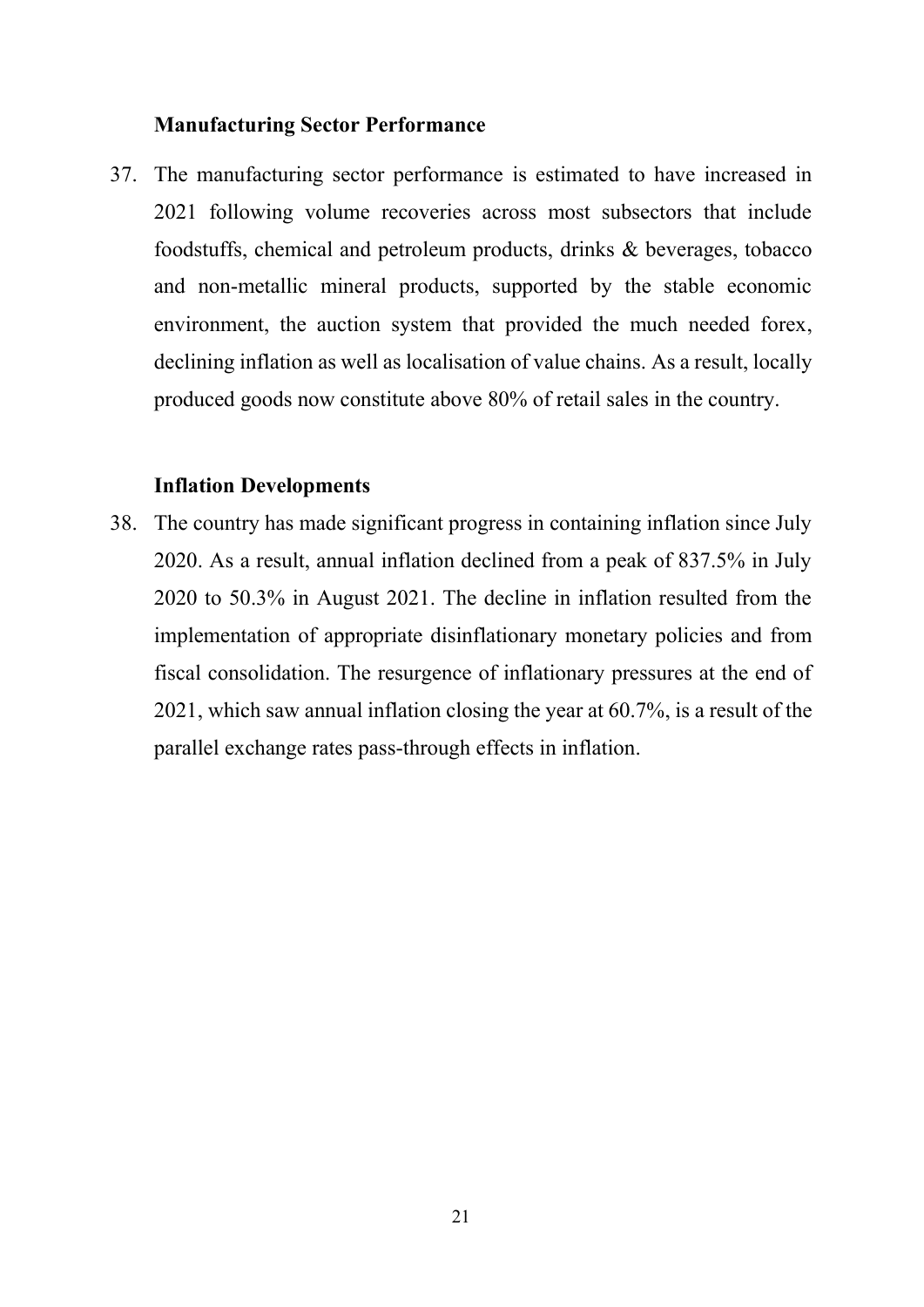



Source: Zimstat 2021

- 39. Decline in both annual food and non-food inflation contributed to the fall in headline inflation in 2021. Annual food inflation decreased from 369.43% in January 2021 to end 2021 at 64.91%. Likewise, annual non-food inflation decelerated from 357.69% in January 2021 to 57.74% in December 2021. In addition to the tight monetary and fiscal policies, the auction system, improved global economic activity, partly due to the relatively relaxed Covid-19 lock-down measures and the global vaccination, helped to resuscitate supply chains, which resulted in improved economic activity in the domestic economy.
- 40. Whilst annual inflation responded positively to policy measures, the nascent instability in the exchange rate, which saw the widening of foreign exchange premiums in the second half of 2021, pushed up monthly inflation above the targeted 2%. Both monthly food and non-food inflation, which had been falling in the first half of the year, assumed an upward trend in line with forex premiums in the second half of 2021.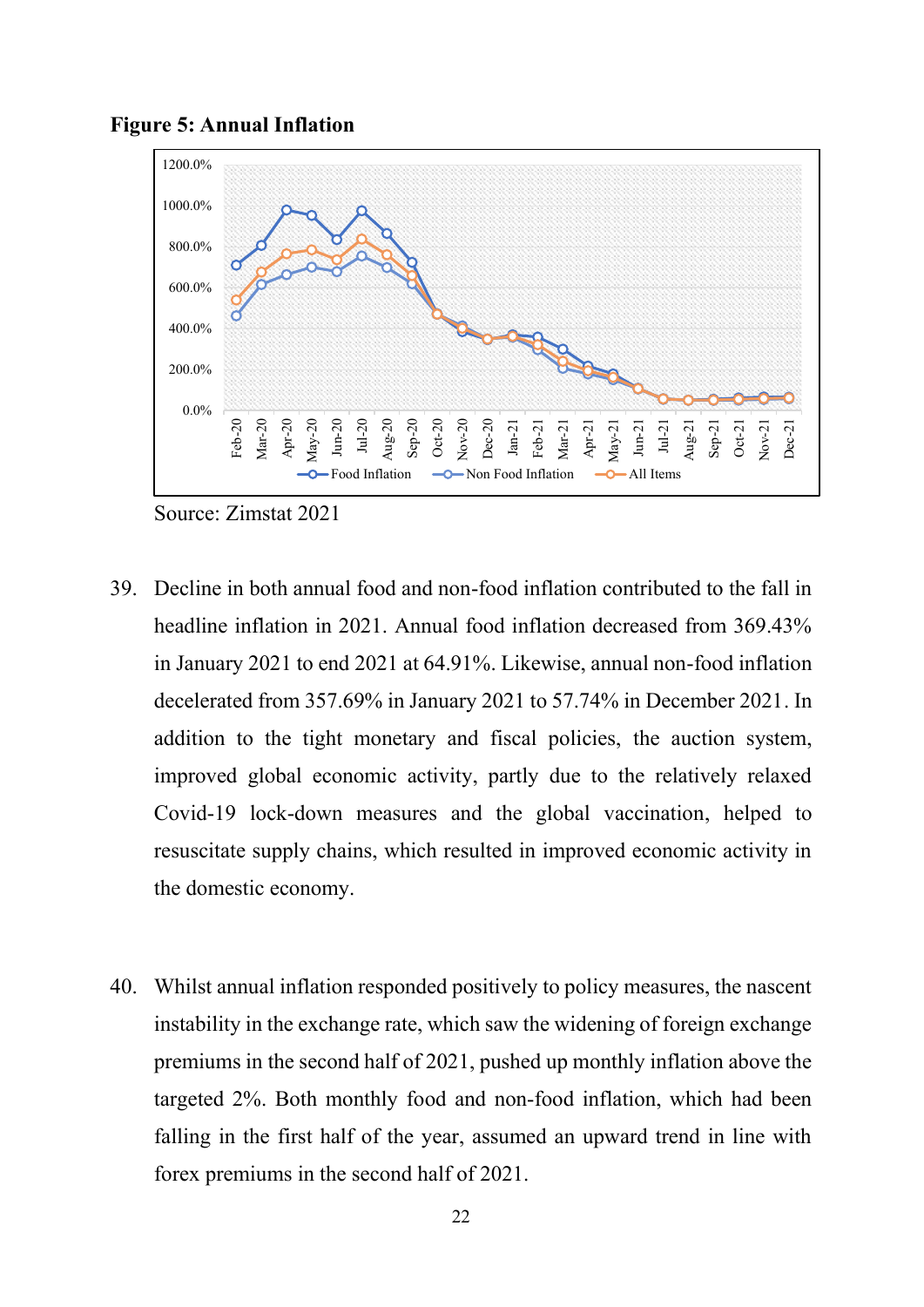#### **Monetary Developments**

- 41. The Bank continued to implement a conservative monetary targeting framework to contain money supply growth and avert attendant pressures on exchange rate and inflation. In this regard, quarter on quarter reserve money growth target for 2021 was progressively reduced from 22.5% during the first two quarters of 2021 to 20% in the third quarter, and further down to 10% in the fourth quarter of the year. The downward revision was necessitated by the need to further tighten monetary policy in response to resurgence of inflationary and exchange rate pressures in the economy.
- 42. The successive revisions in quarter-on-quarter growth targets saw reserve money being reduced to ZW\$25.49 billion as at the end of December 2021, well within the fourth quarter target of ZW\$28.9 billion. The quarter-onquarter reserve money growth rate fell by 1.14%, against a target of 10%. This was despite the once-off increase in statutory reserves following the upward revision of the statutory reserve requirement ratio for demand/call deposits from 5% to 10%. Figure 6 shows reserve money developments throughout the year 2021.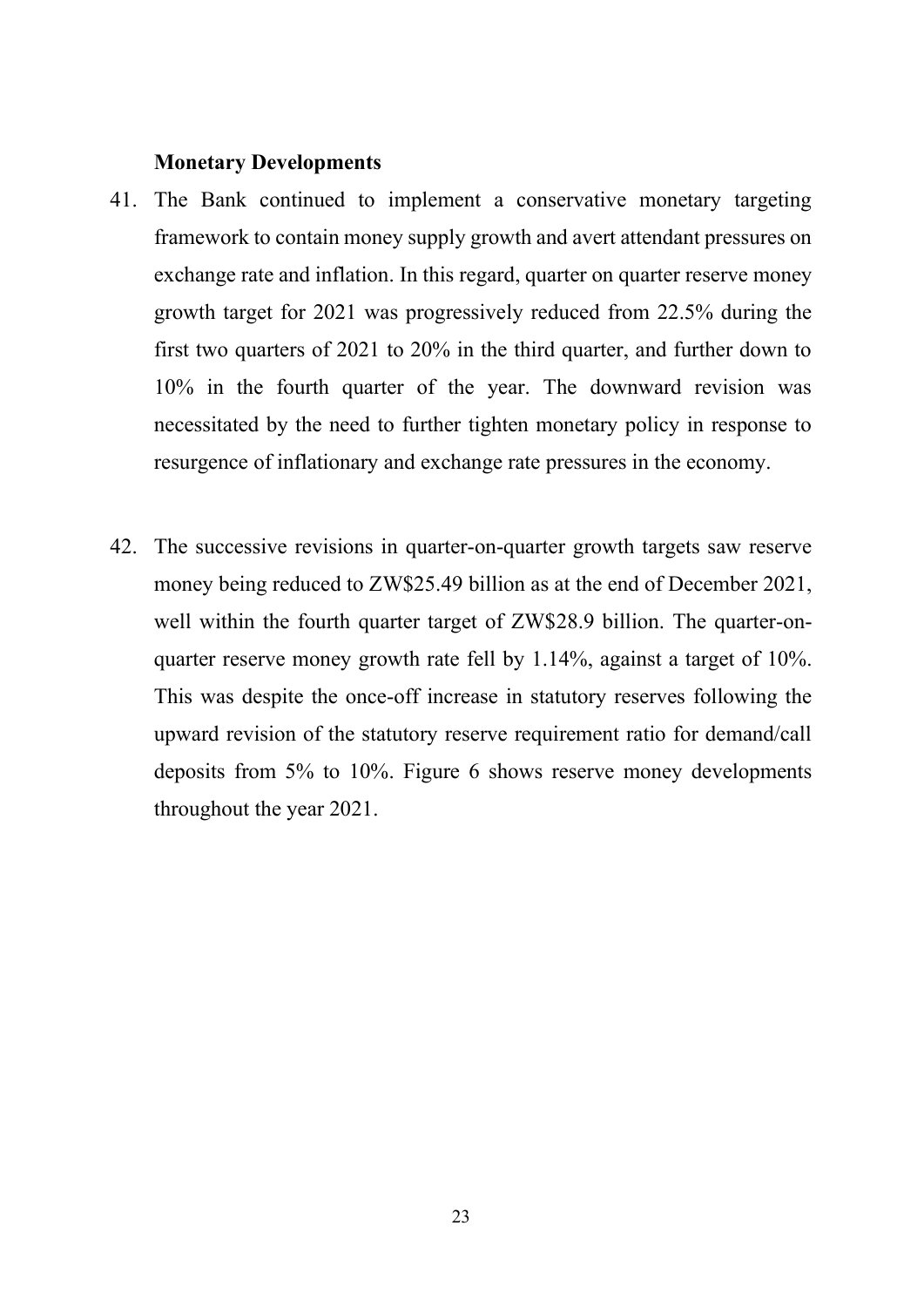

**Figure 6: Reserve Money Developments (ZW\$ Billions)**



43. The year-end reserve money stock of ZW\$25.49 billion translated to a year on year growth of 38.26%, which was a decline of 43.44 percentage points from 81.70% recorded in December 2020. Despite the relatively high money multiplier in the economy, of about 10, the decline in the rate of annual growth in reserve money saw broad money (M3) annual growth rate also falling from 508% in January 2021 to 132% by December 2021.

#### **Money Market Liquidity**

- 44. In view of the set targets, a tight liquidity management framework was adopted which resulted in average monthly banks' balances at the Bank declining from ZW\$12.6 billion in December 2020 to ZW\$3.6 billion in December 2021.
- 45. The desired liquidity levels in the market were largely achieved through the issuance of Non-Negotiable Certificates of Deposit (NNCDs) introduced in June 2021. In this regard, the Bank discontinued the issuance of the 7%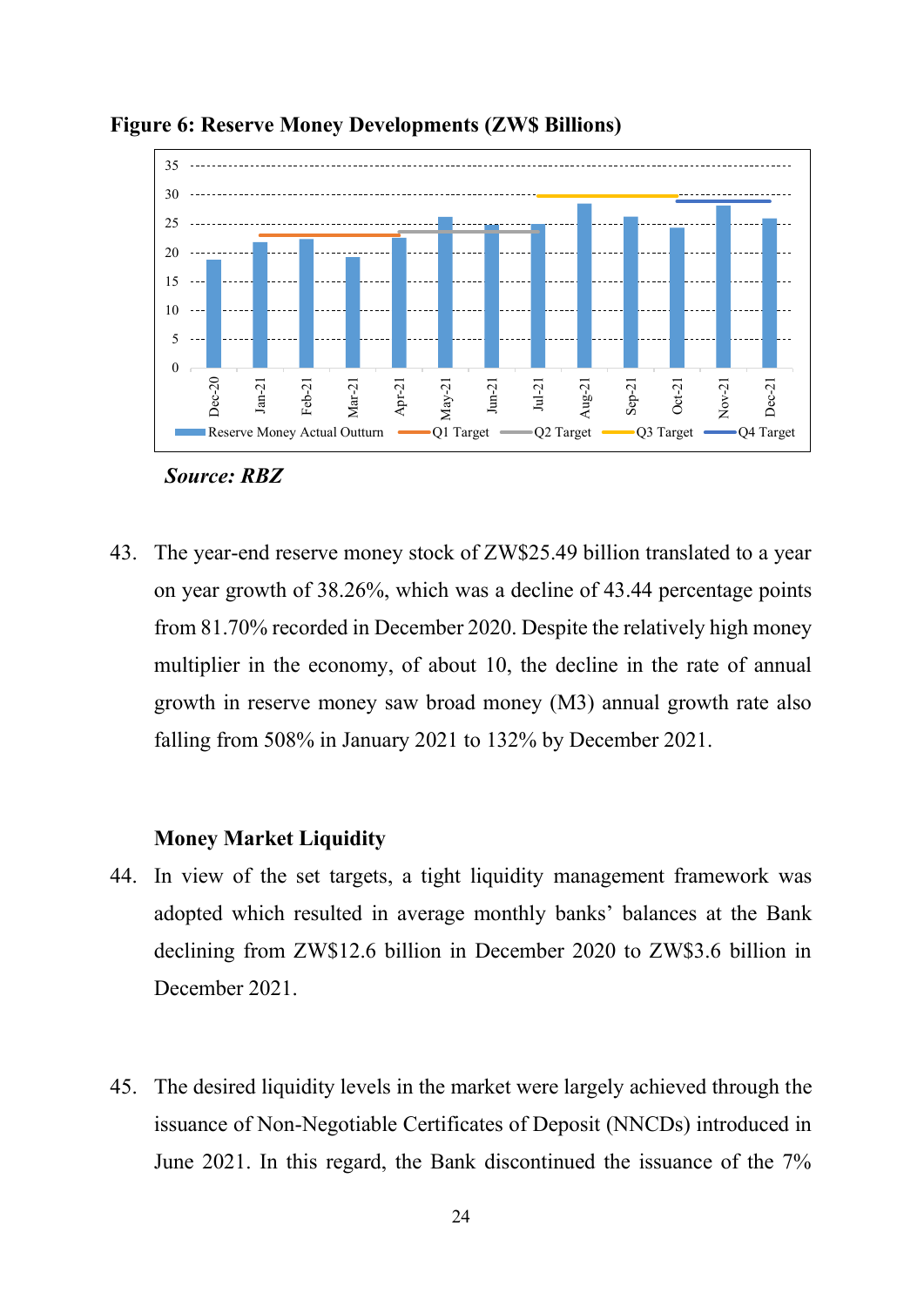Savings Bonds and OMO bills. The outstanding stock of NNCDs as at 31 December 2021 was ZW\$37.6 billion. The trend in monthly average balances for 2020 and 2021 are depicted in Figure 7.



**Figure 7: Monthly Average Balances (ZW\$ Billion)**

- 46. Money market interbank trading remained low as most banks had surpluses on their positions although the liquidity levels varied from one institution to the other with a few institutions accounting for the bulk of the funds.
- 47. To manage liquidity frugally, the Bank and the Ministry of Finance and Economic Development set-up a Liquidity Management Committee comprising staff from both institutions. The Committee meets monthly to deliberate on liquidity issues guided by the policies announced by the MPC.
- 48. During 2022, market liquidity will largely be influenced by developments on net Government transactions including decisions on funding for the purchase of agricultural produce as well as foreign exchange transactions.

*Source: RBZ*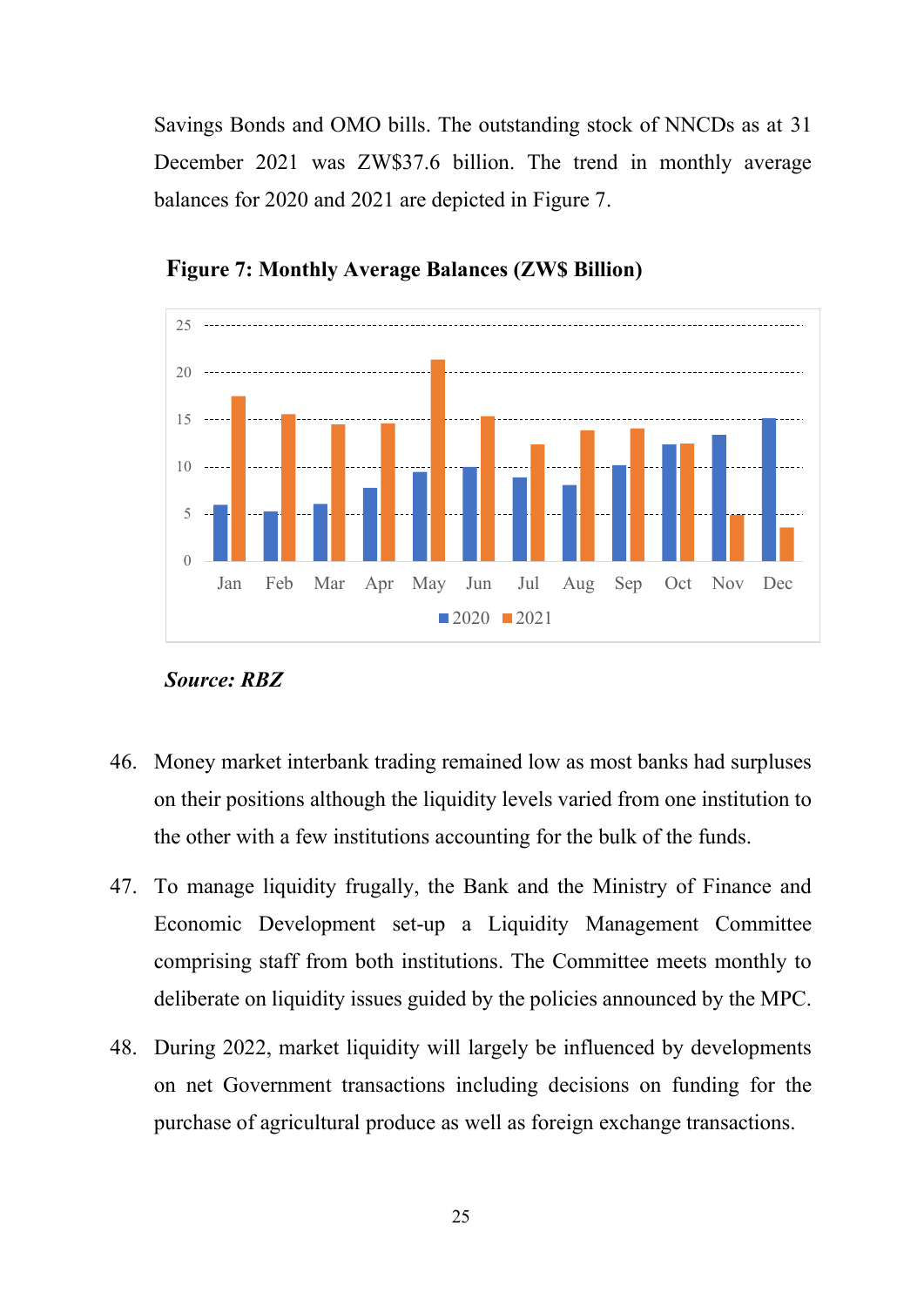- 49. Broad money was made-up of local currency transferrable deposits, 46.54%; foreign currency deposits, 44.33%; time deposits, 7.87%; negotiable certificates of deposits, 0.78%; and currency in circulation, 0.49%.
- 50. Local currency deposits in broad money registered an annual growth of 161.21% in 2021, while currency in circulation increased by 93.86%. Foreign currency deposits grew year on year by 103.13%, from ZW\$103.73 billion in December 2020 to ZW\$210.70 billion in December 2021, largely due to an increase in the value of FCAs from an equivalent of US\$1.27 billion in December 2020 to US\$1.94 billion in December 2021. Figure 8 shows monetary developments between January 2020 and December 2021.



#### **Figure 8: Monetary Developments**

*Source: RBZ*

#### **Stock Market Developments**

51. The larger part of the year 2021 was characterised by profit taking and portfolio re-balancing, largely in some selected counters with strong balance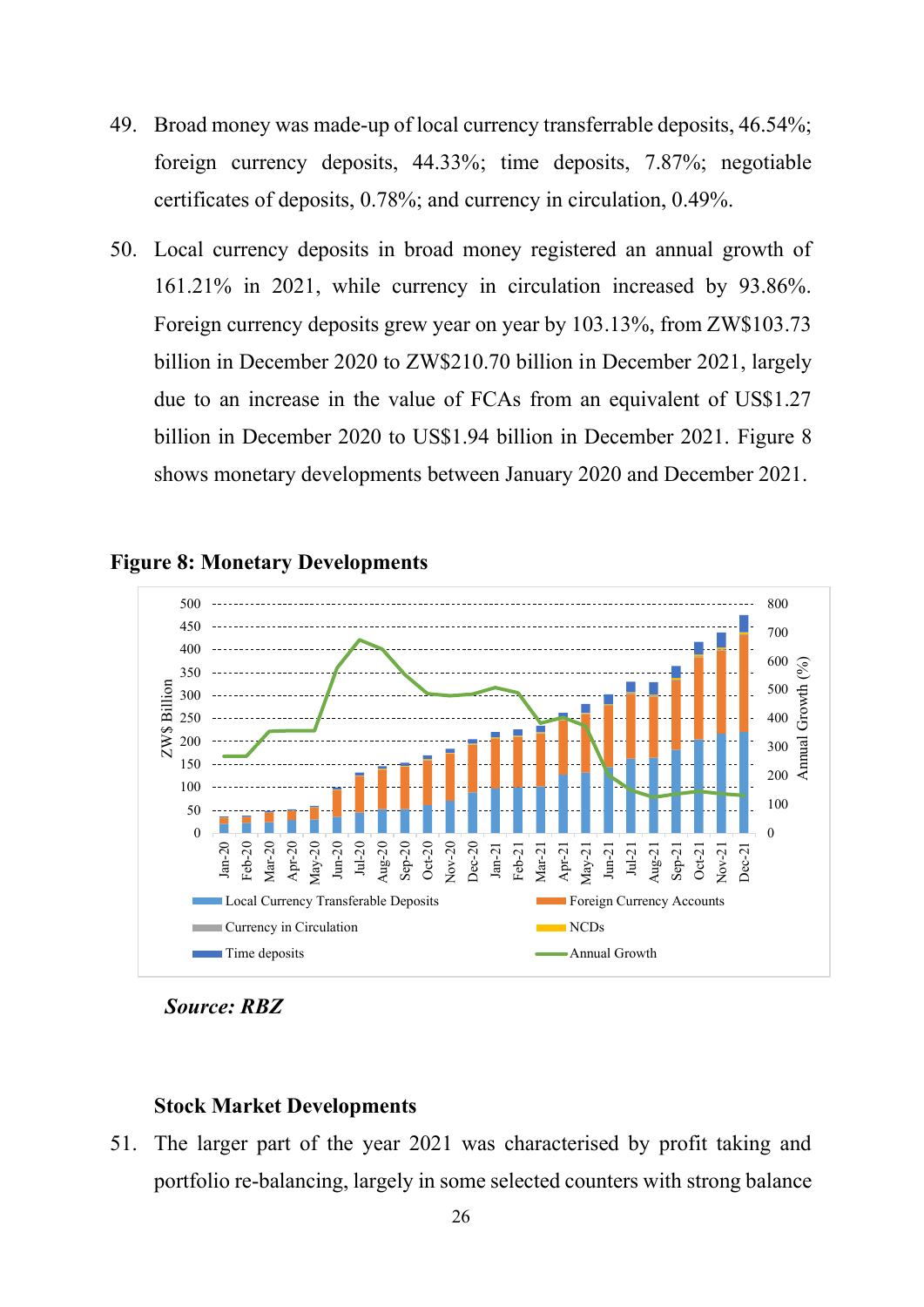sheets. The bullish sentiments exhibited on the Zimbabwe Stock Exchange (ZSE) in 2021, resulted in a 314.37% increase in market capitalisation to end the year at ZW\$1 317.21 billion, compared to ZW\$317.88 billion recorded in December 2020.

- 52. In view of the above developments, during the same reporting period, the All Share, Top 10, Small Cap and mining indices registered gains of 310.51%, 307.51%, 3 280.46% and 89.05%, respectively, to close at 10 822.36 points, 6 811.43 points, 402 753.21 points and 7 815.37 points, respectively.
- 53. Figure 9 shows the developments of the ZSE All Share, Top 10 and Mining Indices for the period December 2020 to December 2021.



#### **Figure 9: ZSE Developments**

*Source: Zimbabwe Stock Exchange 2021*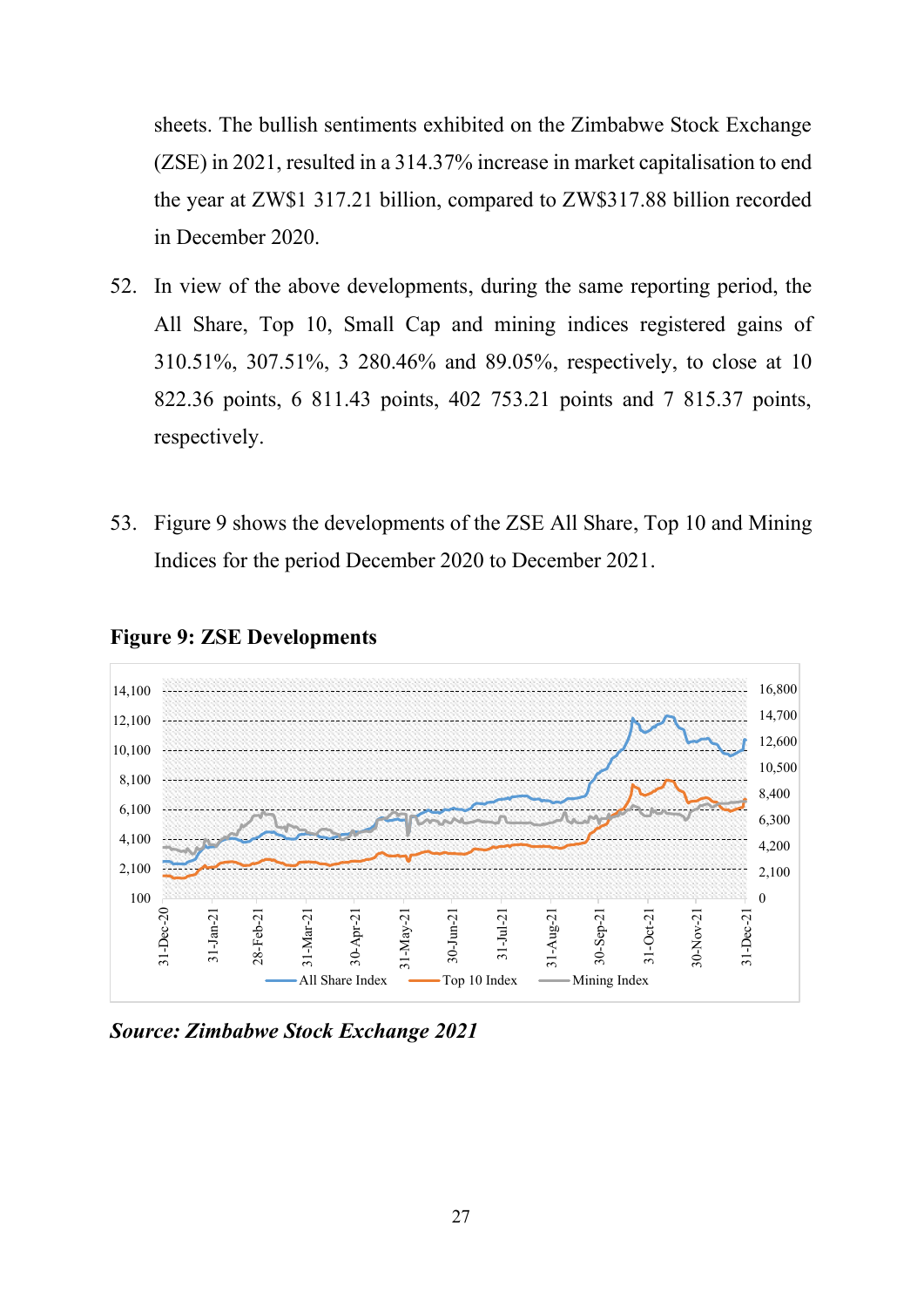#### **Market Turnover**

54. As a consequence of improved trading, coupled with a significant number of block trades registered on the local bourse during year under review, the cumulative volume and value of shares traded increased by 109.64% and 276.50% to 7.84 billion shares and ZW\$65.24 billion, compared to 3.74 billion shares and ZW\$17.33 billion recorded in the previous year, respectively.



#### **Figure 10: ZSE Market Turnover**

**Source: Zimbabwe Stock Exchange, 2021**

55. Foreign investors' participation improved over the period under review, reflected by cumulative net inflows of ZW\$9.74 billion realized in 2021, compared to net inflows of ZW\$5.01 billion registered in the previous year.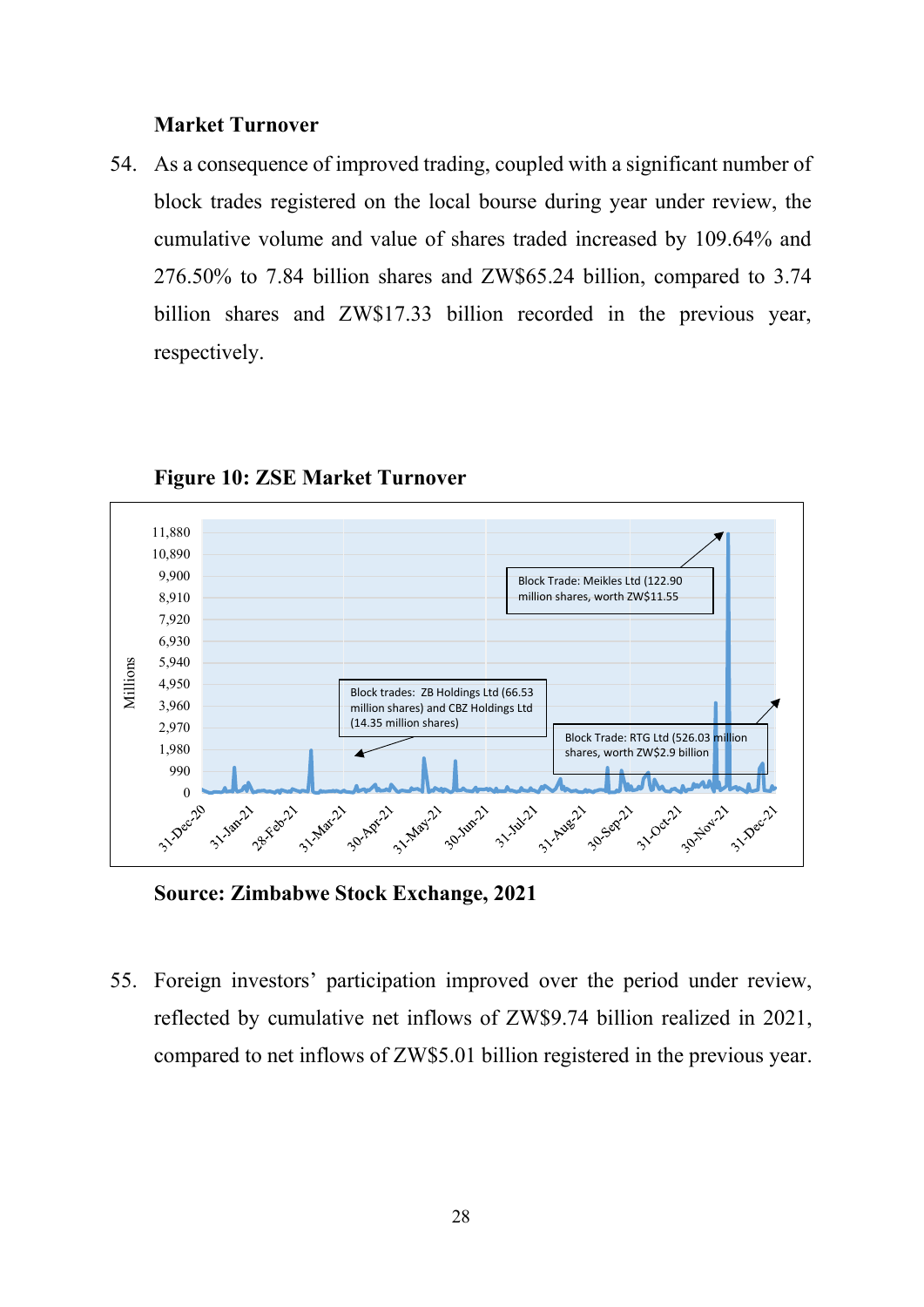# **SECTION FOUR CONDITION AND PERFORMANCE OF THE BANKING SECTOR**

- 56. The banking sector remained safe and sound with demonstrable capacity for increased support to the recovery of the economy. As at 31 December 2021, operating institutions in the banking sector comprised 13 commercial banks, five (5) building societies, and one (1) savings bank. In addition, there were 168 credit-only microfinance institutions, eight (8) licensed deposit-taking microfinance institutions and three (3) development financial institutions under the purview of the Bank.
- 57. AFC Land & Development Bank of Zimbabwe Limited was granted authority to commence operations on 18 October 2021.

#### **Financial Soundness Indicators**

58. The banking institutions remain resilient and well capitalized as reflected by the financial soundness indicators depicted in Table 3.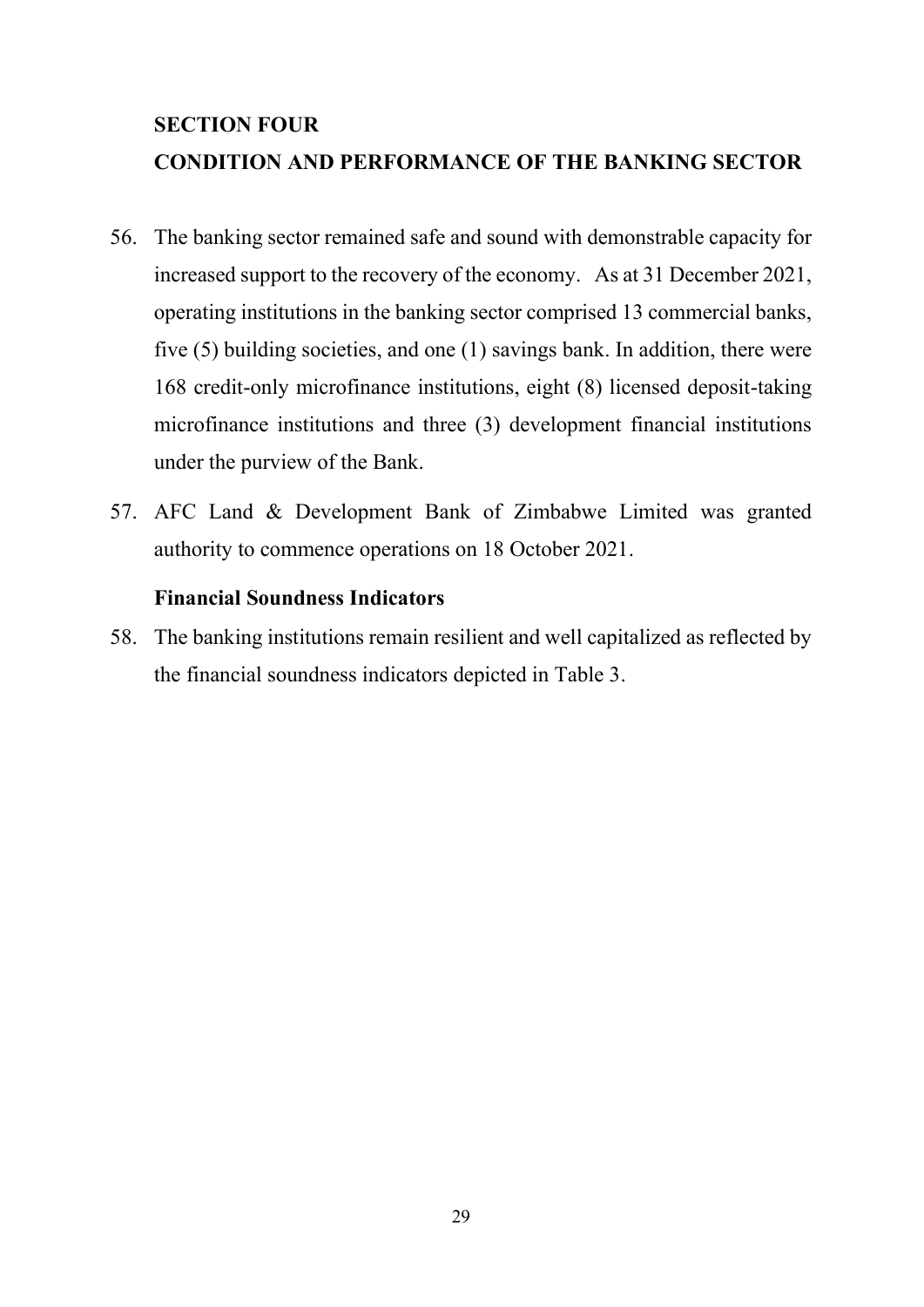| <b>Key Indicators</b>          | <b>Benchmark</b>         | <b>Dec</b> - 20 | <b>Jun - 21</b> | $Sep-21$ | <b>Dec</b> - 21 |
|--------------------------------|--------------------------|-----------------|-----------------|----------|-----------------|
| Total Assets (ZW\$ billion)    |                          | 349.59          | 486.4           | 569.99   | 762.96          |
| Total Loans & Advances (ZW\$)  |                          | 82.41           | 142.79          | 175.60   | 229.94          |
| billion)                       |                          |                 |                 |          |                 |
| Net Capital Base(ZW\$ billion) |                          | 53.18           | 72.90           | 84.58    | 122.85          |
| Core Capital(ZW\$ billion)     |                          | 40.75           | 53.66           | 63.39    | 100.83          |
| Total Deposits (ZW\$ billion)  |                          | 204.13          | 304.95          | 367.02   | 476.35          |
| Net Profit(ZW\$ billion)       |                          | 34.24           | 15.09           | 25.39    | 59.29           |
| <b>Return on Assets</b>        | $\overline{\phantom{a}}$ | 13.55           | 4.78            | 8.23     | 12.04           |
| Return on Equity               |                          | 45.54           | 18.71           | 31.87    | 43.16           |
| Capital Adequacy Ratio (%)     | 12                       | 34.62           | 35.32           | 35.34    | 32.86           |
| Tier 1 Ratio $(\%)$            | 8                        | 22.65           | 25.05           | 26.78    | 26.54           |
| Loans to Deposits Ratio $(\%)$ | 70                       | 39.45           | 45.84           | 46.87    | 48.27           |
| NPLs Ratio $(\% )$             | 5                        | 0.3             | 0.55            | 0.61     | 0.94            |
| Liquidity Ratio (%)            | 30                       | 73.06           | 66.89           | 62.87    | 64.37           |

**Table 3: Financial Soundness Indicators**

*Source: RBZ*

#### **Banking Sector Capitalization**

59. The banking sector remained adequately capitalized, with the banking sector average capital adequacy and tier one ratios of 32.86% and 26.54%, respectively, above the regulatory minima of 12% and 8%, respectively. The aggregate core capital increased by 59.11% from ZW\$63.39 billion as at 30 September 2021 to ZW\$100.83 billion as at 31 December 2021.

### **Compliance with the New Minimum Capital Requirements**

60. In January 2020, the Bank increased minimum capital requirements for the various classes of banking institutions as part of measures to promote the resilience of the financial sector. Further, cognizant of the prevailing challenging environment exacerbated by the negative impact of the Covid-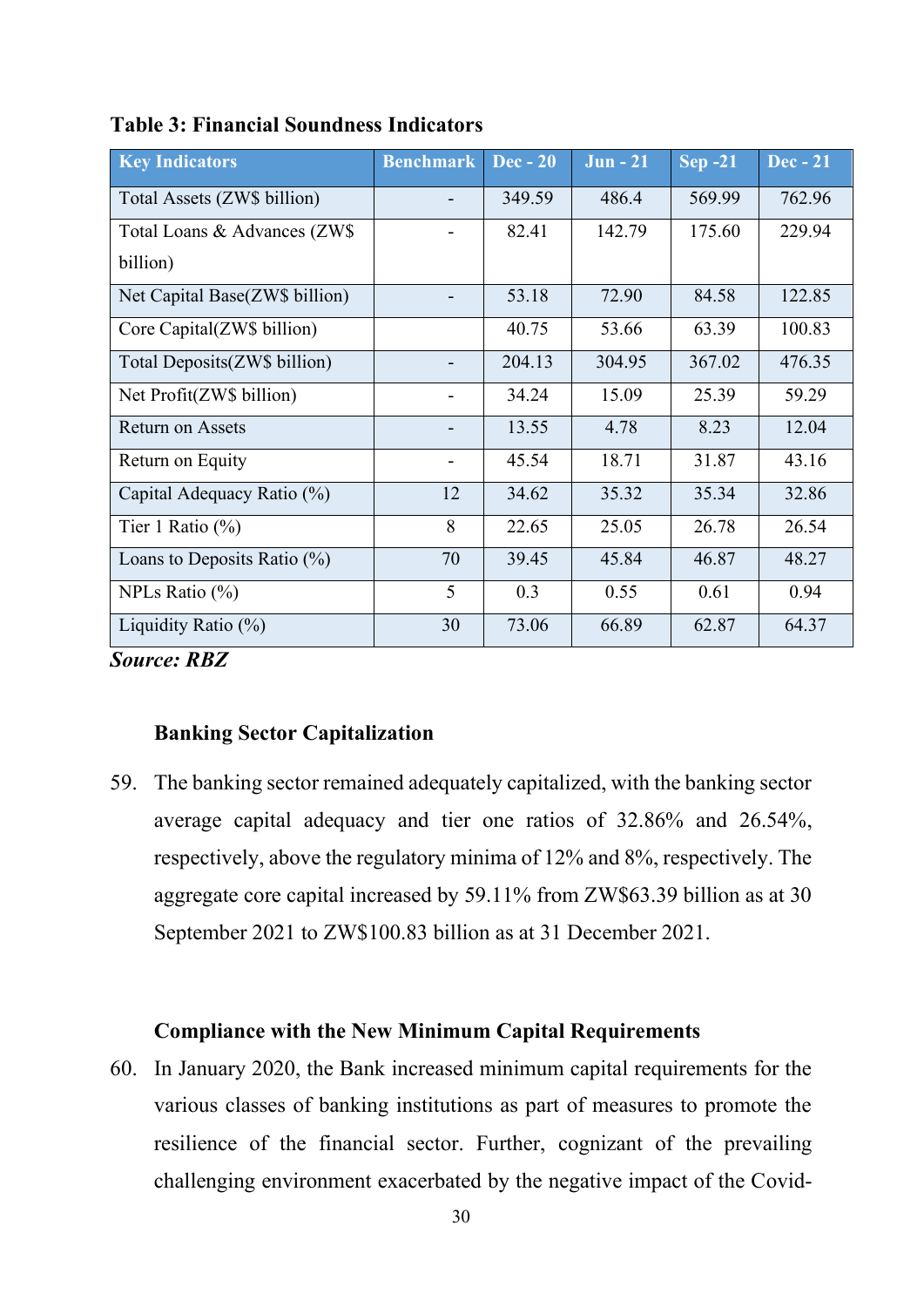19 pandemic, the Bank extended the deadline for compliance with the requirement for meeting the minimum capital levels from 31 December 2020 to 31 December 2021.

61. As at 31 December 2021, out of the 18 operating banking institutions (excluding POSB with no statutory minimum capital requirement), 13 banking institutions complied with the new minimum capital requirements, for their chosen capital tier segment as indicated in Table 4 below: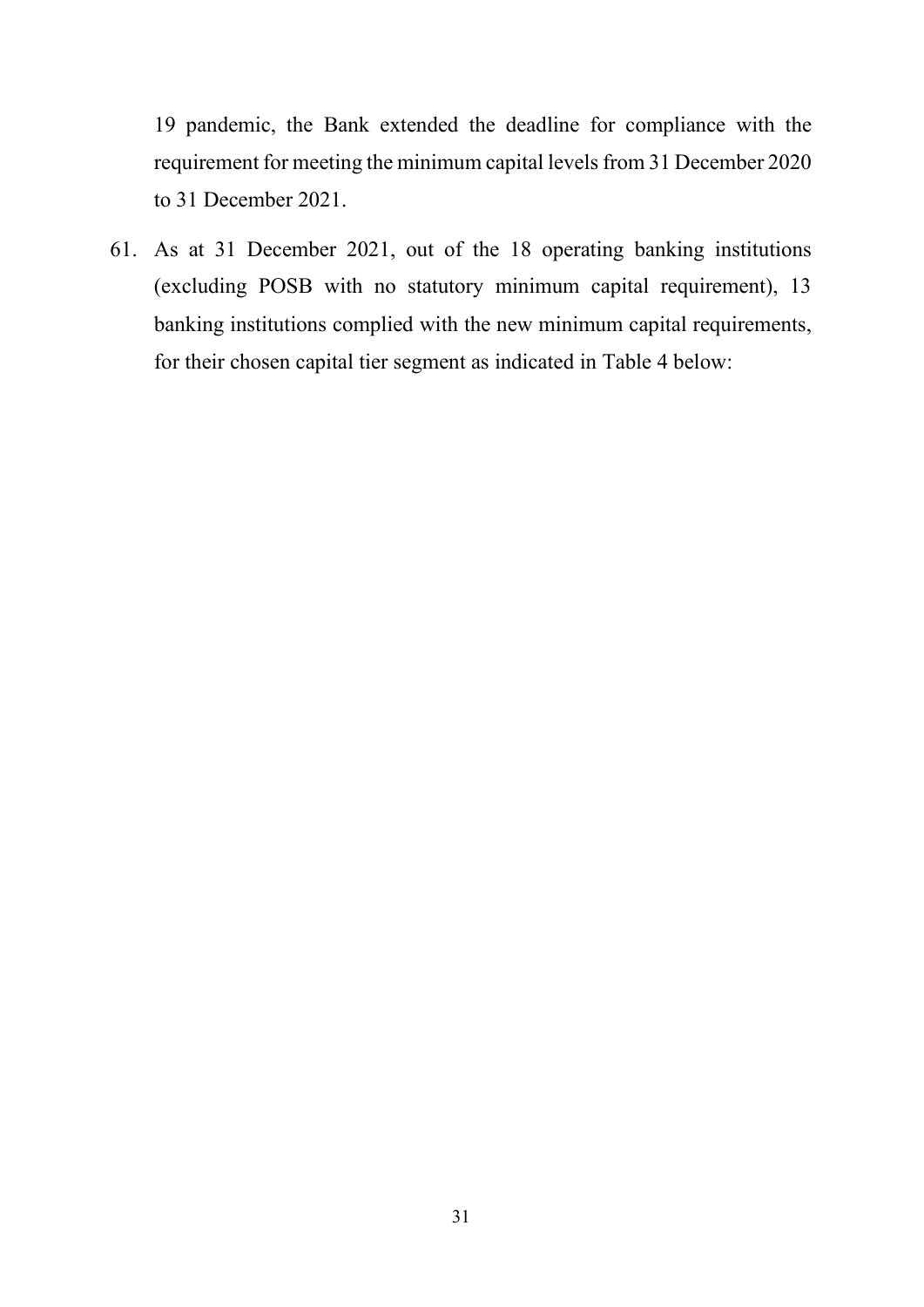| <b>Institution</b>                         | <b>Declared Core Capital</b><br>as at 31 Dec 2021(ZW\$) | <b>Declared Core Capital</b><br><b>US\$ Equivalent*</b><br>(US\$1: 108.66600) | <b>Status of Compliance**</b>                                                                                                                |
|--------------------------------------------|---------------------------------------------------------|-------------------------------------------------------------------------------|----------------------------------------------------------------------------------------------------------------------------------------------|
| <b>AFC Commercial</b><br>Bank              | 1,627,598,960.77                                        | 14,977,996.44                                                                 | Non-Compliant. Granted extension<br>to 31 December 2022 to complete<br>the recapitalisation process                                          |
| <b>BancABC</b>                             | 3,857,847,252.17                                        | 35,501,879.63                                                                 | Compliant                                                                                                                                    |
| <b>CBZ</b> Bank                            | 14,033,487,153.68                                       | 129, 143, 312. 11                                                             | Compliant                                                                                                                                    |
| <b>Ecobank</b>                             | 7,209,157,298.00                                        | 66, 342, 345. 33                                                              | Compliant                                                                                                                                    |
| <b>FBC Bank</b>                            | 4,774,327,639.44                                        | 43,935,799.97                                                                 | Compliant                                                                                                                                    |
| <b>First Capital Bank</b>                  | 8,449,194,109.14                                        | 77,753,797.04                                                                 | Compliant                                                                                                                                    |
| <b>Metbank</b>                             | 14,492,258,483.83                                       | 133,365,160.07                                                                | Compliant                                                                                                                                    |
| <b>Nedbank Zimbabwe</b>                    | 2,538,164,207.13                                        | 23, 357, 482. 63                                                              | Non-Compliant. Extension<br>was<br>granted to 30 June 2022 to allow due<br>processes for a rights issue                                      |
| <b>NMB</b> Bank                            | 4,250,870,083.85                                        | 39,118,676.35                                                                 | Compliant                                                                                                                                    |
| <b>Stanbic Bank</b>                        | 11,217,776,947.04                                       | 103,231,709.52                                                                | Compliant                                                                                                                                    |
| <b>Standard Chartered</b><br><b>Bank</b>   | 3,380,772,132.66                                        | 31,111,590.86                                                                 | Compliant                                                                                                                                    |
| <b>Steward Bank</b>                        | 3,461,396,304.28                                        | 31,853,535.64                                                                 | Compliant                                                                                                                                    |
| <b>ZB</b> Bank                             | 5,743,968,503.73                                        | 52,858,930.15                                                                 | Compliant                                                                                                                                    |
| <b>BUILDING</b><br><b>SOCIETIES</b>        |                                                         |                                                                               |                                                                                                                                              |
| <b>CABS Building</b><br><b>Society</b>     | 9,549,660,011.44                                        | 87,880,846.00                                                                 | Compliant                                                                                                                                    |
| <b>CBZ Building Society</b>                | (4,537,715,673.28)                                      | (41,758,375.88)                                                               | Non-Compliant. Amalgamation of<br>CBZ Bank and CBZ Building Society<br>was approved. Processes to complete<br>the amalgamation are underway. |
| <b>FBC Building Society</b>                | 2,654,925,702.67                                        | 24,431,981.51                                                                 | Compliant                                                                                                                                    |
| <b>National Building</b><br><b>Society</b> | 406,339,153.81                                          | 3,739,340.31                                                                  | Non-Compliant. Granted extension<br>to 31 March 2022 to complete the<br>recapitalization process                                             |
| <b>ZB Building Society</b>                 | 1,105,212,656.45                                        | 10,170,731.01                                                                 | Non-Compliant. The holding<br>company, ZBFH, is mulling the<br>merger of ZB Bank & ZB Building<br>Society.                                   |
| <b>SAVINGS BANK</b>                        |                                                         |                                                                               |                                                                                                                                              |
| <b>POSB</b>                                | 2,074,053,503.64                                        | 19,086,499.03                                                                 | No prescribed minimum capital requirement                                                                                                    |

### **Table 4: Capitalisation of Banking Institutions**

*\* The required minimum capital as at 31 December 2021 was ZW\$ equivalent to US\$30 million for Tier 1 banking institutions and US\$20 million for building societies*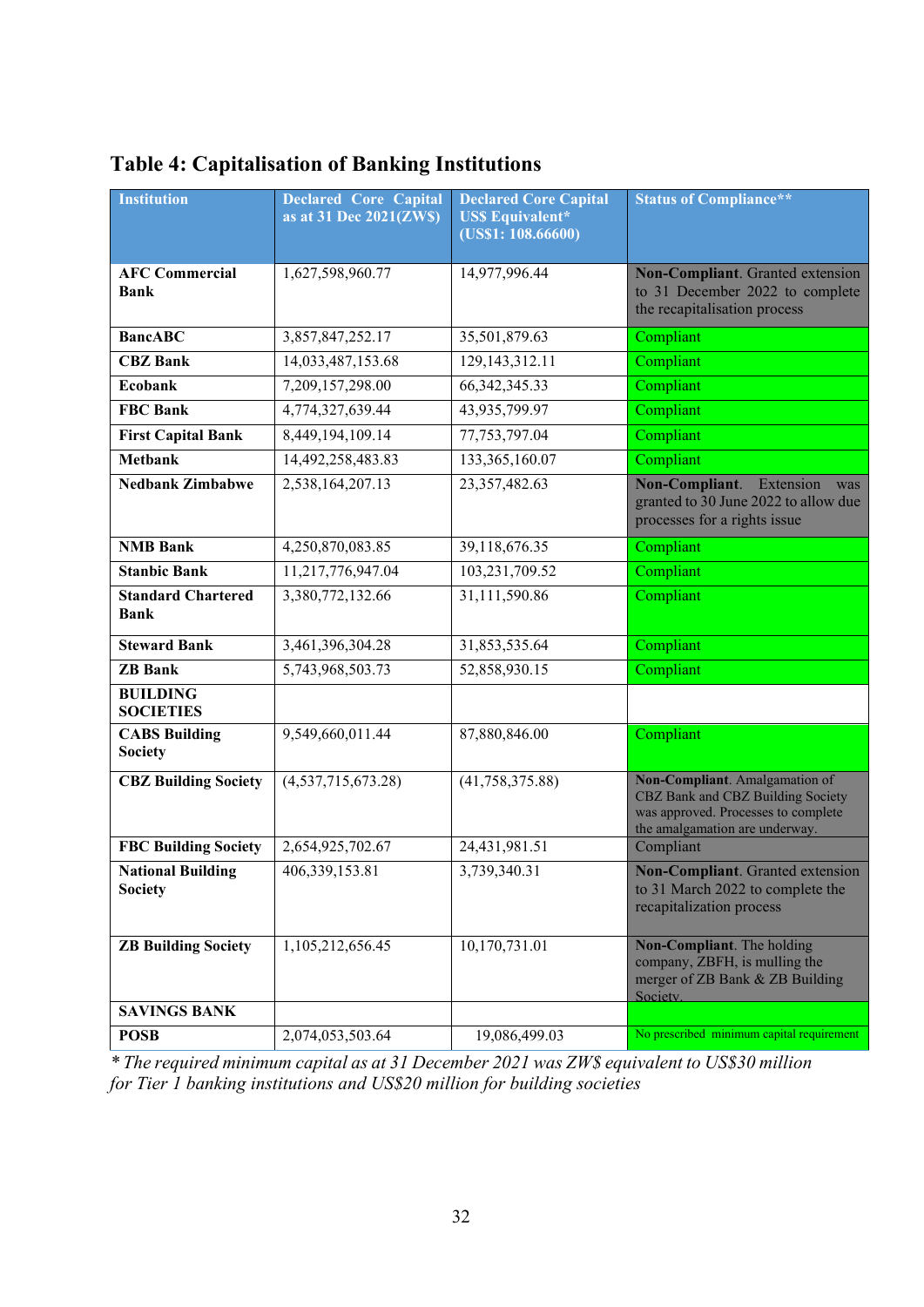- 62. Banking institutions bolstered their capital positions through organic growth including recapitalisation of revaluations gains on investment properties as well as capital injection by shareholders.
- 63. As indicated above, AFC Commercial Bank, Nedbank and NBS were granted extensions ranging from 3 to 12 months to allow consummation of capital raising initiatives which are currently underway. In addition, merger proposals will also address the minimum capital requirements for some building societies. The Bank is confident that the remaining institutions will meet the minimum capital requirements by 31 December 2022.
- 64. The above declared capital positions as at 31 December 2021 are being subjected to external audit reviews as part of the annual financial audits of banking institutions. The Bank will also conduct a capital verification exercise during the year to ascertain the declared capital positions.

#### **Banking Sector Loans and Advances**

- 65. Total banking sector loans and advances increased by 61% from ZW\$142.79 billion as at 30 June 2021 to ZW\$229.94 billion as at 31 December 2021, largely attributed to the translation of foreign currency denominated loans. As at 31 December 2021, foreign currency denominated loans constituted 36.87% of total banking sector loans, an increase from 30.16% reported as at 30 June 2021.
- 66. During the period under review, financial intermediation improved from 45.84% recorded in June 2021 to 48.27% as at 31 December 2021. The banking sector continued to support the productive sectors of the economy as evidenced by loans to the productive sector constituting 76.29% of total loans as at 31 December 2021, as shown in Figure 11.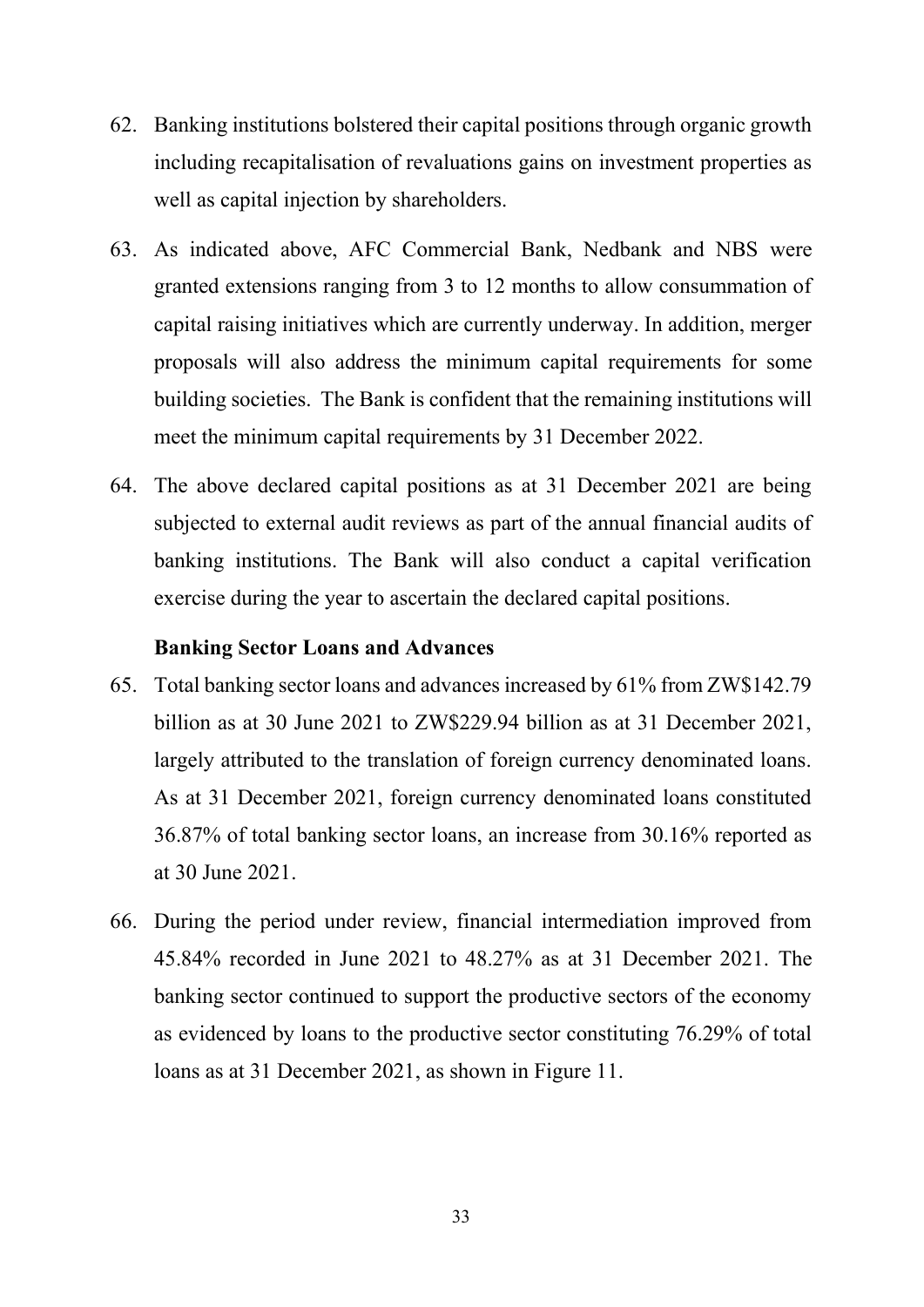

**Figure 11: Sectoral Distribution of Loans as at 31 December 2021**

*Source: RBZ*

67. The demand for loans is expected to continue improving in line with the incremental recovery of economic activity from the Covid-19 pandemic.

#### **Asset Quality**

68. The banking sector asset quality remains satisfactory with the average nonperforming loans (NPLs) to total loans ratio of 0.94% as at 31 December 2021, against the generally acceptable international threshold of 5%. Figure 12 shows the trend in the level of non-performing loans to total loans ratio (NPLs ratio) from December 2015 to December 2021.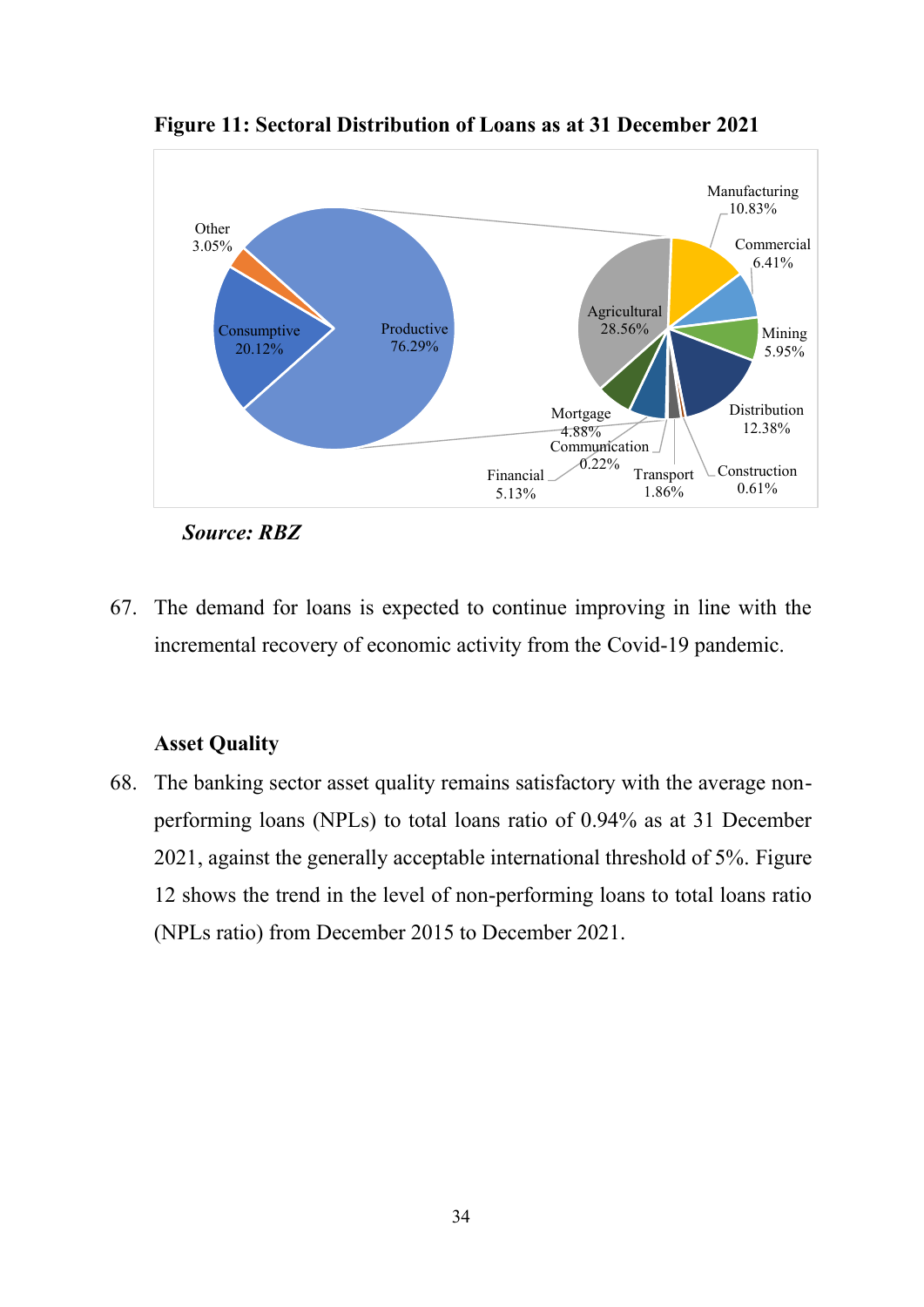

**Figure 12: Trend in Non- Performing Loans**

*Source: RBZ*

69. The impact of the disruptive effects of Covid-19 on asset quality turned out to be less severe than initially envisaged. Banking institutions continued to enhance and adopt sound credit risk management systems and internal controls.

#### **Banking Sector Profitability**

- 70. Profitability for the banking sector has overally improved. For the year ended 31 December 2021, the banking sector reported unaudited aggregate profit of \$59.29 billion, an increase of 69.63% from a profit of \$34.95 billion reported for the corresponding period in 2020.
- 71. During the year under review, interest income from loans and advances contributed 34.99%, compared to 17.82% in December 2020, of the total income, an indication of a shift towards the traditional sources of revenue such as income from financial intermediation activities, which is considered stable and sustainable. Figure 13 shows banking sector income mix as at 31 December 2021.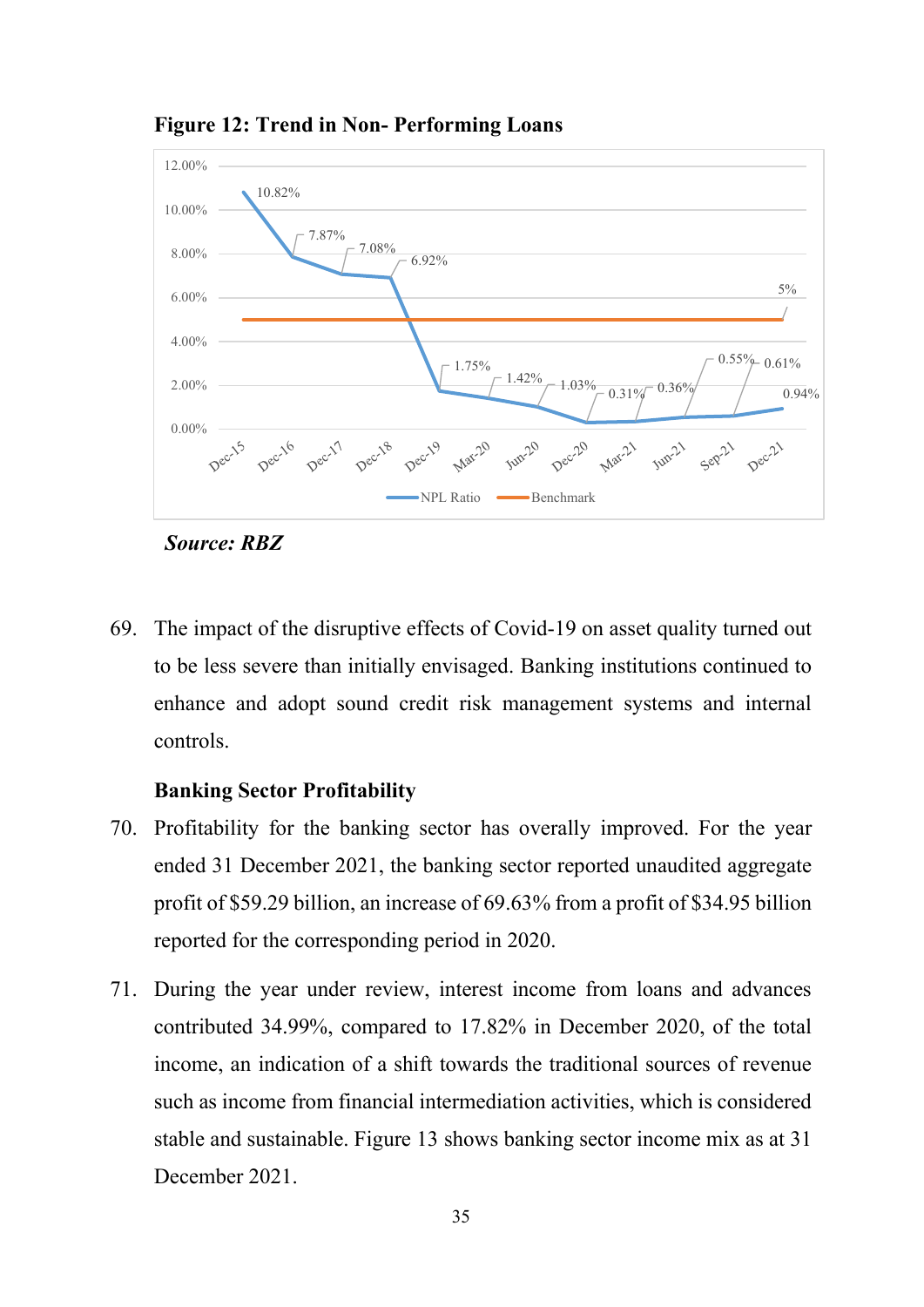

**Figure 13: Banking Sector Income Mix as at 31 December 2021**

#### *Source: RBZ*

72. Non-interest income was driven by fees and commissions due to increased transactional volumes on digital platforms in the wake of Covid-19, as well as initiatives by banking institutions to promote the use of plastic money. Translation gains on foreign currency denominated assets, as well as, revaluation gains from investment properties also contributed to the growth in other non-interest income.

#### **Banking Sector Deposits and Liquidity**

73. The average prudential liquidity ratio was 64.37% as at 31 December 2021, against the minimum regulatory requirement of 30%, largely reflecting high stock of liquid assets in the sector. The trend in the liquidity ratio from 31 December 2018 to 31 December 2021 is shown in Figure 14.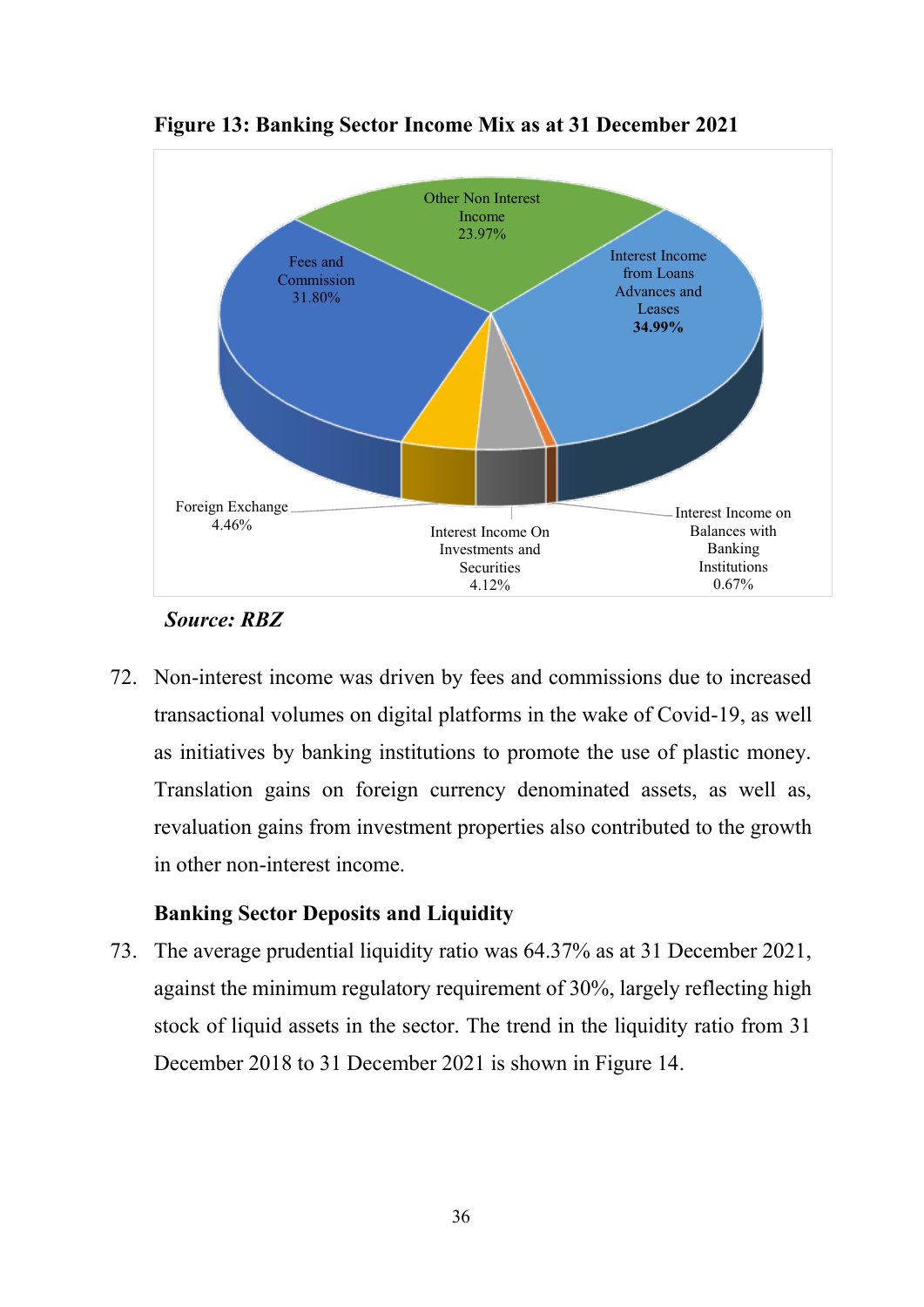

**Figure 14: Prudential Liquidity Ratio Trend** 

*Source: RBZ*

74. Total deposits amounted to ZW\$476.35 billion as at 31 December 2021, which represented a 29.79% increase from ZW\$367.02 billion reported as at 30 September 2021.

#### **Deposit Rates**

- 75. As part of measures to promote savings, in October 2021 the interest rates for ZW\$ savings and time deposits were increased from 5% and 10% per annum to 7.5% and 20% per annum, respectively. All banking institutions were required to adjust the minimum deposit rates for savings and time deposits with effect from 28 October 2021.
- 76. Banking institutions are paying interest rates for savings and fixed deposits for both local accounts and foreign currency accounts in compliance with Statutory Instrument 65A of 2020. The Bank will continue to monitor banking institutions' terms and conditions of business activities to ensure adherence to fair business practices.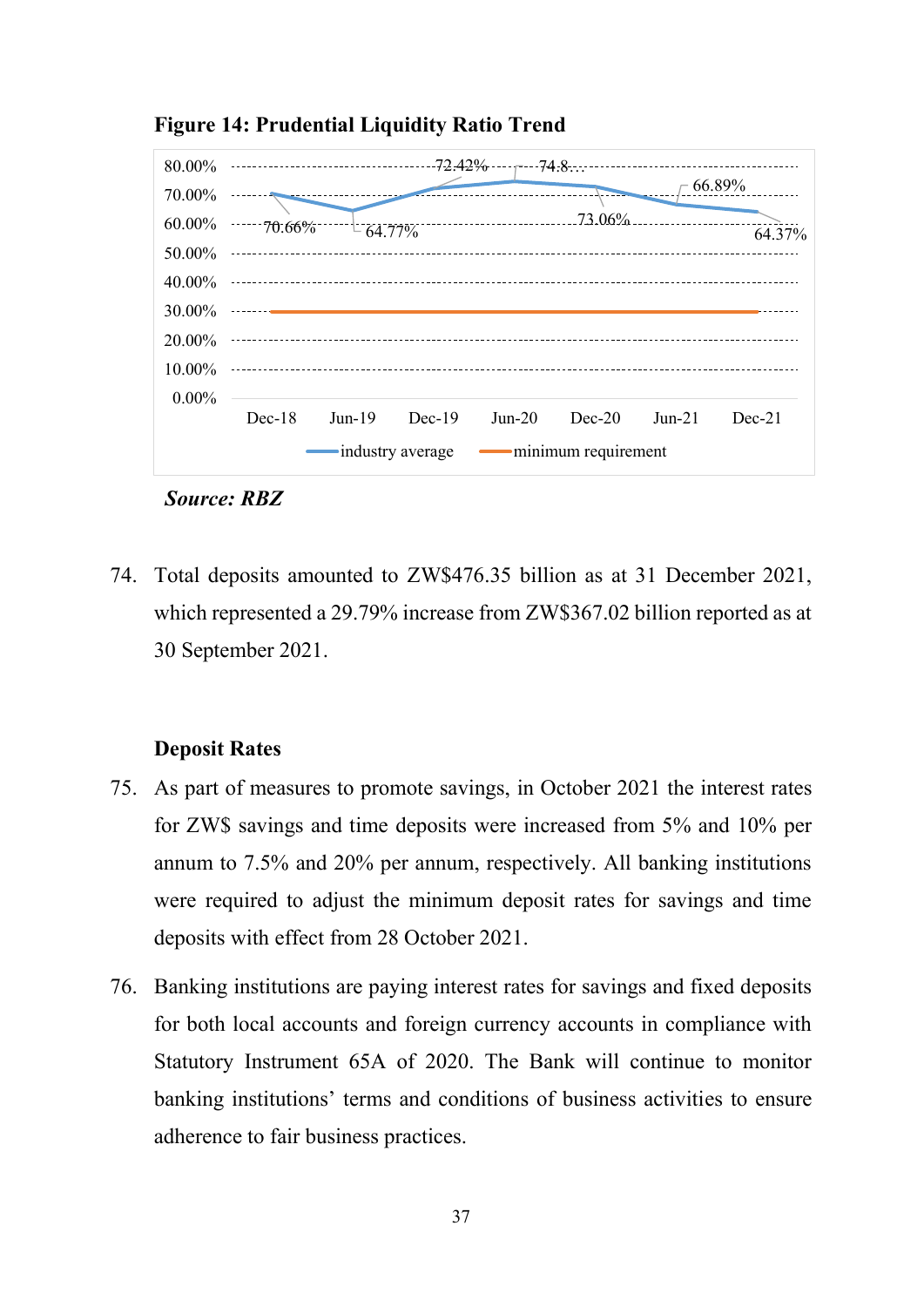#### **Protection of Foreign Currency Denominated Accounts (FCAs)**

- 77. The Deposit Protection Corporation (DPC) implemented an explicit deposit protection scheme for the Foreign Currency Denominated Accounts (FCAs) with effect from 31 December 2021. This policy followed extensive consultations with stakeholders including the Bankers Association of Zimbabwe, the Bank and the Ministry of Finance and Economic Development.
- 78. The FCA maximum cover level is US\$1,000.00 (one thousand United States dollars) per deposit class per each banking institution and US\$500.00 (five hundred United States dollars) per deposit class per deposit-taking microfinance institution with effect from 1 January 2022.

#### **Sustainability**

- 79. Globally, sustainable banking practices are becoming the future in banking. The public increasingly expects financial institutions to demonstrate a sense of purpose that extends beyond merely profit.
- 80. The Bank is cognisant of the critical role that financial institutions play in supporting sustainable and resilient growth by integrating environmentally and socially responsible business decisions into their corporate strategies.
- 81. In this regard, the Bank continues to work closely with a number of financial institutions in the implementation of the Sustainability Standards & Certification Initiative (SSCI) being driven by the European Organization for Sustainable Development (EOSD).
- 82. As at 31 December 2021, nine (9) banking institutions were participating under the central bank led Sustainability Standards and Certification Initiative, while three (3) microfinance institutions were accepted into SSCI.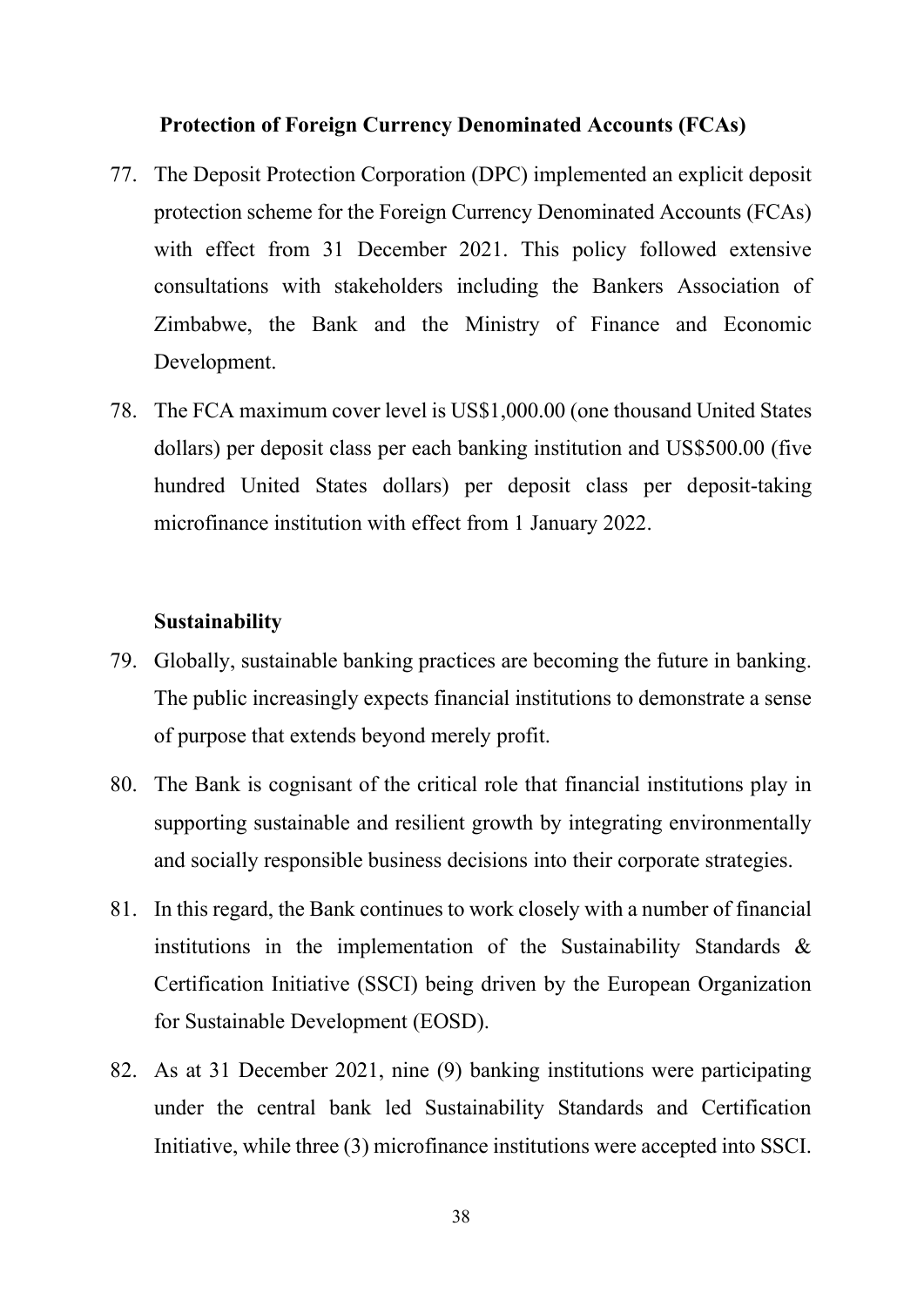83. The participating institutions have made commendable progress in implementing the key pillars of SSCI. Notably, they have refined their mission/purpose statements and high impact goals to ensure they are aligned to the country's developmental objectives and goals.

#### **Credit Registry System**

84. The online Credit Registry System continues to complement and facilitate provision of digital financial services, such as automated lending, and effective management of credit risks by the banking sector. The Credit Registry received a total of 980,187 enquiries in 2021, up from 275,829 in 2020 reflecting increased usage as the credit registry system matures. The trend in inquiries from 2017 to 2021 is shown in Figure 15.



#### **Figure 15: Trend of Inquiries for 2017-2021**

85. As at 31 December 2021, the Credit Registry had 558 272 active loan contracts, with individuals' records accounting for 98.29% of the records in

*Source: RBZ*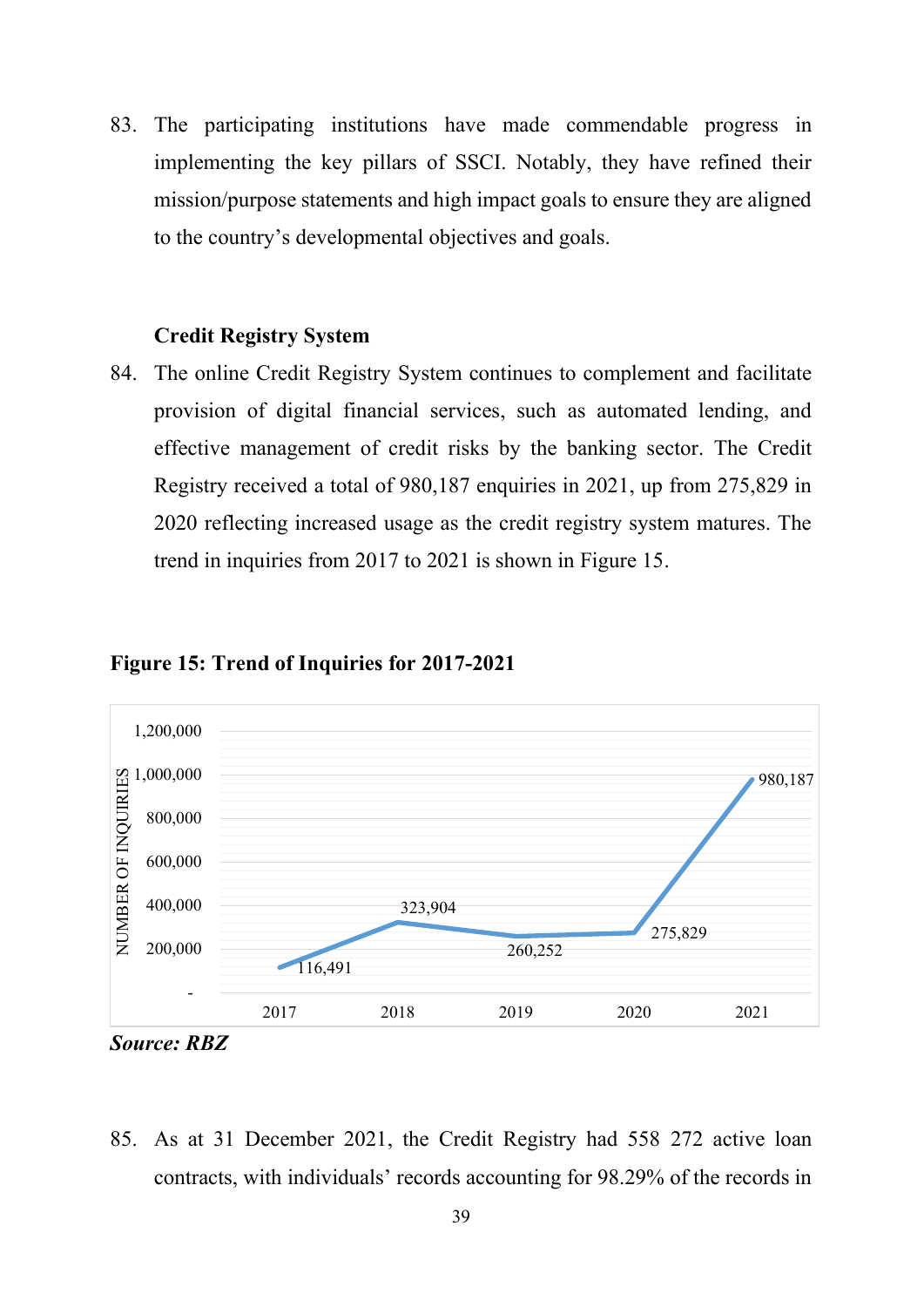the Credit Registry. In terms of gender distribution, male and female borrowers constituted 68.36% and 31.64% of loan contracts in the Credit Registry, respectively.

86. Meanwhile, in the Credit Registry database 5.81% of loans granted to female borrowers were delinquent contracts which were 90 days past due within 12 months from the date of issuance, compared to male borrowers who had 6.16% of their loans in arrears, as shown in Figure 16.



**Figure 16: Percentage of Delinquent Loan Contracts by Gender**

*Source: RBZ*

#### **Collateral Registry**

87. Significant progress has been made towards the operationalisation of the Collateral Registry. Following some delays occasioned by the Covid-19 pandemic, the Bank successfully conducted the first User Acceptance Testing of the Collateral Registry in December 2021. The second and final testing session is now scheduled for January and February 2022 and shall involve banking institutions and microfinance institutions.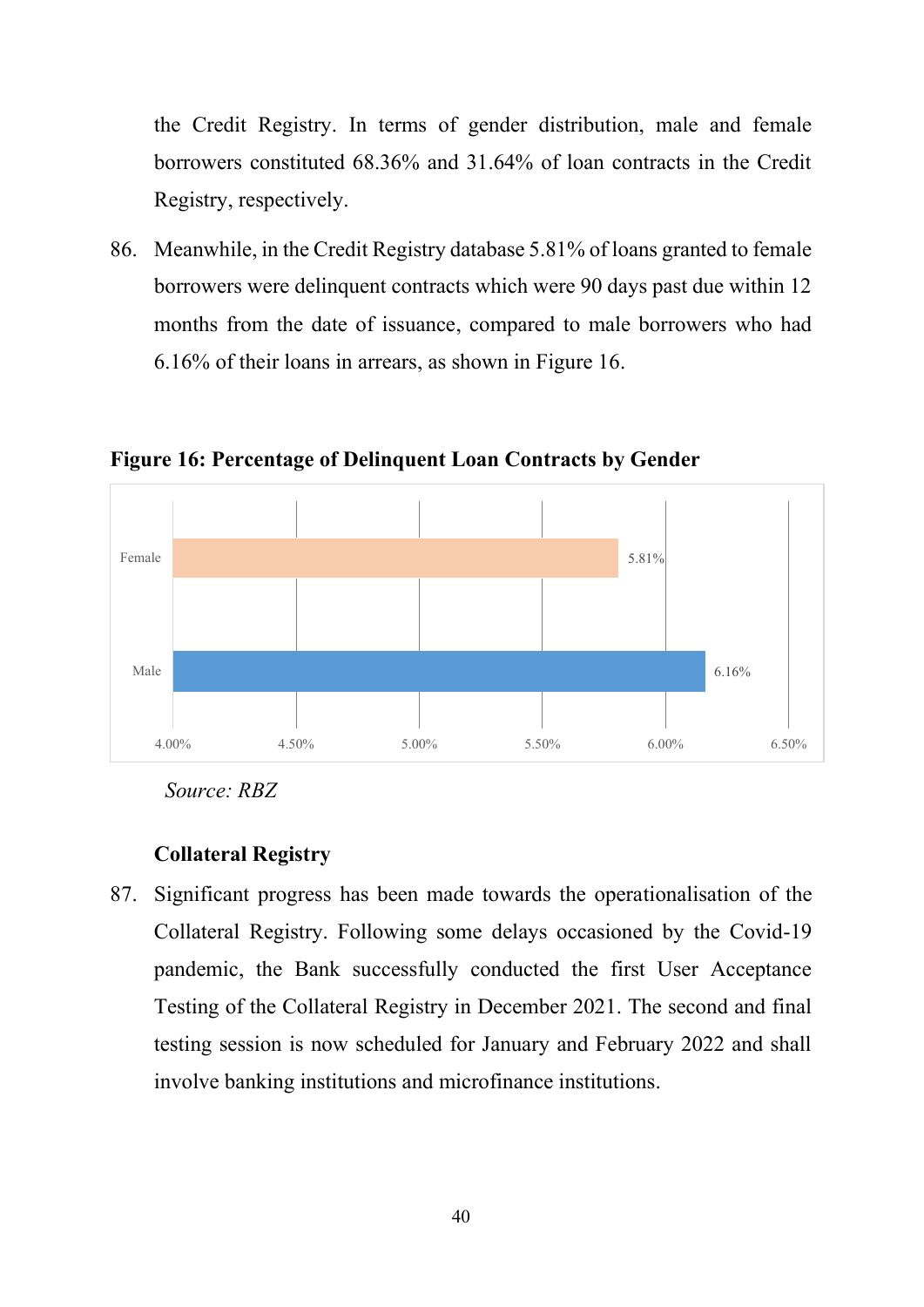88. The Bank is targeting to go live soon after the second User Acceptance Testing when the vendor has considered stakeholder input on system functionalities during the first quarter of 2022.

#### **Performance of the Microfinance Sector**

89. The microfinance industry continued to register resilience and growth in key performance indicators following the relaxation of Covid-19 relatedrestrictions on the economy. The number of active clients accessing loans through microfinance institutions increased by 10.66% from 288 561 as at 31 December 2020, to 307 673 as at 31 December 2021. The industry also recorded an increase in the number of women accessing loans during the year from 116 043 to 146 253 as at 31 December 2021. The value of loans to female borrowers, over the same period increased by 241.10% from \$673.22 million to \$2.30 billion as at 31 December 2021.

#### **Microfinance Sector Capitalisation**

90. During the year ended 31 December 2021, deposit taking microfinance institutions have been implementing various initiatives aimed at strengthening their capital levels and conform to the new minimum capital requirement of US\$5 million which was effective 31 December 2021. Institutions have made varying progress towards compliance as shown in the Table 5: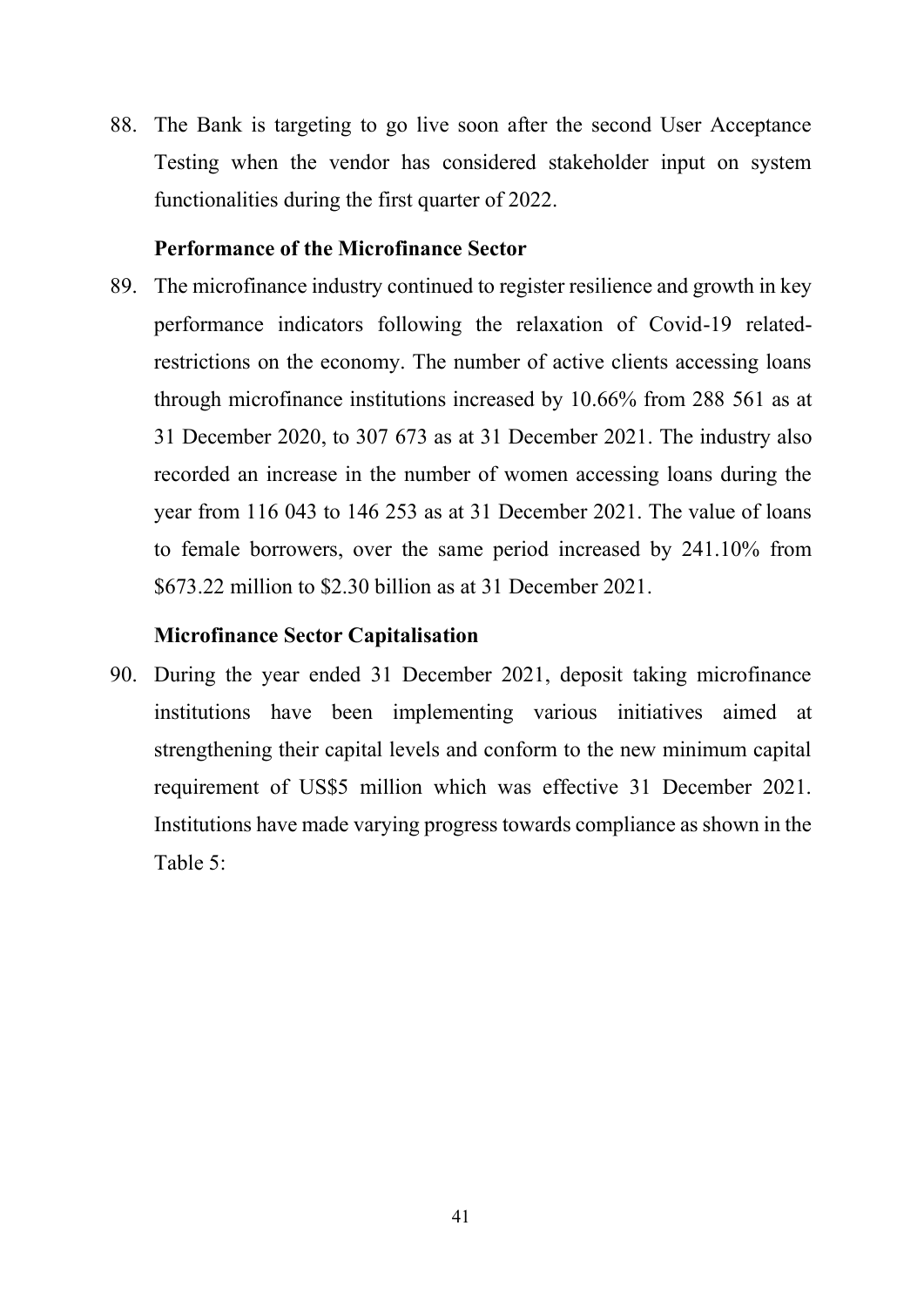| <b>Institution</b>                                             | <b>Declared Capital as at</b><br>31 December 2021<br>(ZWS) | <b>Declared Capital US\$</b><br>Equivalent*<br>$\overline{(USS1:108.6660)}$ | <b>Status of Compliance</b>                                                                 |
|----------------------------------------------------------------|------------------------------------------------------------|-----------------------------------------------------------------------------|---------------------------------------------------------------------------------------------|
| <b>African Century</b><br><b>Limited</b>                       | 534,874,192.80                                             | 4,822,185.35                                                                | Non-Compliant<br>To meet through organic<br>growth.                                         |
| <b>GetBucks Microfinance</b><br><b>Bank Limited</b>            | 142,994,535.60                                             | 1,315,908.71                                                                | Non-compliant<br>To meet through rights<br>issue and organic growth                         |
| <b>Success Microfinance</b><br><b>Bank Limited</b>             | 117,645,025.60                                             | 1,082,629.58                                                                | Non-Compliant<br>To meet through<br>shareholder capital<br>injections.                      |
| <b>Zimbabwe Women's</b><br><b>Microfinance Bank</b><br>Limited | 359,022,480.00                                             | 3,303,908.12                                                                | Non-Compliant<br>To meet through<br>shareholder capital<br>injections.                      |
| <b>EmpowerBank Limited</b>                                     | 254,067,830.33                                             | 2,338,061.86                                                                | Non-Compliant<br>To meet through<br>shareholder capital<br>injections.                      |
| <b>Lion Microfinance</b><br>Limited                            | 98,096,130.00                                              | 902,730.66                                                                  | Non-Compliant<br>To meet through<br>shareholder capital<br>injections and organic<br>growth |

#### **Table 5: Banks Capital Adequacy Status**

*\*The required minimum capital as at 31 December 2021 was ZW\$ equivalent to US\$5 million for Deposit-taking microfinance institutions.*

- 91. It was noted that losses incurred by a few of the DTMFIs since inception has inhibited the growth while the disruptive effects of Covid-19 pandemic impacted on the general performance of some institutions.
- 92. The Bank is satisfied with the various recapitalisation initiatives being pursued as reflected by African Century Limited's capital position that is marginally below the regulatory threshold while other DTMFIs are envisaged to comply by December 2022.
- 93. A total of 28 credit-only microfinance institutions were non-compliant with the minimum capital requirements of US\$25 000 effective 31 December 2021. The non-compliant institutions are putting in place re-capitalisation strategies in order to comply with the requirements and to facilitate underwriting of more meaningful business.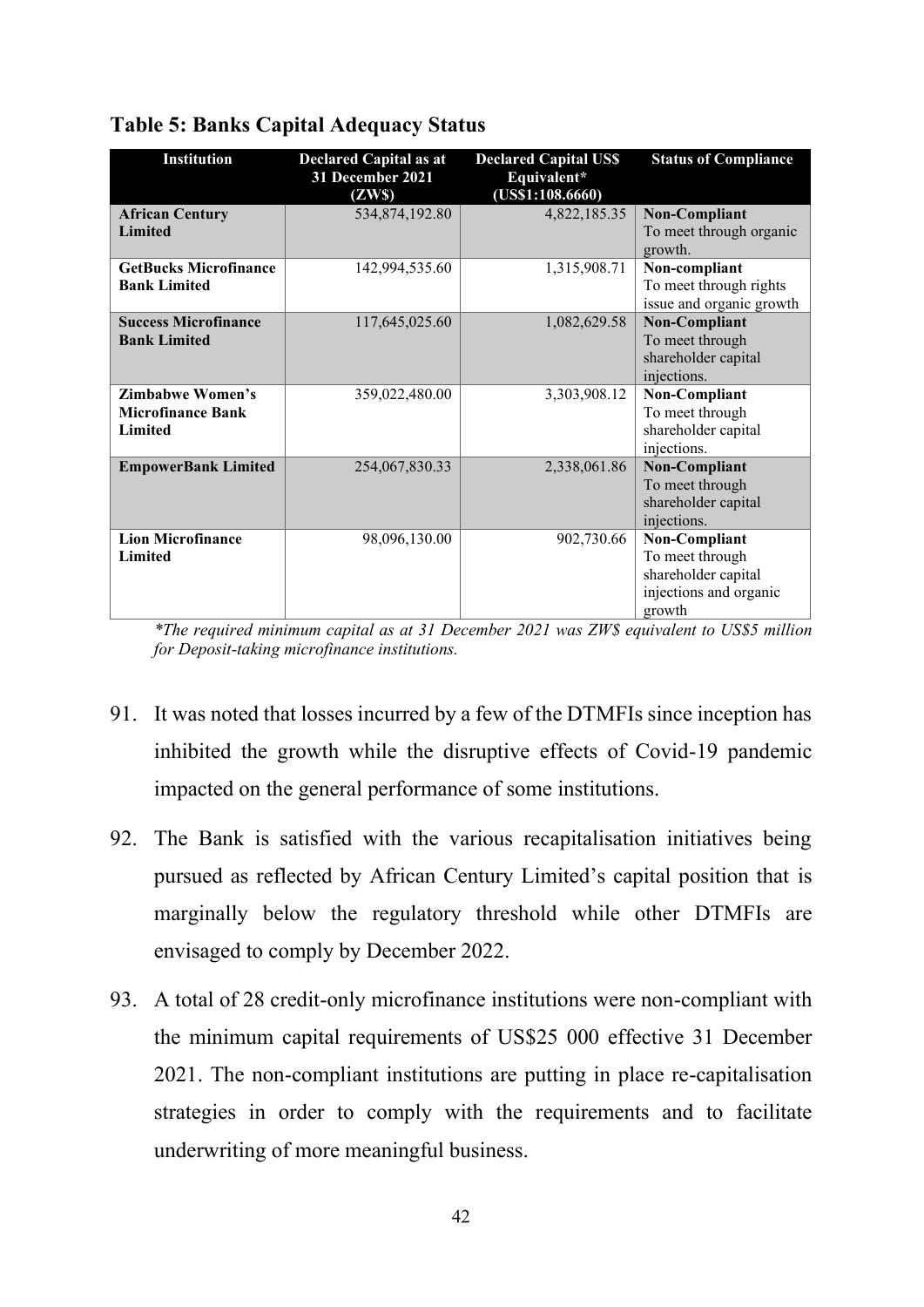94. The microfinance sector registered a 231.56% increase in aggregated equity from \$1.68 billion to \$5.57 billion as at 31 December 2021. The increase was attributed to organic growth and fresh capital injection by some microfinance institutions.

#### **Loan Portfolio**

95. The microfinance sector registered a 262.69% increase in total loans from ZW\$2.01 billion as at 31 December 2020, to ZW\$7.29 billion as at 31 December 2021. The loan portfolio quality deteriorated as evidenced by the deterioration of the portfolio-at-risk (>30 days) ratio from 8.34% to 10.06% as at 31 December 2021.

#### **Profitability**

- 96. Aggregate net profit for the sector increased by 427.16% from ZW\$384.77 million to ZW\$2,03 billion for year ended 31 December 2021. The increase was largely attributed to improved operational efficiency as reflected by an improvement in the average operational self-sufficiency (OSS) ratio from 111.86%, to 168.63% for year ended 31 December 2021, against the international benchmark of 100%.
- 97. The improvement in OSS indicates an improvement in the income generation capacity of the microfinance institutions in the wake of relaxation of the national Covid-19 lockdown restrictions.

#### **DTMFI Subsector Deposits**

98. Aggregate deposits for the DTMFIs sub-sector deposits increased by 105.09% from \$442.98 million as at 30 June 2021 to \$908.50 million as at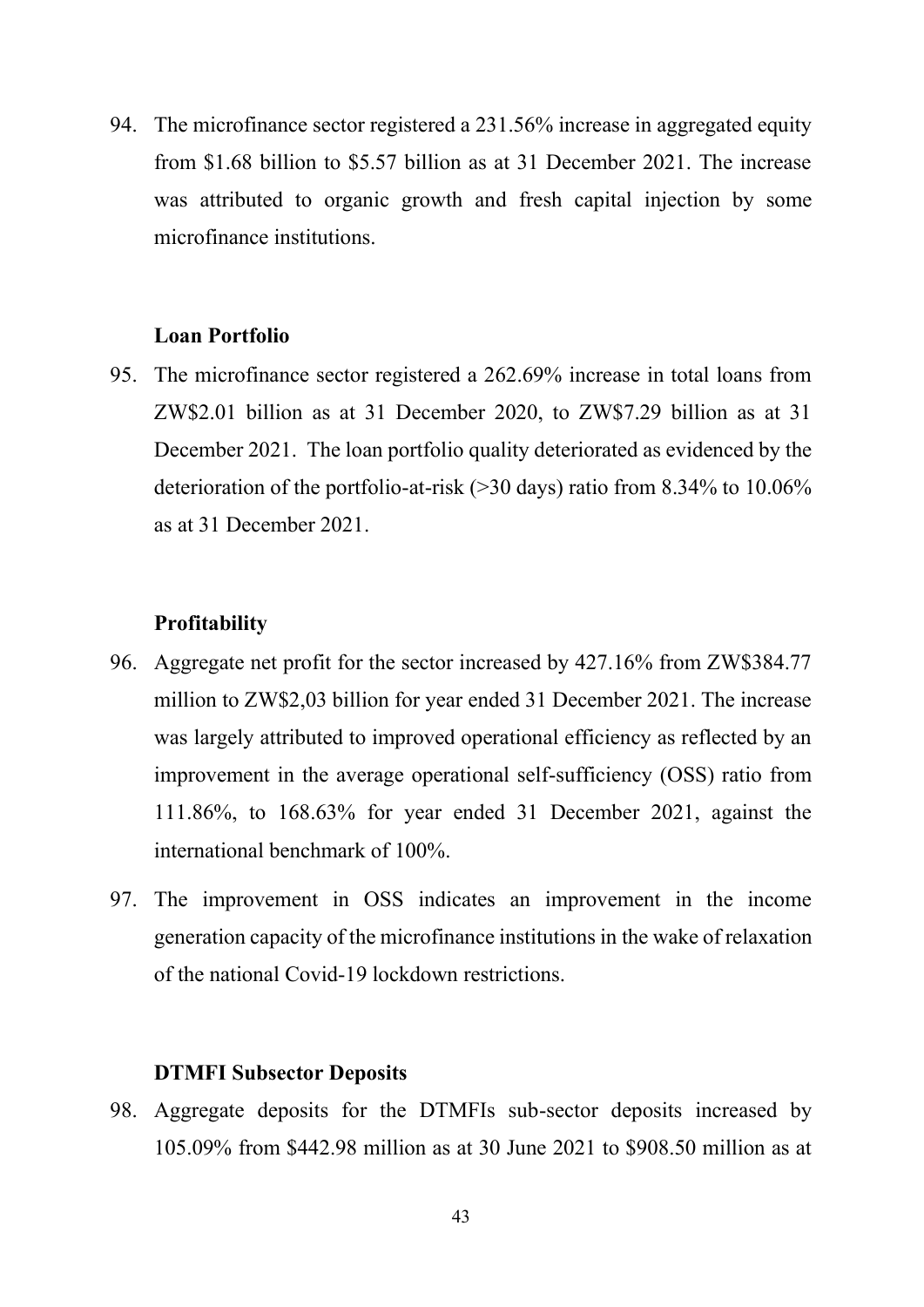31 December 2021. While the deposit levels remain generally low, the trend in the level of deposits in the sector is indicative of increasing confidence by the low-income groups and marginalised in deposit-taking microfinance institutions.

99. The average prudential liquidity ratio of 101.32% as at 31 December 2021 compares favourably with the minimum prudential requirement of 30%. The high average prudential liquidity ratio largely reflects the conservative approach to lending by the sector.

#### **Financial Inclusion Indicators**

- 100. Digitisation of financial services continues to play a pivotal role in driving access and usage of financial services during the Covid-19 induced lockdown. The number of active mobile money subscribers increased from 4.05 million to 4,13 million active subscribers during the review period.
- 101. As at 31 December 2021, banks and deposit-taking microfinance institutions availed loans to MSMEs, women and the youth by banks valued at ZW\$10.28 billion, ZW\$14.39 billion and ZW\$6.25 billion compared to ZW\$7.16 billion,

#### **Financial Inclusion Strategy**

102. Following the end-term of the National Financial Inclusion Strategy Number 1 (NFIS I) on 31 December 2021, drafting of NFIS II is currently underway. As part of the development of an evidence-based National Financial Inclusion Strategy Phase II, a consultant, FinMark Trust, has been engaged to conduct both the FinScope Micro, Small and Medium Enterprises (MSME) Survey and the FinScope Consumer Survey with a view to determining the effectiveness of the strategies deployed under NFIS I, as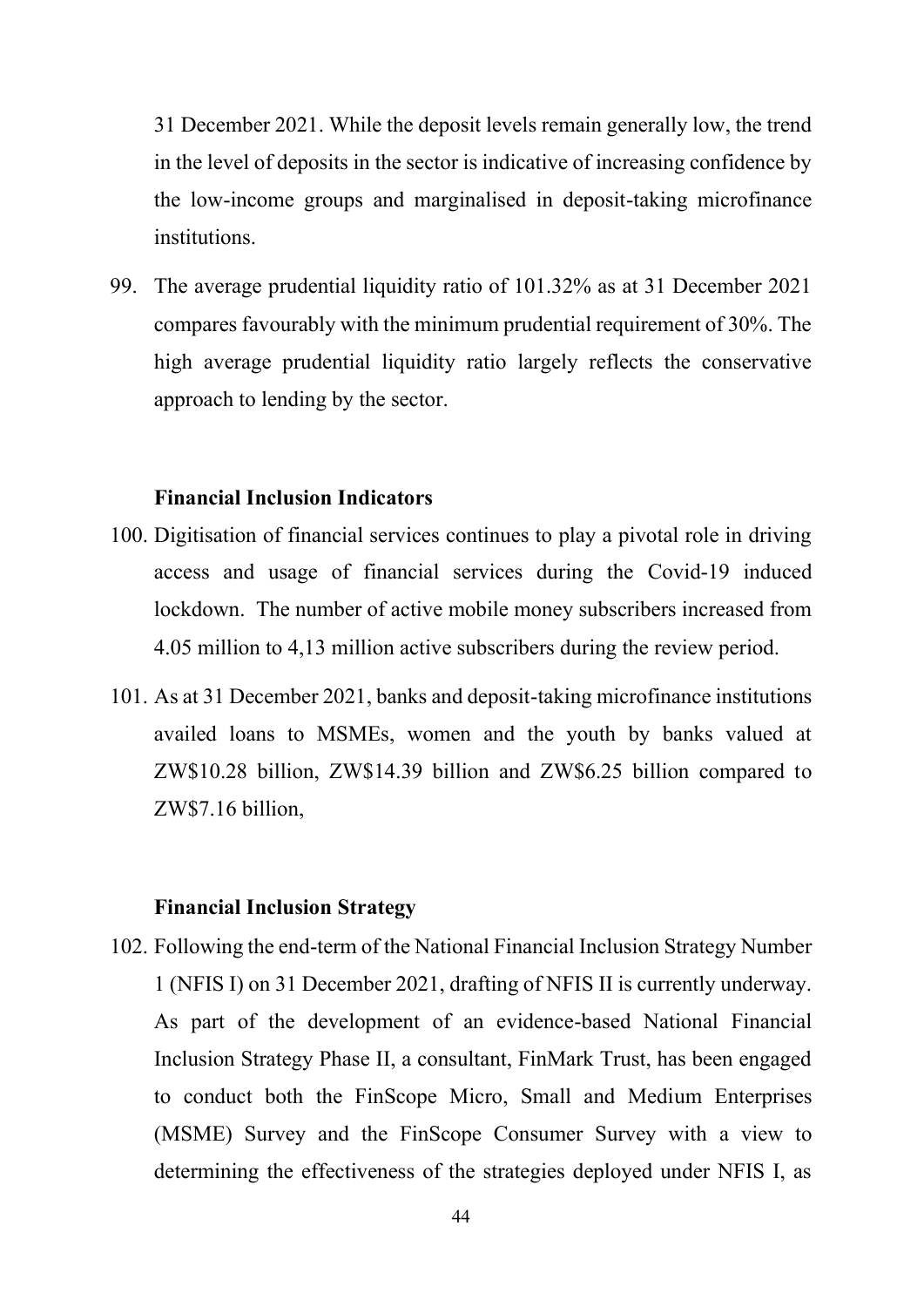well as providing baseline statistics for setting financial inclusion targets for NFIS II.

- 103. The MSME and the Consumer FinScope Surveys are running concurrently with the drafting of the National Financial Inclusion Strategy Phase II. The NFIS II seeks to address the challenges and gaps noted in the NFIS 1, with more focus on usage, quality of financial services, fintech & product innovation, financial inclusion data disaggregation and sustainability.
- 104. During the year, the Bank will circulate the bi-annual National Financial Inclusion Bulletin covering financial inclusion activities undertaken by banking and microfinance institutions during the period under review, to promote usage of financial services by the underserved segments.

#### **NATIONAL PAYMENT SYSTEMS**

- 105. Notwithstanding the COVID-19 pandemic, the national payment systems remained safe, sound and stable during 2021. There was notable increase in the use of available digital channels by the transacting public and the Bank enhanced security issues on these platforms to protect customers.
- 106. Digital payment systems transaction values continued on the exponential growth trajectory with a 218% increase from ZW\$2.5 trillion recorded in 2020 to ZW\$7.8 trillion in 2021. Transaction volumes, on the other hand, were on a declining trend, falling by 24% decline to 1.4 billion. (See Annex 2 and 3 for monthly data).

#### **Real Time Gross Settlement (RTGS) System**

107. The RTGS system, which caters for large value transactions, registered improved performance following the upgrade implemented during the last quarter of 2021.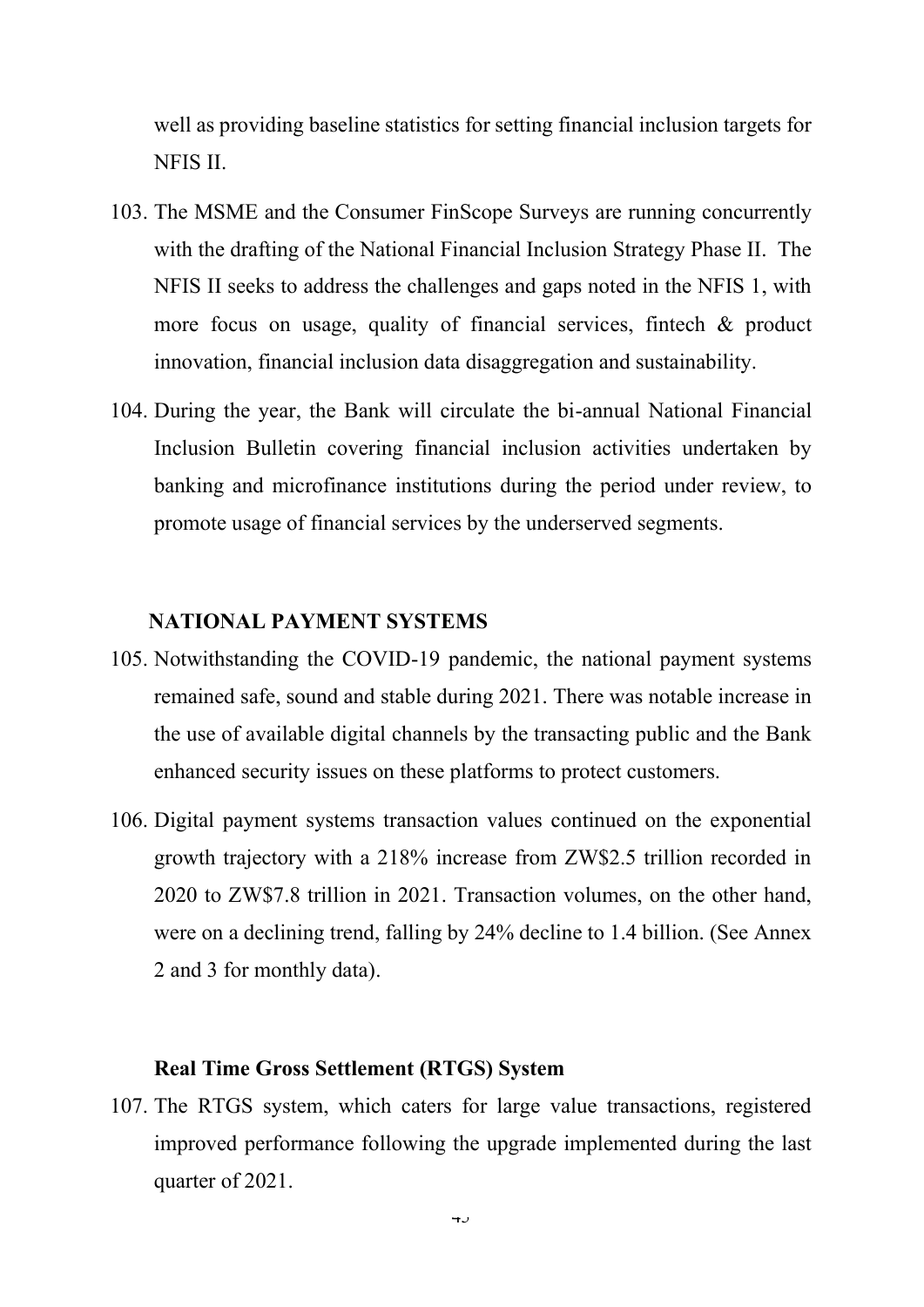108. The value of transactions going through RTGS rose by 217% from ZW\$1.6 trillion in 2020 to ZW\$4.9 trillion in 2021. Volumes recorded a growth of 16% from 10.8 million to 12.4 million during the period under review.

#### **Mobile Banking**

- 109. The Bank is satisfied with developments on mobile money interoperability, which witnessed a steady upward trend in the figures, with average monthly growth of 21% and 16% in volumes and values.
- 110. The Bank remains committed to continuous public education and awareness on the use of interoperable digital payments in its endeavour to promote financial inclusion and a cash-lite society.

#### **Cyber Security**

- 111. With increased digital transactions in the country, the Bank sustained heightened attention to the threat of cyber-attacks on payment systems. The Bank continued to emphasise the need for financial institutions to implement effective risk management measures to mitigate cyber risk in line with the Risk-Based Cyber Security Framework.
- 112. The Bank further insured that financial institutions complied with the SWIFT Customer Security Controls Framework for Cybersecurity management with emphasis on mandatory and advisory security controls.
- 113. To further enhance and safeguard the card system from cyber -attacks, banks are required to ensure that their cards are Euro Mastercard and Visa compliant. In this regard, the Bank encourages financial services providers to phase out non-EMV complaint cards.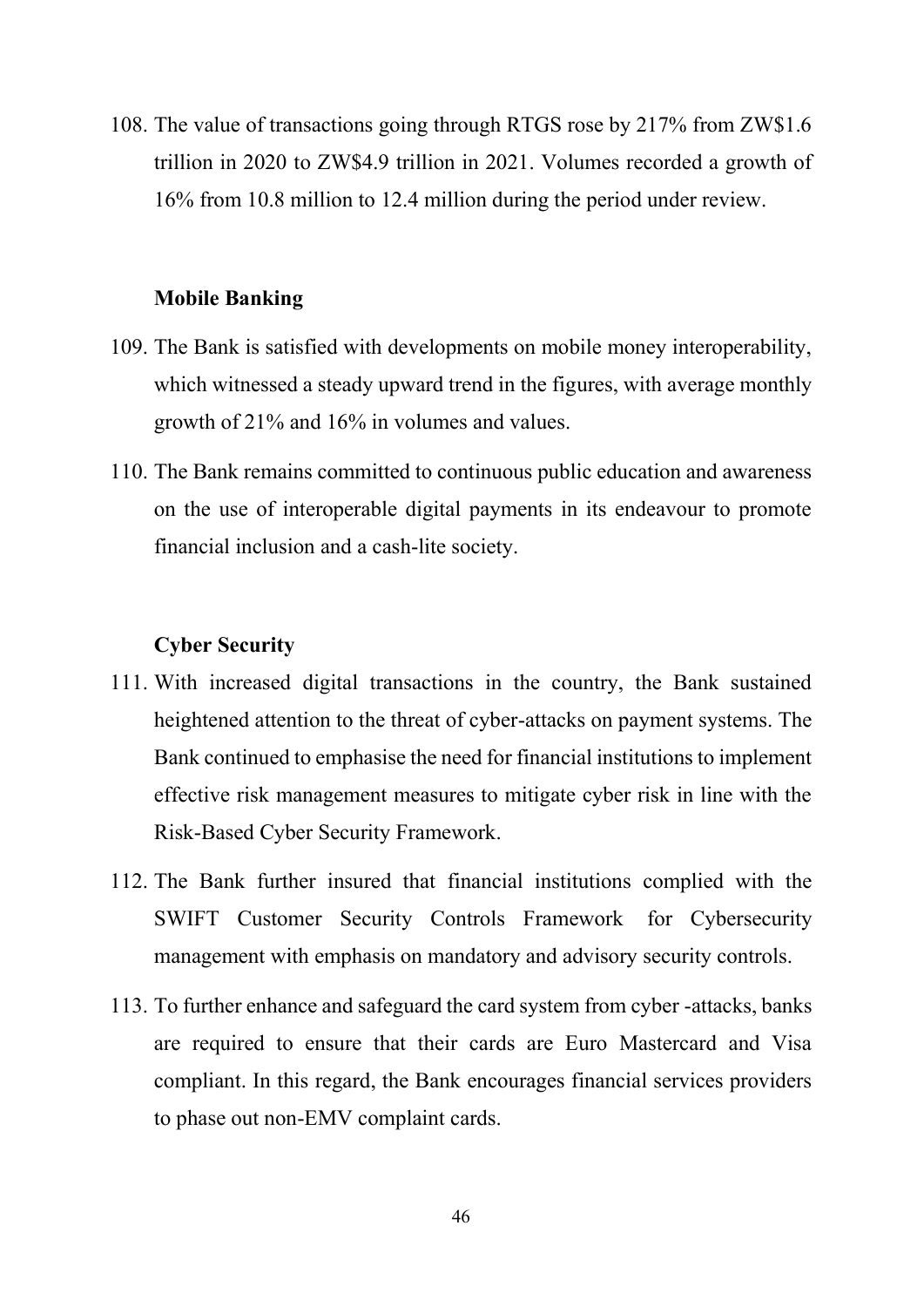114. While it is encouraging to note that the number of EMV compliant cards rose from 720 233 in 2020 to 1 935 663, there are still over 3.2 million noncompliant cards and the Bank implores financial services providers to work diligently to reduce that number to ensure effective consumer protection.

#### **SWIFT ISO 20022 Standard**

- 115. The Bank further reminds financial services providers of the impending changes under SWIFT ISO 20022 international standard for exchanging electronic messages which are scheduled to commence on 30 November 2022 with a parallel run up to November 2025 after which the current MT messages will be phased out.
- 116. The Bank would like the banking industry to move as a market with a view to starting testing by mid-2022 and going live with the rest of the SWIFT global community in the last quarter of 2022 as scheduled.
- 117. On AML-CFT, the Bank encourages board of directors of banks to continuously acquaint themselves with their responsibilities with regards to AML-CFT issues as articulated in the AML-CFT Risk-Based Guideline - Annexure 1.

#### **FINTECH DEVELOPMENTS**

118. The Fintech Regulatory Sandbox (the Sandbox) launched by the Bank in March 2021 continued to garner interest evidenced by the growing number of registrations on the platform. As at 31 December 2021, the Sandbox had received 112 registrations on the online portal and a further 31 applications at various stages. Registered users came from various sectors with the largest share of users in software and systems development, 48%; payments, 18%;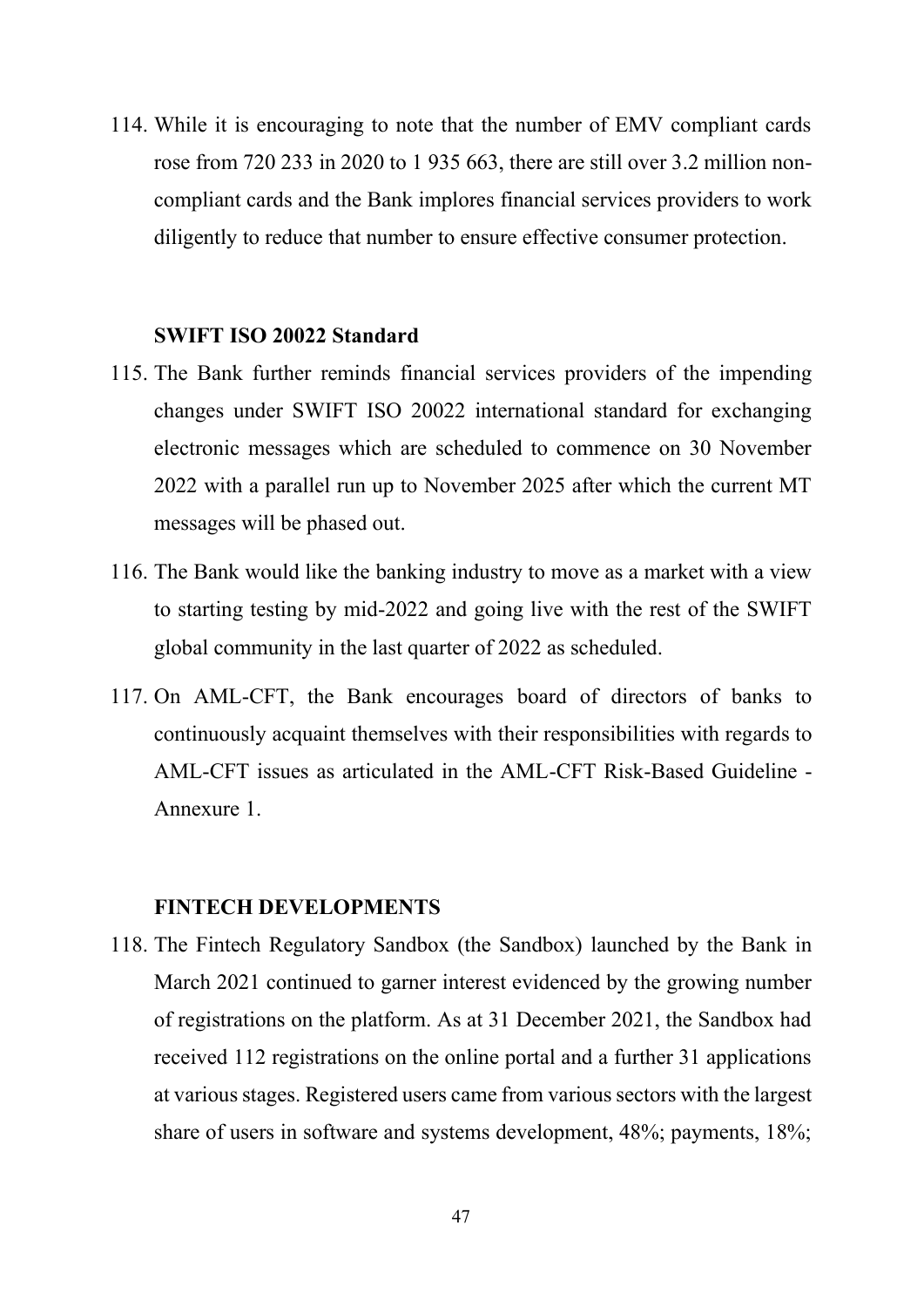capital raising, 7%; investment management, 4%; among others shown in Figure 17 below.



#### **Figure 17: Sectors of Registered Users**

*Source: RBZ*

- 119. The Sandbox provides a controlled environment where financial innovations can be tested. The Bank expects to embark on regulatory testing with promising Sandbox applications in the near future. The details of approved Sandbox applications will be shared with the public via the Bank's website. The Sandbox remains open for innovations and the guidelines are available on the Bank's website.
- 120. Pursuant to Government's announcement in November 2021 on the country's preference to introduce the central bank digital currency (CBDC) as opposed to cryptocurrencies, the Bank is actively exploring the feasibility of adopting a Zimbabwean CBDC including specific design considerations, opportunities and risks to the monetary and financial system. In this context, the Bank is developing a clear roadmap for adopting CBDC, encompassing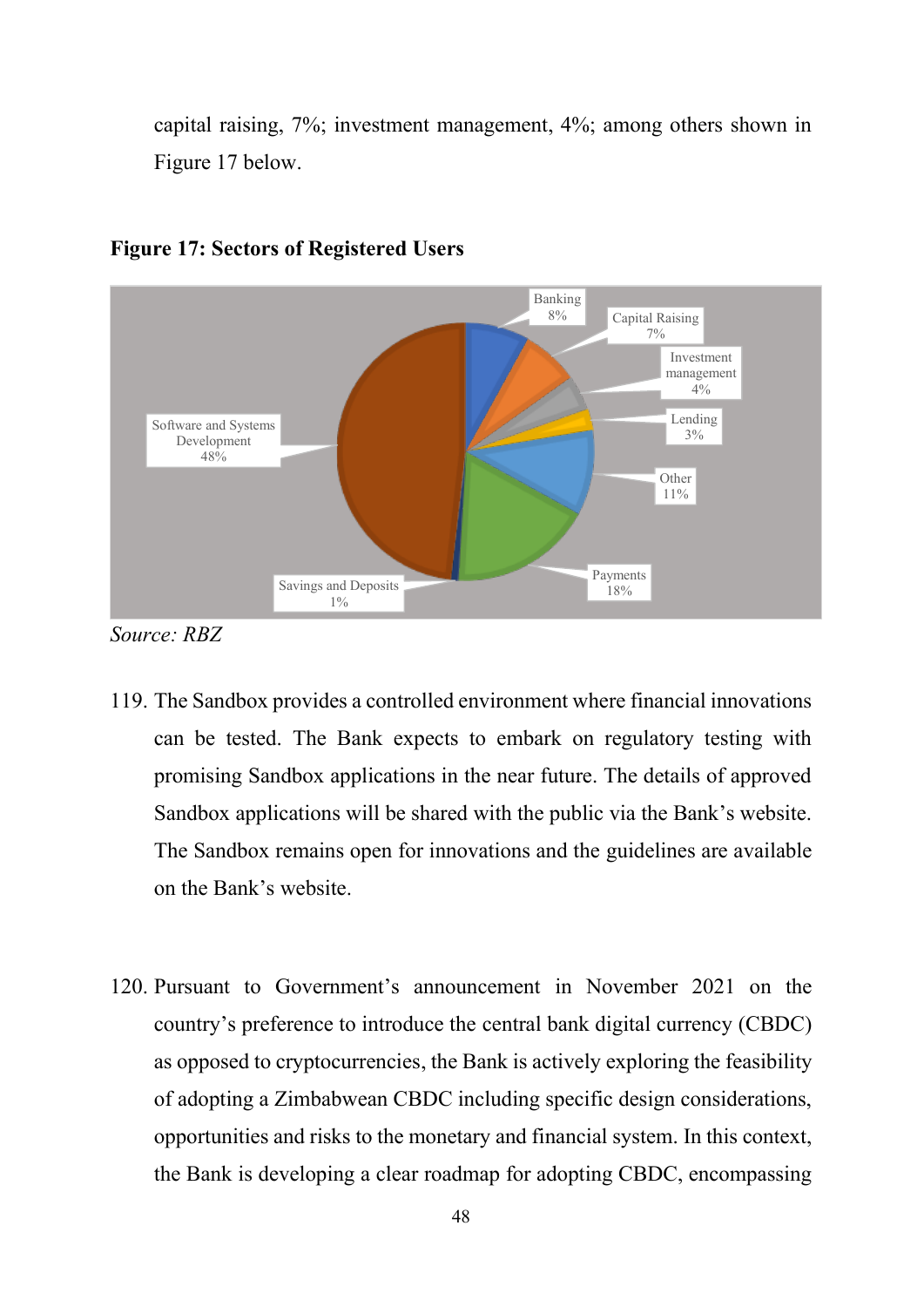the feasibility and assessment stage currently taking place, policy design stage based on results of the feasibility study and implementation modalities. The Bank shall keep the public informed through periodic updates on the progress of the CBDC programme.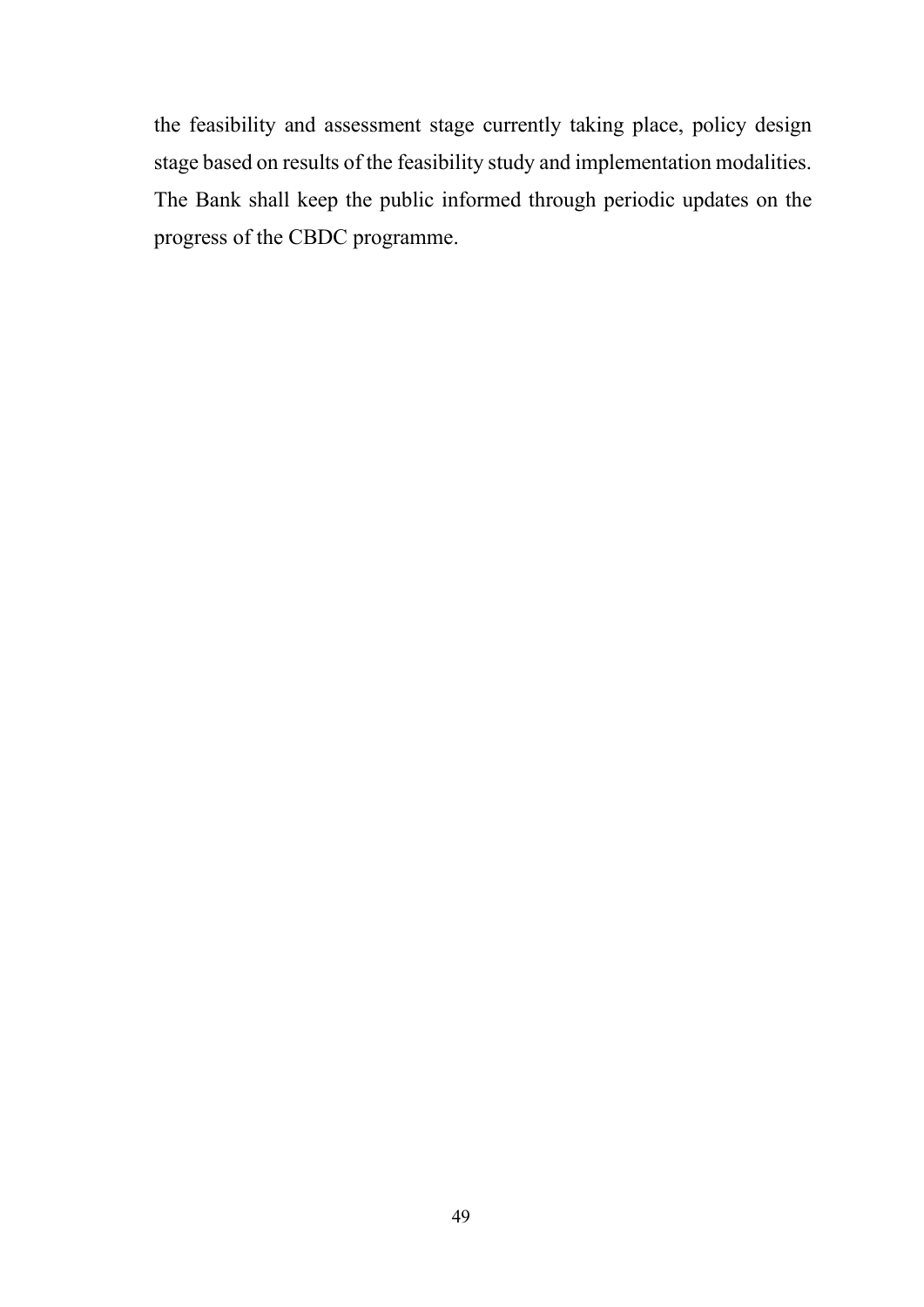#### **SECTION FIVE**

#### **BALANCE OF PAYMENTS DEVELOPMENTS**

121. The country's external sector fundamentals continued to exhibit resilience as evidenced by strong current account performance in 2021. Preliminary estimates point to a current account surplus position of US\$926.8 million in 2021, representing a 36.6% increase from US\$678.3 million recorded in 2020. The resilient secondary income flows and strong merchandise export growth, supported the current account surplus during 2021. Figure 18 shows current account developments for the four quarters of both 2020 and 2021.

**Figure 18: Current Account Developments (US\$ millions)**



*Source: RBZ Estimates* 

#### **Merchandise Exports**

- 122. Merchandise exports are estimated to have increased by 28.0% to US\$6 315.2 million in 2021, from US\$4 931.9 million in 2020, driven by increases in mineral and agriculture exports, while manufactured exports remained subdued.
- 123. Mineral exports underpinned merchandise export growth in 2021, growing by an estimated 38.4% from US\$3 654.1 million realized in 2020, to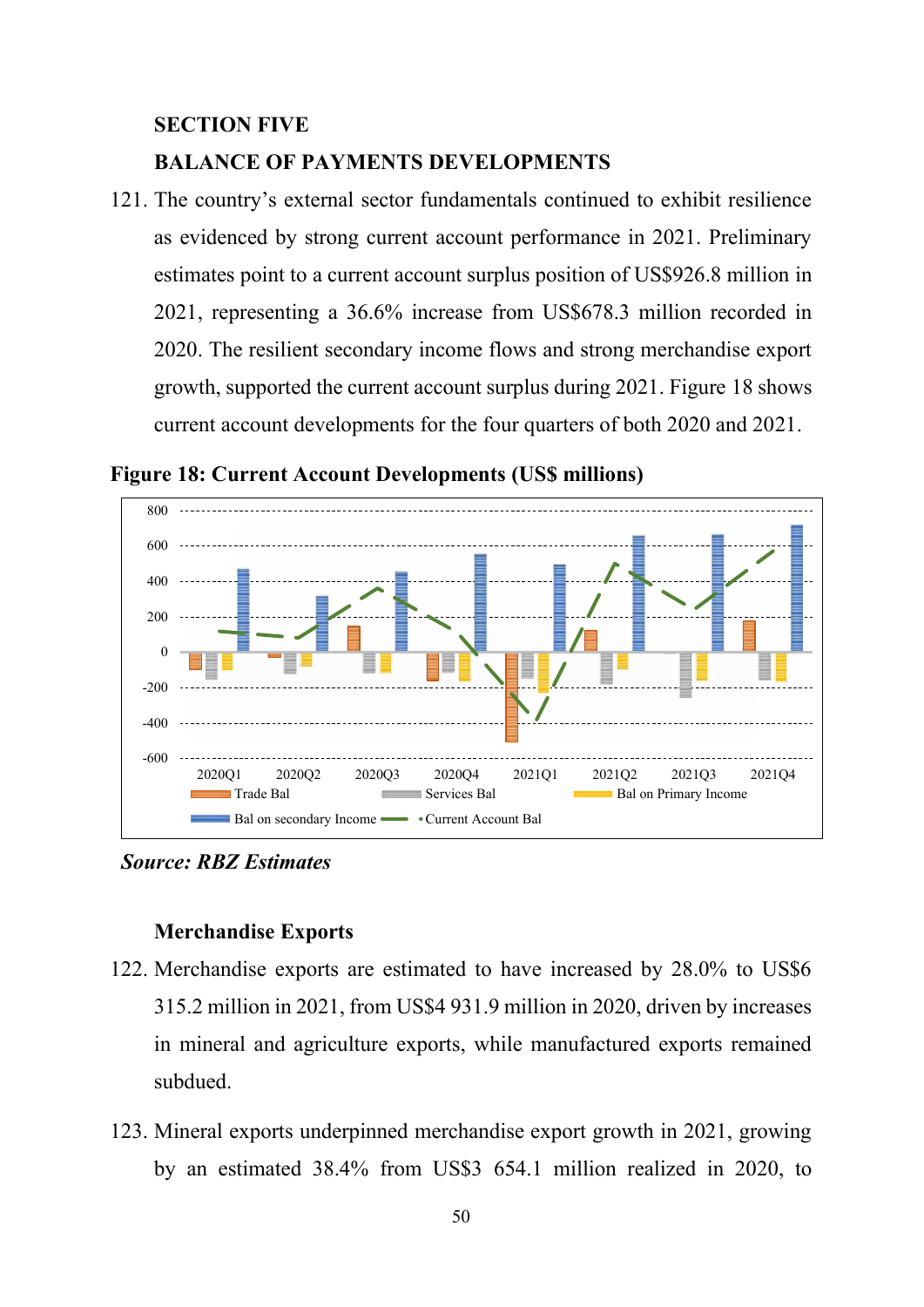approximately US\$5 057.5 million in 2021. On the global front, safe-haven demand in the face of Covid-19-induced loose monetary and fiscal policies supported prices for gold and other precious minerals.

124. Additionally, supply disruptions for Platinum Group Metals (PGMs) in Russia and South Africa during the first half of 2021, largely on account of Covid-19 restrictions on the back of strong demand, helped bolster global PGM prices. Similarly, the relative easing of Covid-19 restrictions in China and other industrialized countries shored up demand for base metals, and hence supported their prices. Table 6 shows some selected average commodity prices for 2020 and 2021 as well as outlook for 2022.

|                        |                        |                  | Actual | <b>Estimate</b> | <b>Projections</b> |
|------------------------|------------------------|------------------|--------|-----------------|--------------------|
|                        | <b>Commodity</b>       | Unit             | 2020   | 2021            | 2022               |
| <b>Precious Metals</b> | Gold                   | $us\sqrt{$}$ /oz | 1,770  | 1,795           | 1,750              |
|                        | Platinum               | $us\$ /oz        | 883    | 1,091           | 1,000              |
|                        | Palladium              | $us\$ ioz        | 2,197  | 2,450           | 2,021              |
|                        | Rhodium                | $us\sqrt{2}$     | 8,710  | 18,074          | 14,800             |
| <b>Base Metals</b>     | Copper                 | us\$/tonne       | 6,174  | 9,317           | 8,800              |
|                        | Nickel                 | us\$/tonne       | 13,787 | 18,465          | 17,750             |
|                        | Zinc                   | us\$/tonne       | 2,266  | 3,003           | 2,822              |
|                        | Lead                   | us\$/tonne       | 1,825  | 2,200           | 2,100              |
|                        | Aluminium              | us\$/tonne       | 1,704  | 2,473           | 2,700              |
| <b>Brent Crude Oil</b> | <b>Brent Crude Oil</b> | us\$/barrel      | 42     | 71              | 74                 |
| <b>Grains</b>          | Maize                  | us\$/tonne       | 165    | 260             | 225                |
|                        | Wheat                  | us\$/tonne       | 228    | 282             | 250                |

**Table 6: Selected International Commodity Prices and Outlook**

*World Bank Price Database, 2022 & KITCO*

125. Agriculture exports are estimated to have grown by 7.7% from US\$871.7 in 2020 to US\$939.1 million in 2021 led by tobacco exports, largely on account of the good agricultural season the country experienced. Manufactured exports, however, remained somewhat subdued, weighed down by lower jewellery and sugar exports amid low competitiveness and consequently loss of key markets.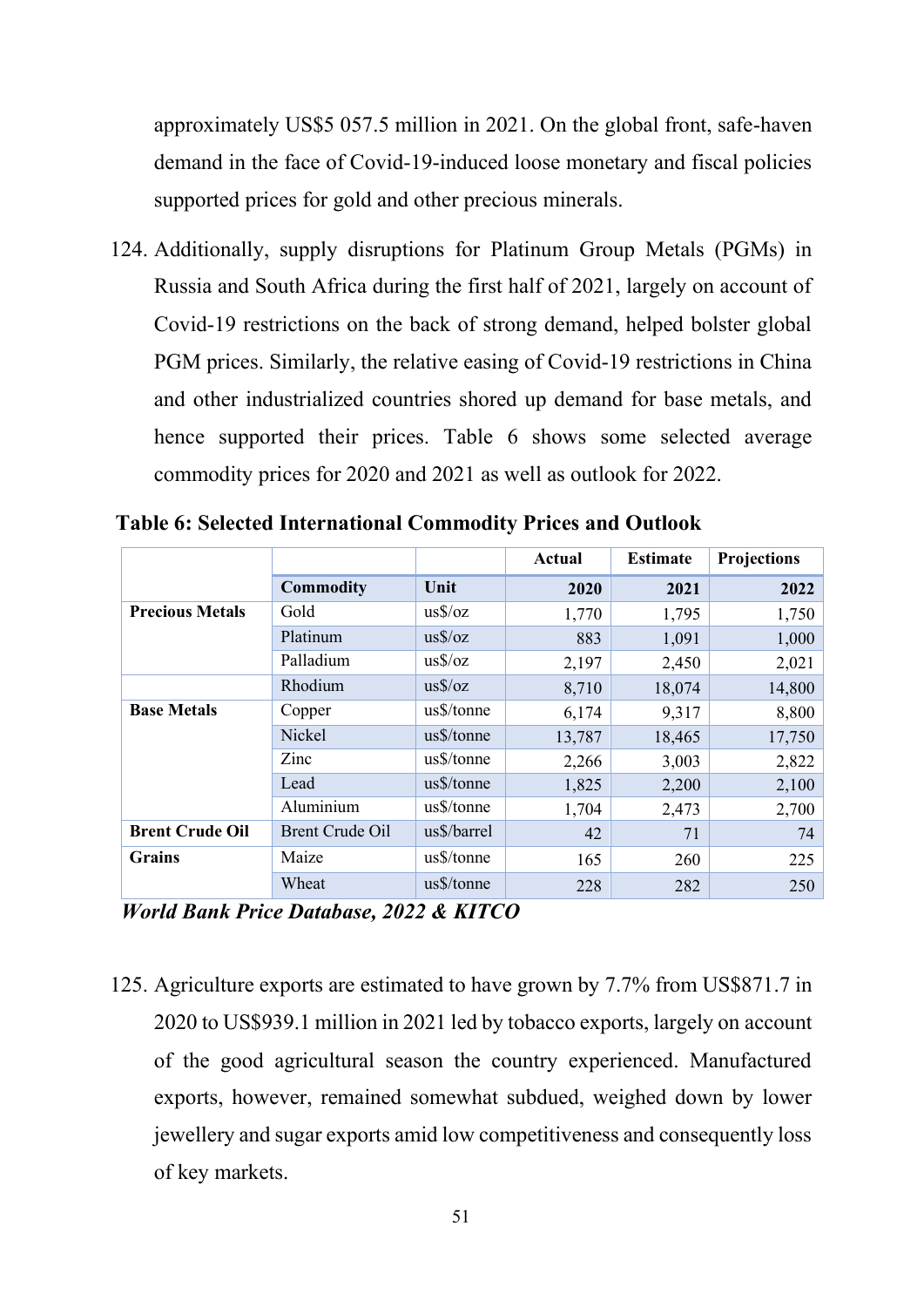#### **Merchandise Imports1**

126. Merchandise imports significantly increased by 28.7%, from US\$5 070.9 million in 2020 to US\$6 525.3 million in 2021, mainly driven by increases in fuel, machinery and raw material imports. The increase in imports was reflective of a growing economy whose import absorptive capacity was increasing. Increasing crude oil, edible oils and fertilizer prices also drove imports higher. Food imports decreased on account of reduced maize imports following a good agricultural season.

#### **Services**

127. Trade in services continued to be negatively impacted by the Covid-19 pandemic. Resultantly, service exports are estimated to have contracted by 34.9%, from US\$331.4 million in 2020 to US\$215.9 million in 2021, owing to sharp contraction in travel, subdued transport and other business service exports. Covid-19 containment measures imposed by national governments, limited the movement of people across nations. On the other hand, service imports firmed by 14.2%, from US\$836.3 million in 2020 to US\$955.2 million in 2021.

#### **Secondary Income Flows**

128. As at 31 December 2021 total International Remittances amounted to US\$2.405 billion, an increase of 46% from US\$1.650 billion that was recorded in 2020. Of the total amount, diaspora remittances amount to US\$1.430 billion, a 43% increase from US\$1.002 billion received during the same period in year 2020.

<sup>&</sup>lt;sup>1</sup> Imports are now higher than previously estimated following the upward revision of fuel imports from 2020 to date by one of the key data providers.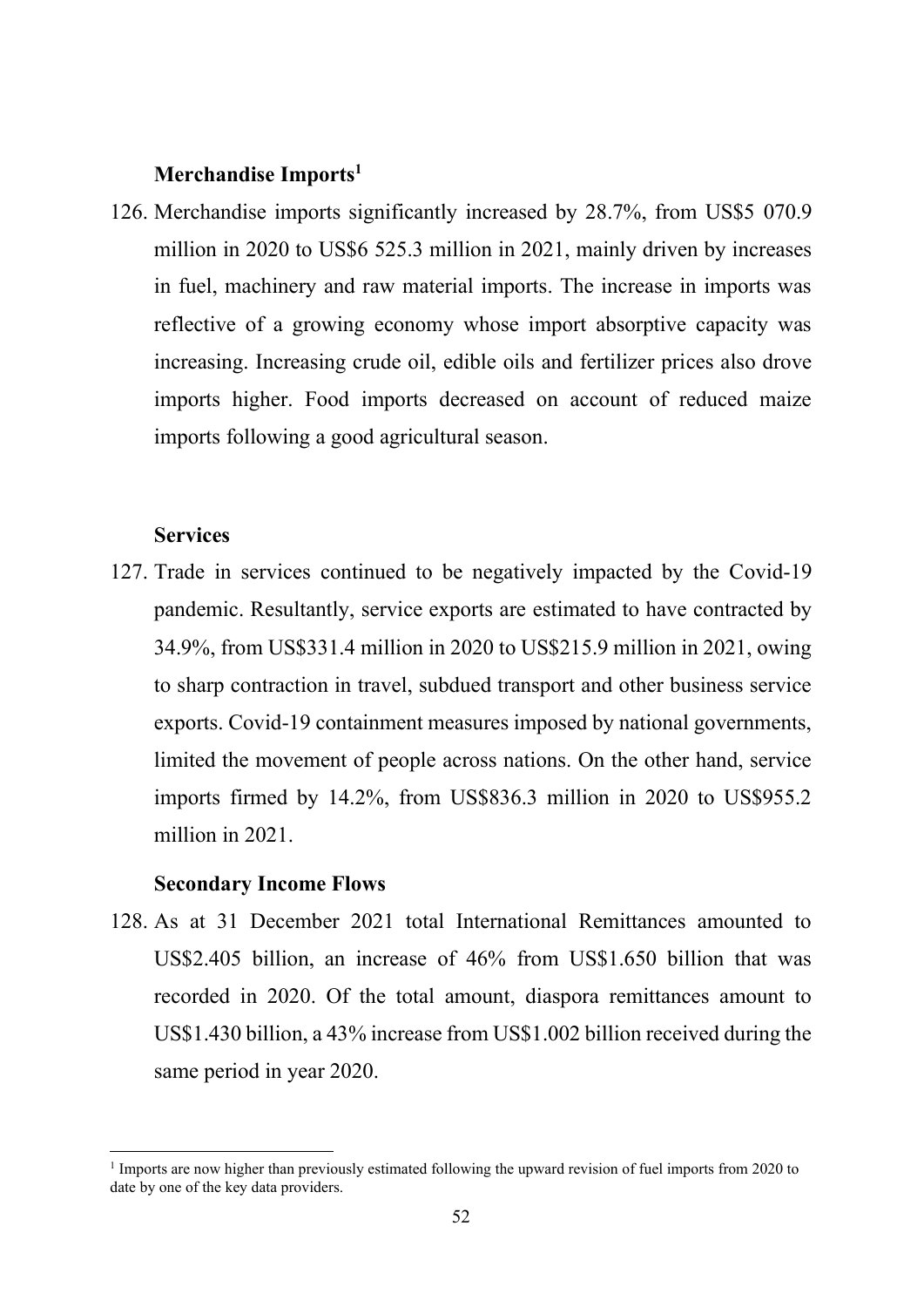| Month              | <b>Year 2021</b> | <b>Year 2020</b> | % Change |
|--------------------|------------------|------------------|----------|
| <b>January</b>     | 81,920,000       | 60,607,249       | 35%      |
| February           | 93,424,551       | 69,230,034       | 35%      |
| March              | 125,389,958      | 61,172,535       | 105%     |
| April              | 110,381,374      | 30,920,048       | 257%     |
| <b>May</b>         | 115,575,293      | 66,815,291       | 73%      |
| June               | 123,810,002      | 85,849,311       | 44%      |
| July               | 121,095,703      | 91,853,269       | 32%      |
| <b>August</b>      | 122,909,525      | 92,835,172       | 32%      |
| <b>September</b>   | 128,879,170      | 98,384,807       | 31%      |
| October            | 126,889,655      | 103,084,503      | 23%      |
| <b>November</b>    | 128, 155, 750    | 104,241,599      | 23%      |
| <b>December</b>    | 151,705,297      | 137,106,271      | 11%      |
| <b>Total</b>       | 1,430,136,278    | 1,002,100,086    | 43%      |
| <b>Source: RBZ</b> |                  |                  |          |

#### **Table 7: Diaspora Remittances Inflows 2021 and 2020**

#### **Capital and Financial Account Developments**

- 129. The capital account remained in positive territory during 2021, on the back of continued official capital transfers from the country's development partners. Preliminary estimates indicate that approximately US\$301.4 million in capital transfers was received in 2021. This represented a marginal increase from US\$299.7 million received in 2020.
- 130. The economy is estimated to have recorded net portfolio investment outflows of approximately US\$73.9 million in 2021. The financial account is estimated to have closed 2021 in a net lending (surplus) position of US\$438.9 million, a slight decline from the net lending position of US\$496.6 million realized in 2020.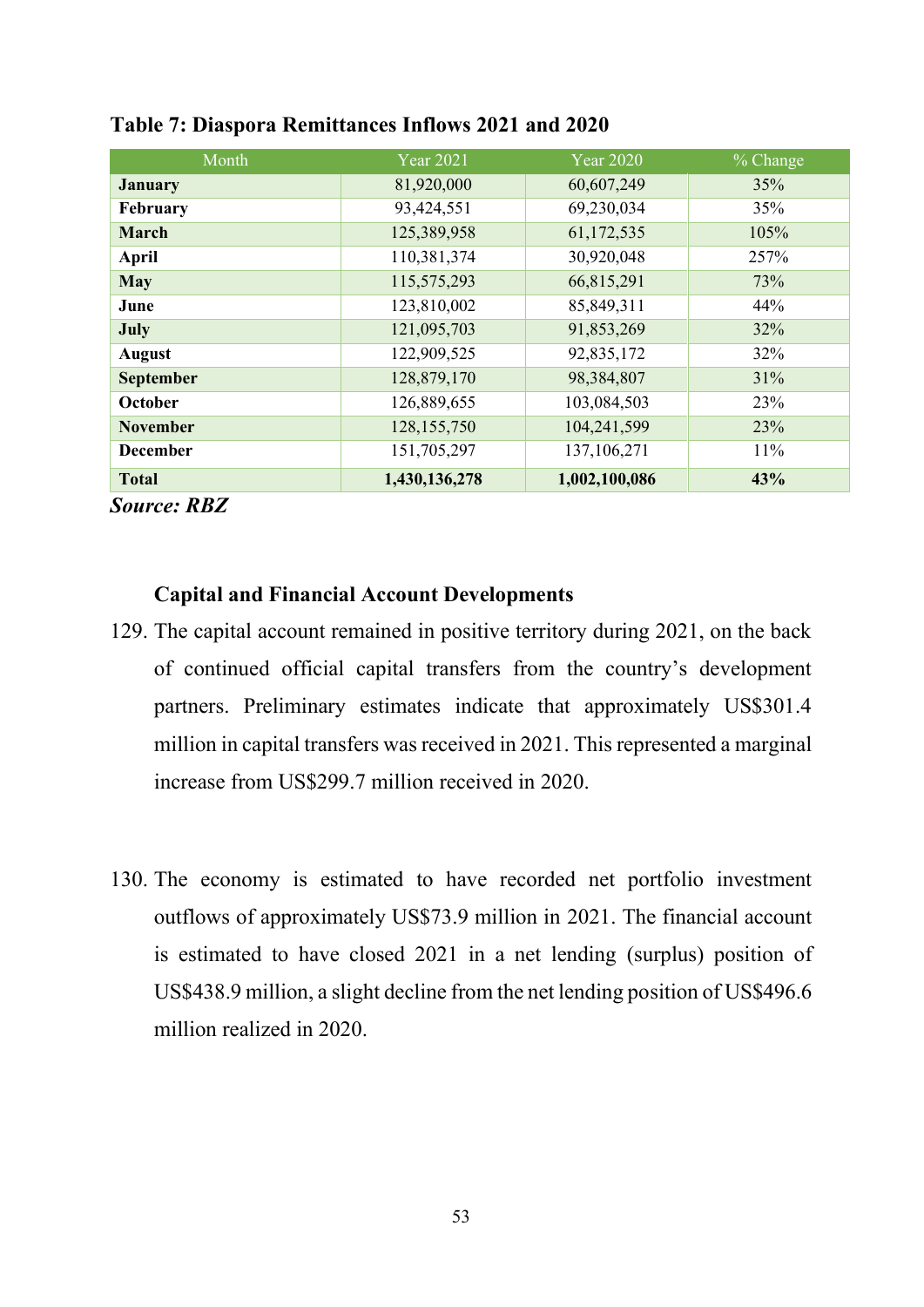|                                                         | 2019      | 2020     | <b>2021 Est</b> |
|---------------------------------------------------------|-----------|----------|-----------------|
| A. Current Account                                      | 920.5     | 678.3    | 926.8           |
| <b>Balance on Goods</b>                                 | 174.4     | $-139.1$ | $-210.2$        |
| <b>Exports</b>                                          | 4663.7    | 4931.9   | 6315.2          |
| <b>Imports</b>                                          | 4489.3    | 5070.9   | 6525.3          |
| <b>Balance on Services</b>                              | $-305.9$  | $-504.9$ | $-740.3$        |
| <b>Exports</b>                                          | 603.2     | 331.4    | 215.7           |
| <b>Imports</b>                                          | 909.1     | 836.3    | 956.1           |
| <b>Balance on Primary Income</b>                        | $-338.8$  | $-472.9$ | $-655.7$        |
| <b>Credits</b>                                          | 15.4      | 7.6      | 6.6             |
| <b>Debits</b>                                           | 354.2     | 480.5    | 662.3           |
| <b>Balance on Secondary Income</b>                      | 1390.7    | 1795.2   | 2533.0          |
| <b>Credits</b>                                          | 1413.4    | 1828.3   | 2569.8          |
| <b>Debits</b>                                           | 22.7      | 33.1     | 36.8            |
| <b>B.</b> Capital Account                               | 314.5     | 299.7    | 301.4           |
| <b>Credits</b>                                          | 314.5     | 299.7    | 301.4           |
| <b>Debits</b>                                           | 0.0       | 0.0      | 0.0             |
| Net Lending(+)/Net Borrowing(-)(Balance from<br>CA & KA | 1235.0    | 978.0    | 1256.6          |
| C. Net Lending(+)/Net Borrowing(-)(Balance<br>from FA)  | 30.9      | 496.6    | 438.9           |
| Direct Investment <sup>2</sup>                          | $-247.1$  | $-153.9$ | $-108.5$        |
| Portfolio Investment                                    | $-3.7$    | 81.6     | 73.9            |
| Other Investment                                        | 317.0     | 656.5    | $-655.9$        |
| <b>Special Drawing Rights</b>                           | 0.0       | 0.0      | 961.0           |
| Reserve assets                                          | $-35.3$   | $-87.6$  | 1129.5          |
| D. Net Errors and Omissions                             | $-1204.1$ | $-481.4$ | $-658.4$        |

# **Table 8: BOP Summary (US\$ millions)**

*Source: RBZ*

<sup>2</sup> **(-inflows, + outflows)**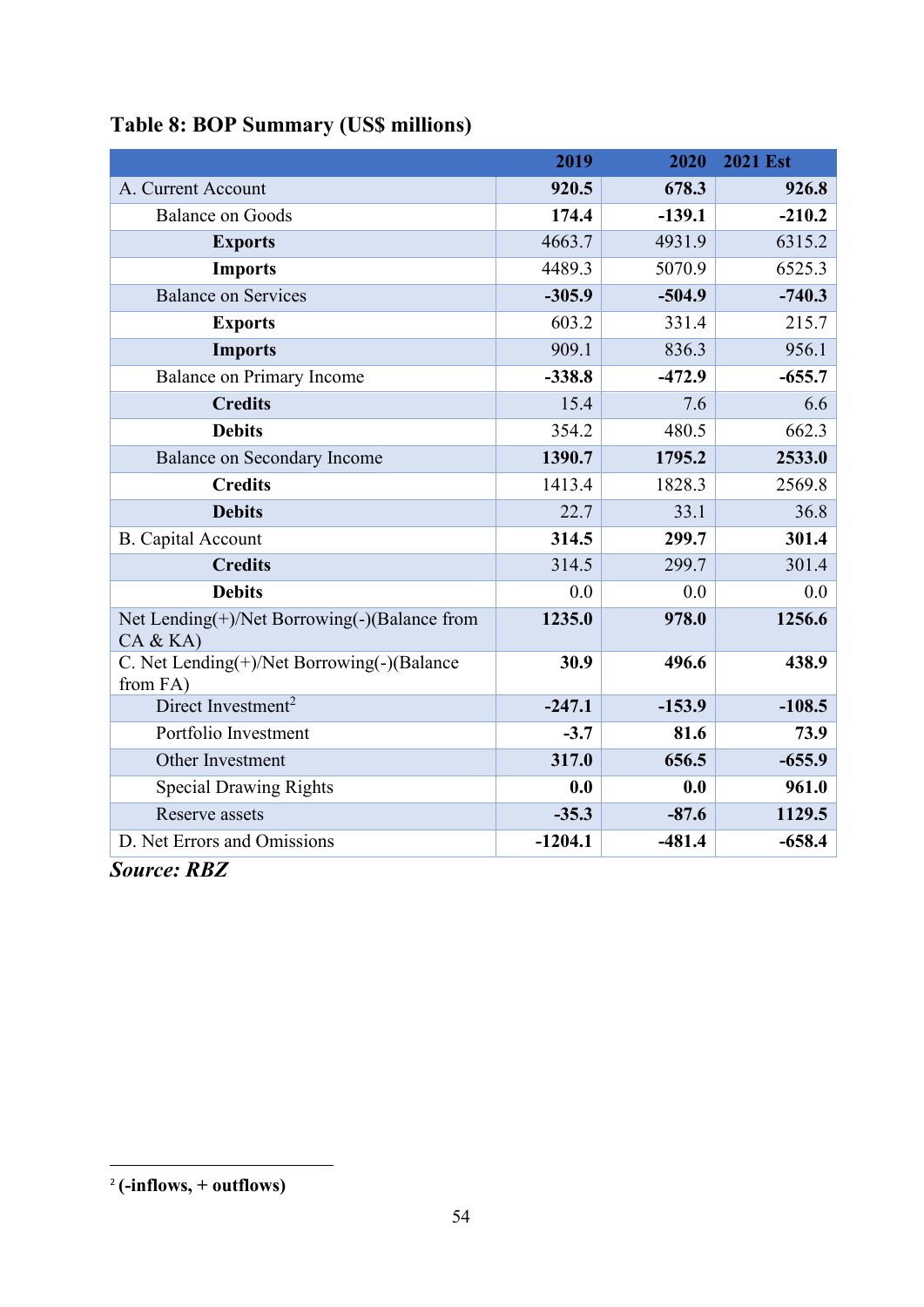#### **SECTION SIX**

#### **NEW MONETARY POLICY MEASURES**

131. The current inflationary pressures within the national economy require the Bank to further tighten monetary policy to stem exchange rate volatility and anchor inflation expectations, whilst at the same time safeguarding the ongoing recovery of the economy. In this context, the Bank is putting in place the following measures to curb inflationary pressures, stabilise the exchange rate and support the recovery of the economy from the effects of the Covid-19 pandemic: -

#### **Monetary Targeting Framework**

- 132. The tight monetary targeting framework will remain in place to sustainably anchor inflation expectations and curtail the speculative demand for foreign currency which has exerted pressure on the exchange rate and prices since the last quarter of 2021. To achieve this, the Bank has, with immediate effect, reviewed downwards the quarter-on-quarter reserve money target from 10% to 7.5% for the quarters ending March and June 2022, which target will be reviewed thereafter. The revised quarterly reserve money growth target is consistent with the envisaged economic growth rate of 5.5% in 2022 and the expected year-end inflation of 25-35 %.
- 133. The Bank will also continue with its aggressive liquidity management policy by aligning its Open Market Operations (OMOs) to liquidity injections by Government to avoid excess liquidity in the banking system emanating mainly from payments for infrastructural development projects.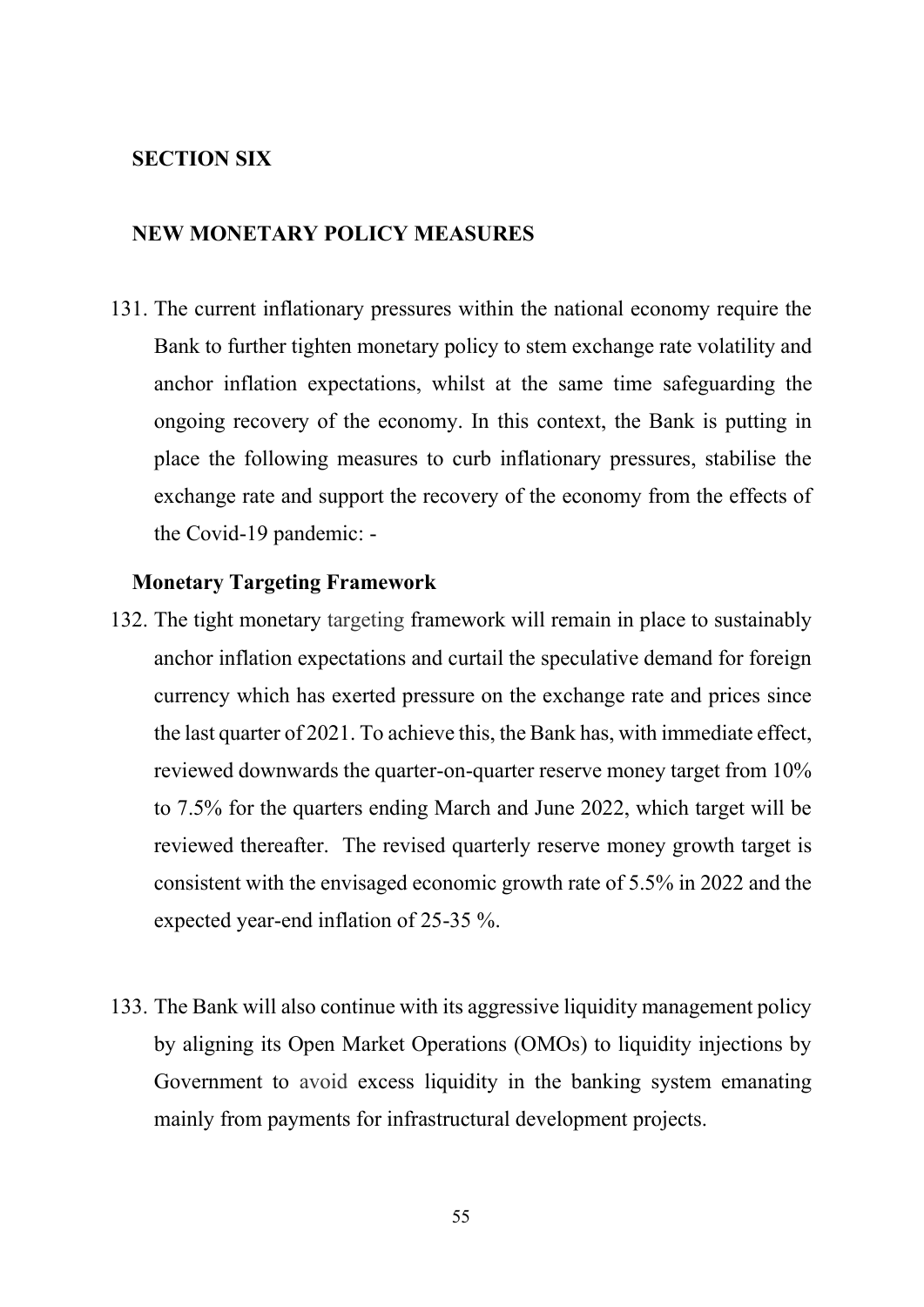#### **Interest Rate Policy**

134. The Bank last reviewed the interest rates in October 2021 to curb speculative borrowing. In order to avoid further build-up on inflationary pass-through effects currently emanating from exchange rate indexation and the elevated global inflation pressures, the Bank policy rate and the Medium Term Accommodation (MBA) Facility interest rate will be maintained at the current levels of 60% and 40%, respectively. The Bank, through the Monetary Policy Committee (MPC), will continue monitoring monetary and financial conditions and their implications on interest rate policy for possible future adjustments.

#### **Statutory Reserve Requirements**

135. The Bank shall maintain statutory reserve requirements for demand/call deposits and savings and time deposits at current levels of 10% and 2.5%, respectively, to promote savings and time deposits, while discouraging unproductive credit creation.

#### **Exchange Rate Policy and Auction System**

136. The Bank shall continue to fine tune the exchange rate policy which is premised on the foreign exchange auction system to focus on exchange rate flexibility and promotion of external competitiveness as well as tackling rent-seeking behaviour.

The refinement of the foreign exchange auction system shall be buttressed by:

a) Strict adherence to and enforcement of the Know Your Customer (KYC) and Customer Due Diligence (CDD) principles and requirements by banks when processing forex bids and intra-bank transfers on behalf of their customers;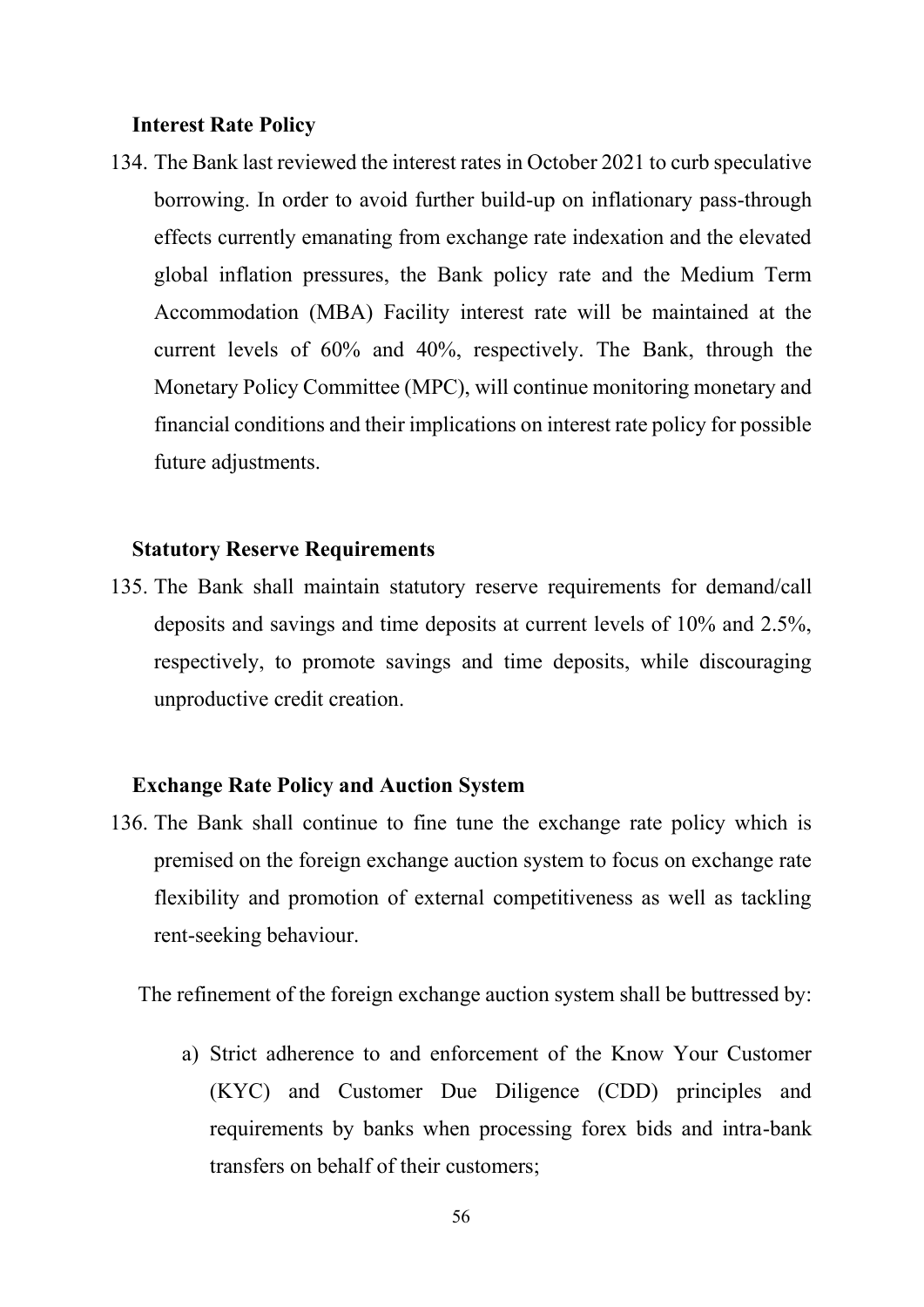- b) Timeous settlement of auction bid allotments within a period of two weeks; and
- c) Allotment of foreign currency on the basis of available foreign exchange to avoid incidences of settlement backlogs.

#### **Promoting the Use of Domestic Currency**

- 137. The current system in the country, where local currency, the Zimbabwe dollar, is used as a functional currency together with foreign currencies for payment for goods and services is ideal for promoting growth and competitiveness of the economy. The use of the local currency has helped the economy to grow by 7.8% in 2021 following the increased local currency backed aggregate demand that was necessitated by increased agricultural output and expansion in Government infrastructural projects.
- 138. The past experience of the country is quite instructive that promotion of use of local currency is beneficial. In 2009 the country legislated a fixed exchange rate under the auspices of dollarisation. Electronic or virtual currency was commingling with physical foreign currency and the two were at par. With hindsight, what was supposed to have been done then was to allow the local currency to be part of the basket of currencies as evidence on the ground shows that the country did not have sufficient foreign exchange liquidity to meet its foreign currency commitments even under dollarisation.
- 139. Legislation of a fixed exchange rate, as was the case in 2009 when the US\$ was introduced as the currency of transaction, is not ideal for any economy as it renders the economy uncompetitive and a supermarket economy and gives the wrong impression that foreign currency is a domestic currency which is earned without exporting.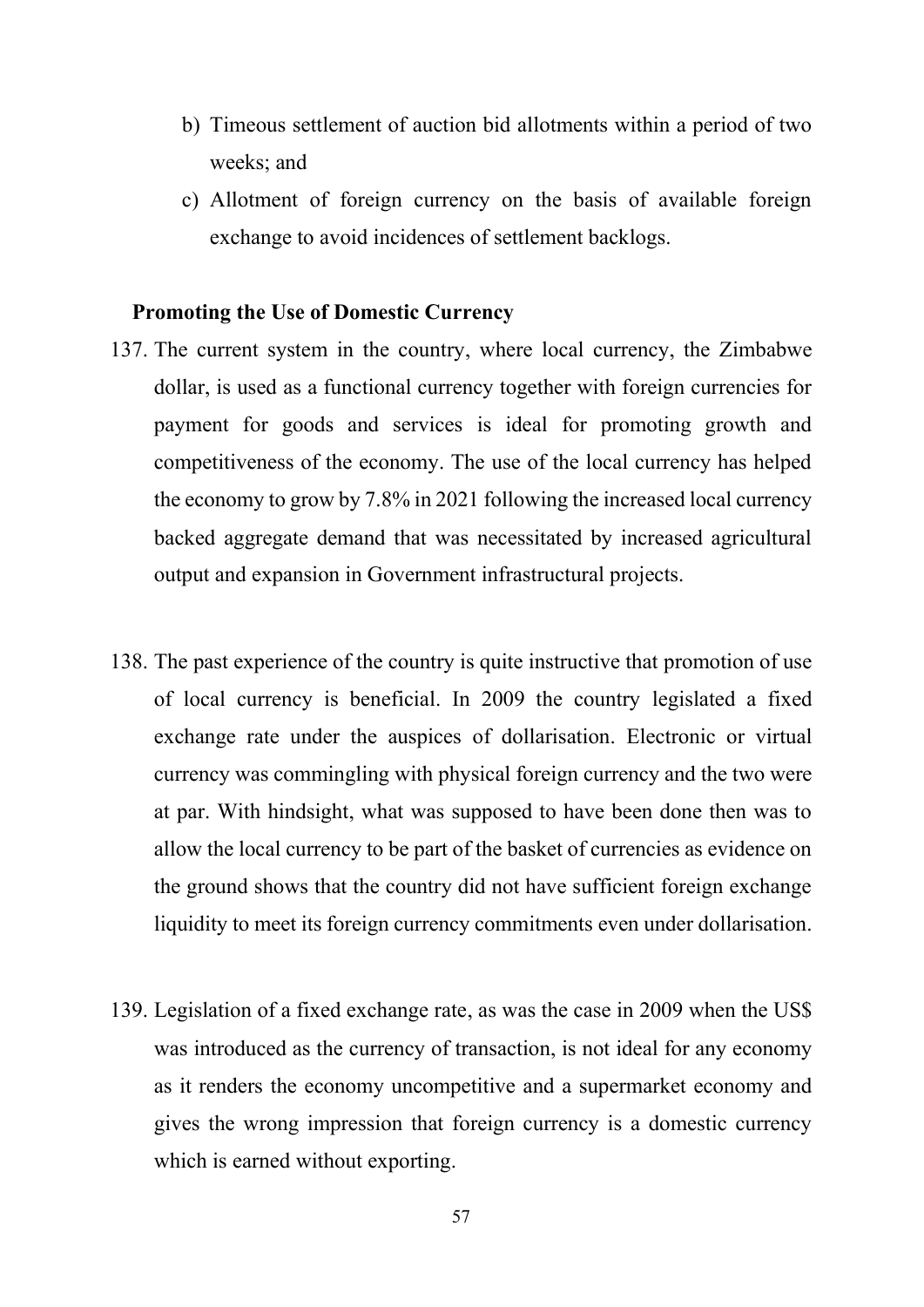- 140. Foreign currency needs to be earned from foreign sources such as exports and remittances and competitiveness of local production becomes very essential to promote exports, and stability of the local currency is key to promote investment and for value preservation.
- 141. It is for the foregoing reasons that promoting the broader use of the Zimbabwe dollar needs to be embraced by all in the country and all players within the economy to minimise the sentimental value of holding on to the past dollarisation era which was fraught with its own challenges. Those challenges incapacitated the country to service all its foreign obligations which have now been assumed by Government under Blocked Funds legislative provides carried in the Finance Act No. 7 of 2021. Dollarisation is therefore not a panacea to sustainably and competitively develop the country.
- 142. It is thus imperative to broaden the transactions for which the local currency would be used for payments in the economy for purposes of enhancing competitiveness and increasing production and productivity. In any case the financial system is largely constituted of local currency, with around 56% of total deposits being local currency and the balance of 44% being foreign currency deposits, which shows that there is no sufficient foreign currency liquidity to support dollarisation in Zimbabwe. It is for this reason that the Bank encourages the business community that pays part of its local expenses in foreign currency to ensure that such payments are proportionate to their foreign exchange receipts for there to be harmony in the national payment systems.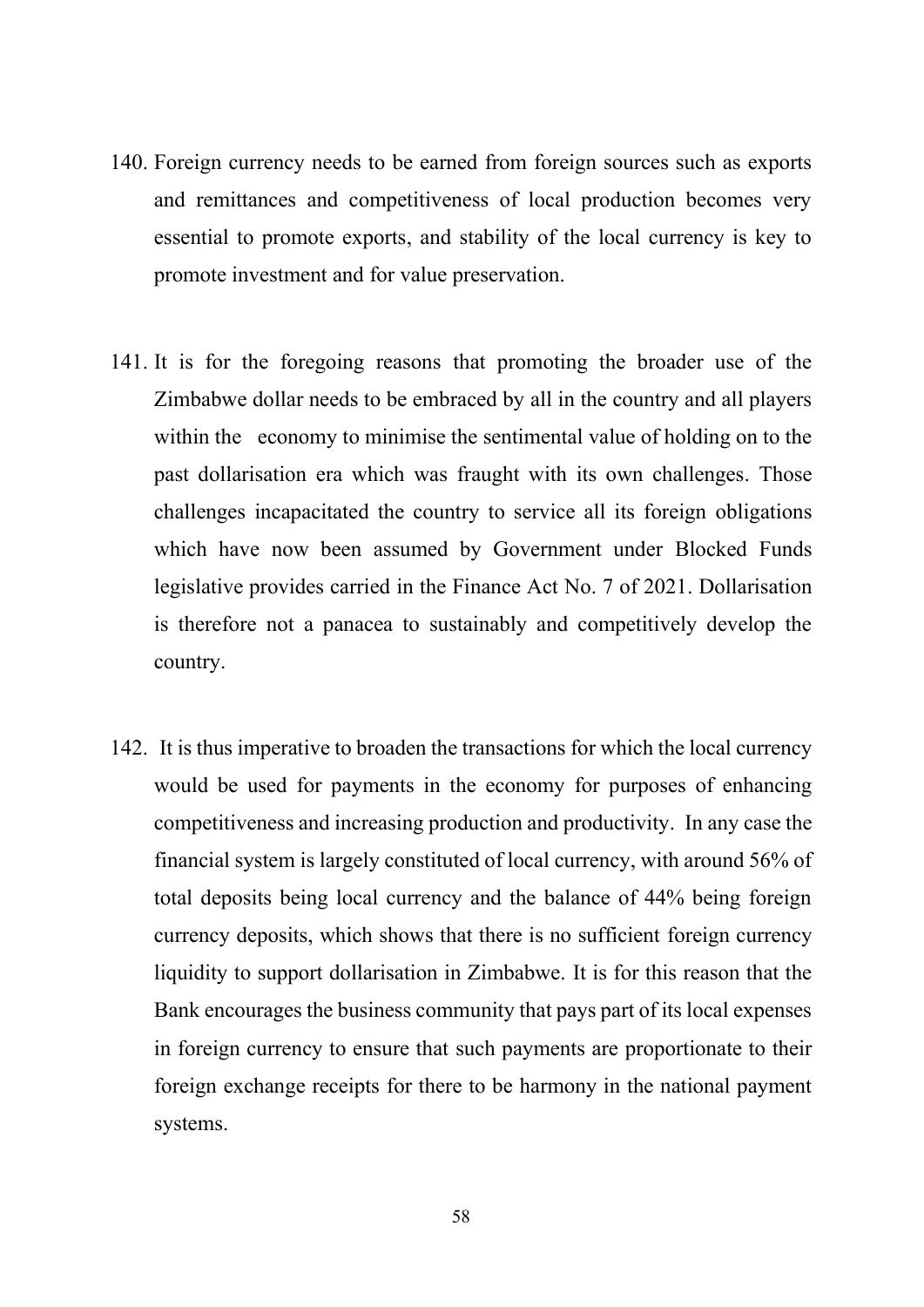- 143. Against this background, the Bank applauds the decision taken by Government to allow payment of 50% of royalties by exporters in local currency and part-payment of duties and taxes in local currency for imported vehicles as well as levying taxes in foreign and local currency proportionately to the export retention levels.
- 144. The Bank is therefore putting in place the following additional measures to support and promote the use of the local currency in the country:
	- a) Increasing foreign exchange availability to fuel service stations designated by the Zimbabwe Energy Regulatory Authority (ZERA) to sell fuel in local currency.
	- b) Maintaining minimum deposit rates for savings and time deposits at 10% and 20%, respectively, to preserve value for local currency deposits.
	- c) Building foreign exchange reserves to provide the necessary back-up support for the local currency to enhance its attractiveness through setting aside 5% of the foreign exchange available for the auction system.
	- d) Increasing the limit on mobile banking transactions as follows:
		- a. Person to business from ZW\$20 000 to ZW\$25 000 per transaction with a maximum limit of ZW\$100 000 per week; and
		- b. Person to person from ZW\$5 000 to ZW\$10 000 per transaction with a limit of ZW\$70 000 per week.
	- f) Increasing the cash withdrawal limit for the banking public from ZW\$2000 to ZW\$5000 per week.

#### **Promoting the Use of Digital and Electronic Banking**

145. The Bank is encouraged by the tremendous effort being made by banks to enable cashless transactions through digital and electronic banking services to their customers, more so during this Covid-19 pandemic. The Bank is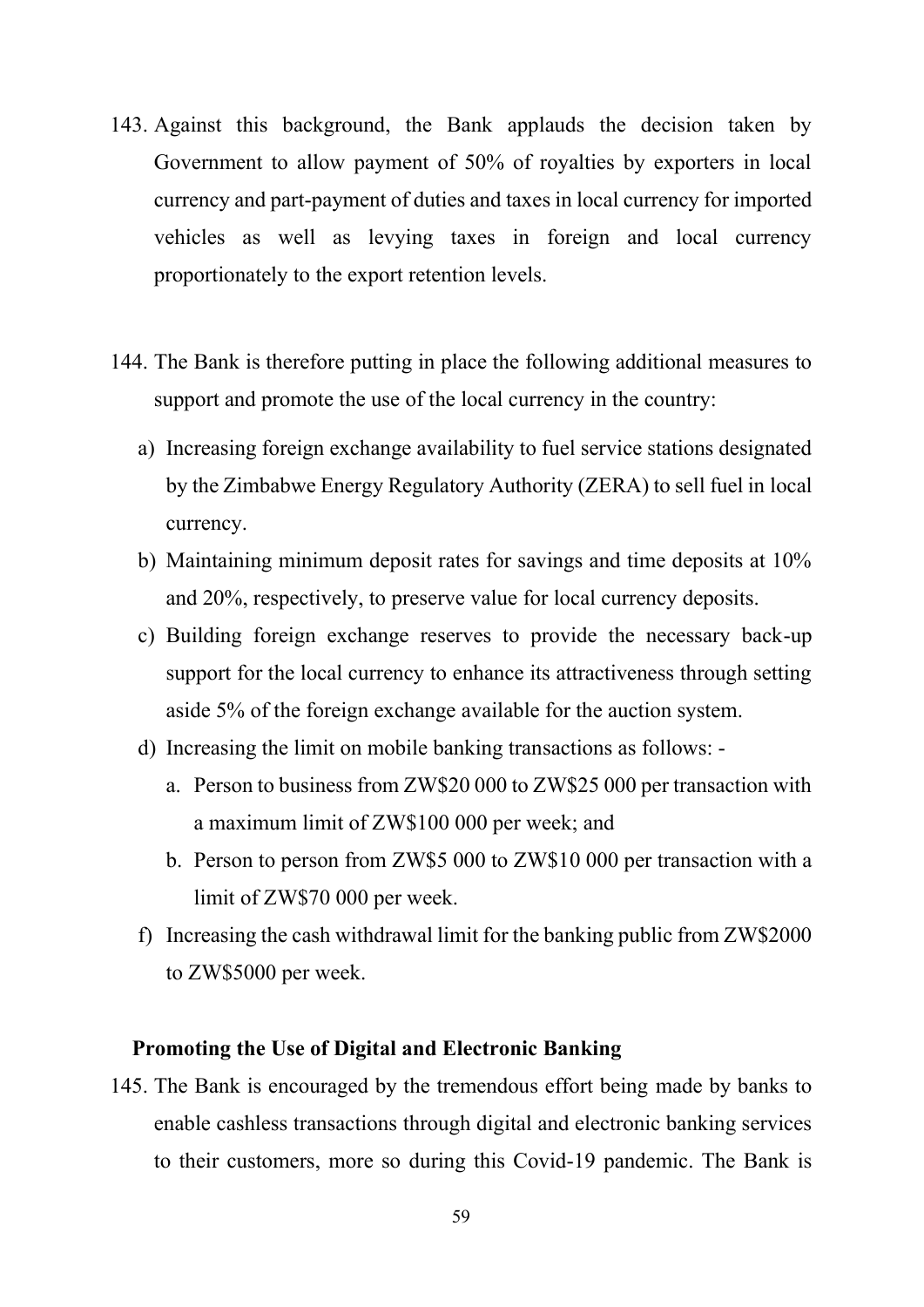therefore encouraging the public to bank their cash and utilise these digital and electronic services, that include credit and debit cards, to minimise the risk of theft and robberies associated with carrying cash on person or possession of large sums of cash at premises.

#### **Refinement of the US\$50 Facility Accessed through Bureaux de Change**

- 146. The Bank availed the US\$50 Facility to assist members of the public to access foreign currency for small domestic purchases and payments at the official exchange rate through bureaux *de change* which are allowed to charge up to 10% over the cost of funds. The Bank, has however, noted, with concern the abuses of this Facility by some members of the public.
- 147. In this regard, the Bank is refining the US\$50 Facility, with immediate effect, to limit it to the vulnerable members of the society, that is pensioners, senior citizens, people living with disability and those requiring forex for medical purposes.

# **Export Retention for Manufacturing, Horticulture and Cross-Border Transport**

- 148. On account of the high import requirements embedded in the manufacturing, horticulture and cross-border transport sub-sectors of the economy, with immediate effect, exporters in the manufacturing, horticulture and crossborder transport sub-sectors shall be eligible to retain 100% of the incremental portion of their export receipts.
- 149. The export base for these sub-sectors have also been refined to incorporate their high import requirements.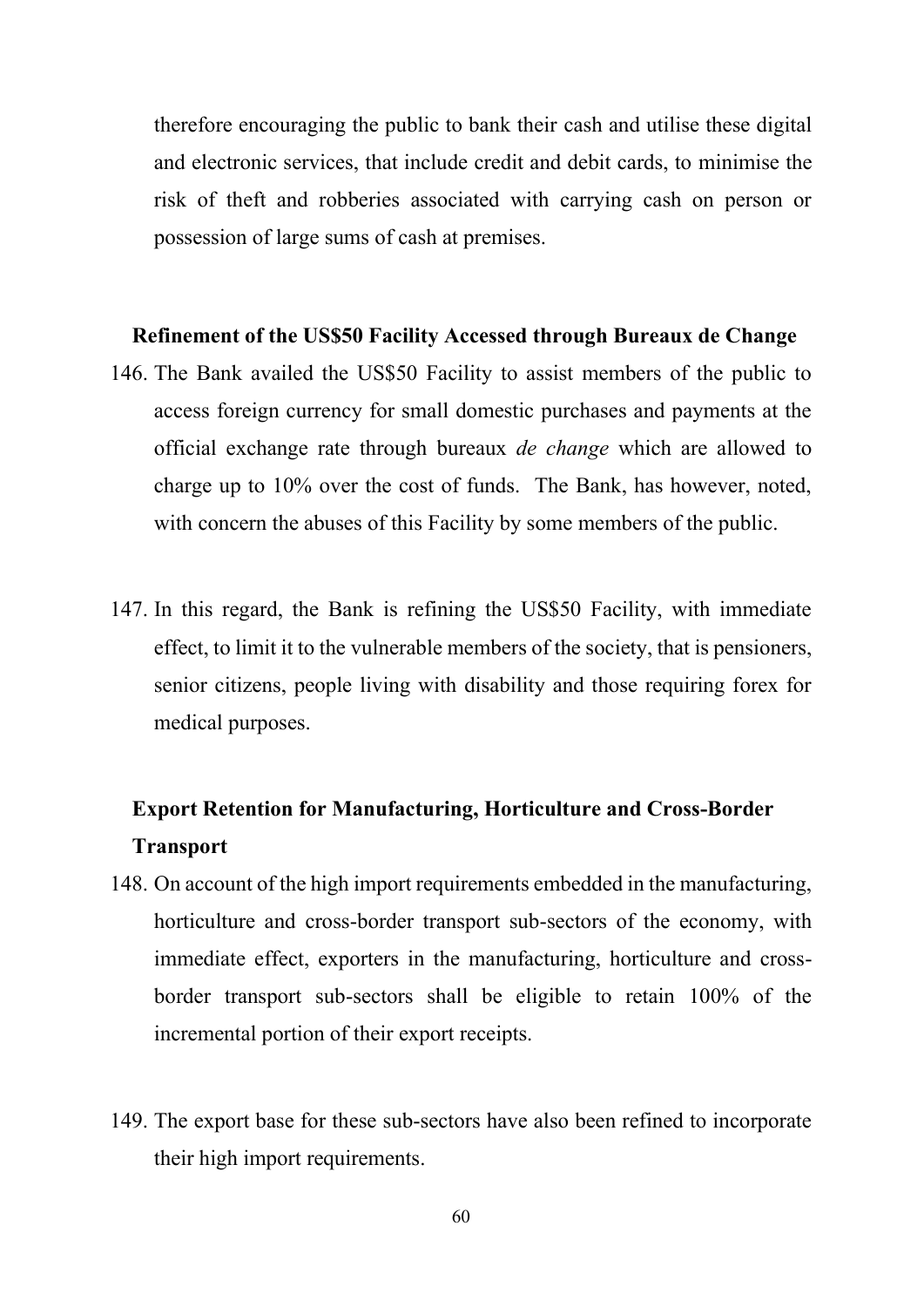#### **Export Retention for Tobacco and Cotton Growers**

150. The financing models for tobacco and cotton require a refinement of the export retention threshold to increase participation by small scale growers and to boost tobacco and cotton production in the country. Accordingly, the retention threshold for tobacco and cotton growers shall be increased to 75% for the forthcoming tobacco and cotton marketing seasons. The funds retained by the growers shall continue to be treated as free funds.

#### **Export Retention for Tourism and Hospitality Industry**

151. In order to respond to the adverse effects of COVID-19 on the tourism sector, which was hard-hit by the pandemic not only in Zimbabwe but the world over, with immediate effect, players in the tourism and hospitality industry shall retain 100% of their foreign currency earnings to allow them to quickly recapitalise and procure the necessary goods and services required by tourists and travellers.

#### **Incremental Export Retention for Tobacco Merchants**

152. Tobacco merchants will retain 80% on the portion of the incremental value addition repatriated into the country and 100% of proceeds from local sales of tobacco through inter-merchant sales.

#### **Capitalisation of Banking Institutions**

153. Cognisant of the disruptive effects of covid-19 and the need to complete banks' capital raising processes currently underway, the Bank has extended, on a case by case basis, the compliance deadline to 31 December 2022 for banks and deposit taking microfinance institutions that failed to meet the capitalization requirement by 31 December 2021.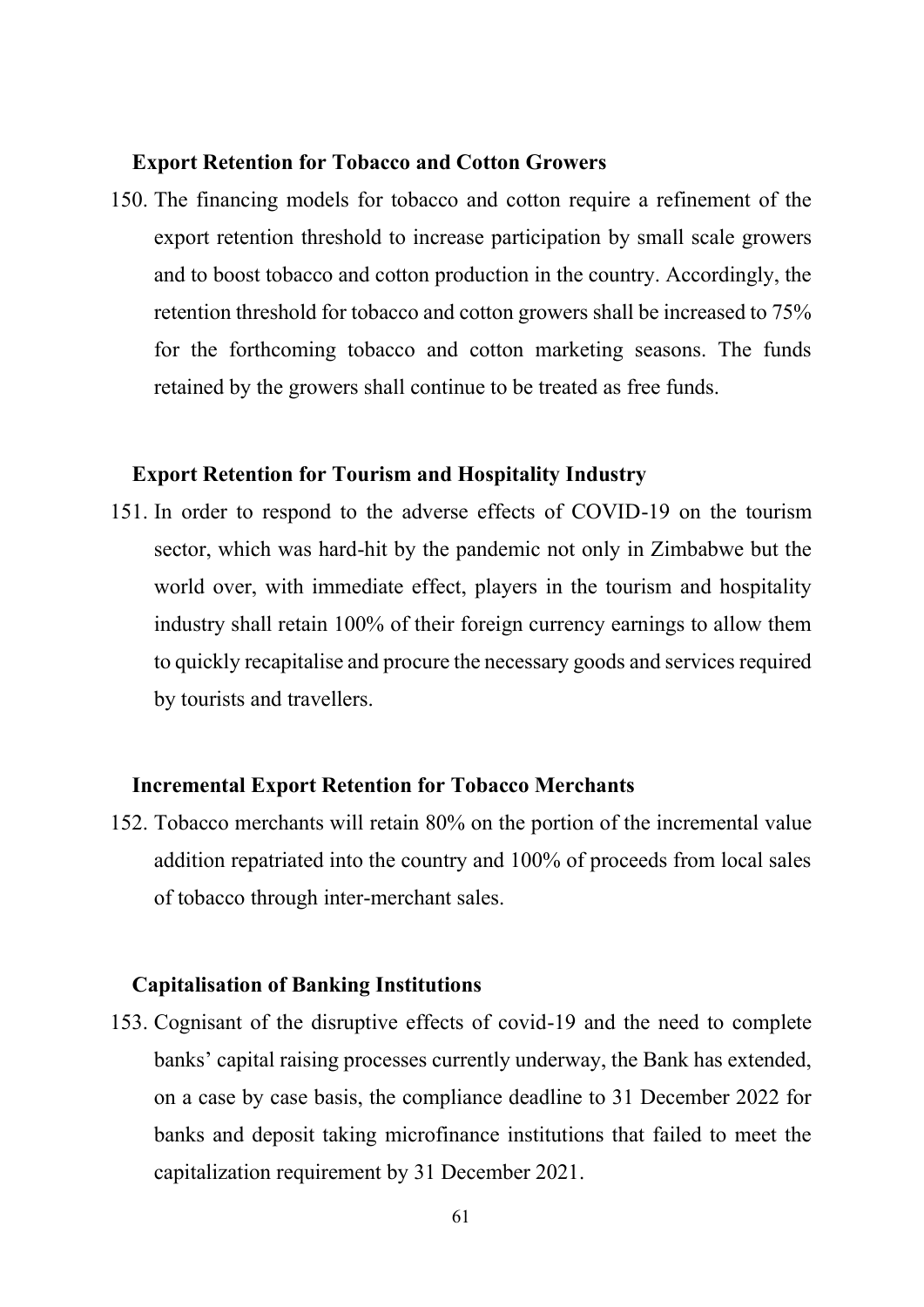- 154. Banks and deposit-taking microfinance institutions that failed to comply with the minimum capital requirements as at 31 December 2021 shall;
	- a) not be permitted to pay dividends without prior approval of the Bank until such a time they have met the new minimum capital requirement; and
	- b) be required to immediately submit to the Bank revised board approved capital plans and quarterly updates on capital raising initiatives.

#### **Cloud Computing**

- 155. In The Bank is supportive of the initiatives being pursued by banking institutions in exploring the benefits of technological advancements such as cloud banking services as a means of fulfilling their business and operational requirements. In this regard, banking institutions planning to adopt cloud services are required to**:**
	- a) take proactive active steps and consider the new risk universe associated with data access, confidentiality, integrity, sovereignty, recoverability, auditing, legal and regulatory compliance; and
	- b) ensure that independent audits and/or expert assessments of cloud service outsourcing arrangements are conducted by qualified auditors, as part of due diligence reviews.

#### **Monitoring Compliance**

156. With effect from 31 March 2022, every banking institution and its controlling company shall be required to conduct a quarterly compliance risk self-assessment in the form and template provided by the Bank.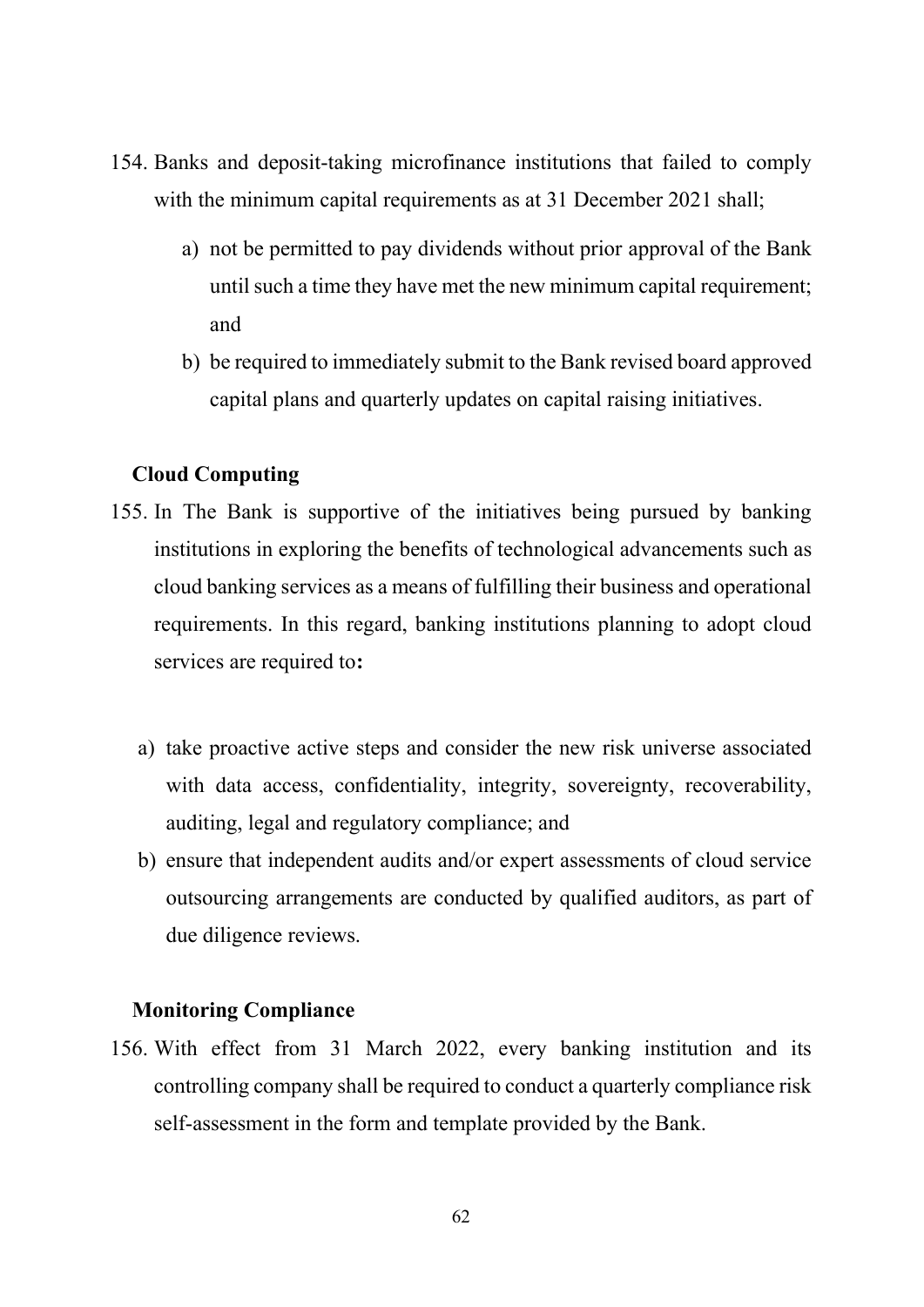#### **Sustainability and Climate Related Risks**

- 157. In an effort to enforce sustainability practices in the financial sector to foster a strong, resilient and inclusive financial system, the Bank has directed banks to:
	- a. integrate their sustainability principles, including those covering environment and climate related issues and social areas, into their corporate governance framework and risk management systems and practices; and
	- b. ensure that their boards have a representative(s) with the requisite qualifications, competence and experience to provide adequate guidance on sustainability issues.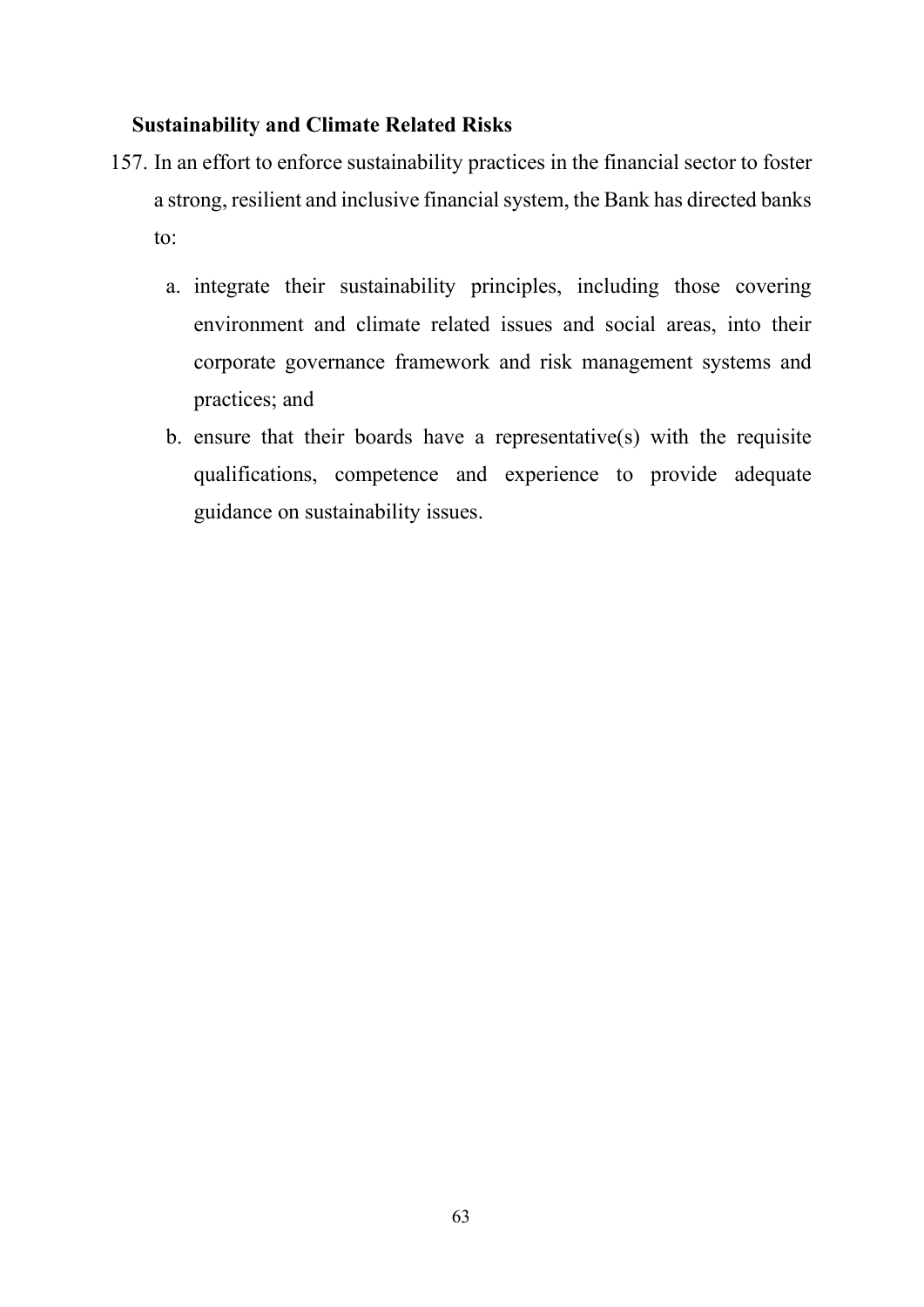# **SECTION SEVEN ECONOMIC AND INFLATION OUTLOOK**

- 158. The tight monetary policy stance pronounced in this Statement will support the on-going real economic recovery growth of 5.5% expected in 2022 and higher potential growth rates in the medium to long term, consistent with NDS1 and Vision 2030. This, coupled with the on-going strong coordination between fiscal and monetary policy and recovery of the global economy from the covid-19, will sustain the envisaged domestic growth rate in the outlook period. Moreover, the significant increase in locally produced goods to current levels of over 80%, coupled with policies announced in this Statement, is expected to reduce inflationary pressures in the economy.
- 159. More specifically, the envisaged sustained tighten monetary policy stance will go a long way in anchoring price spectrums in the economy. As a result, month-on-month inflation is expected to be reduced to below 4% in the first quarter of the year and to average below 3% in the second half of 2022. This path is expected to reduce the country's annual inflation rate to a range of 25-35% by end of December 2022 as shown below in Figure 19.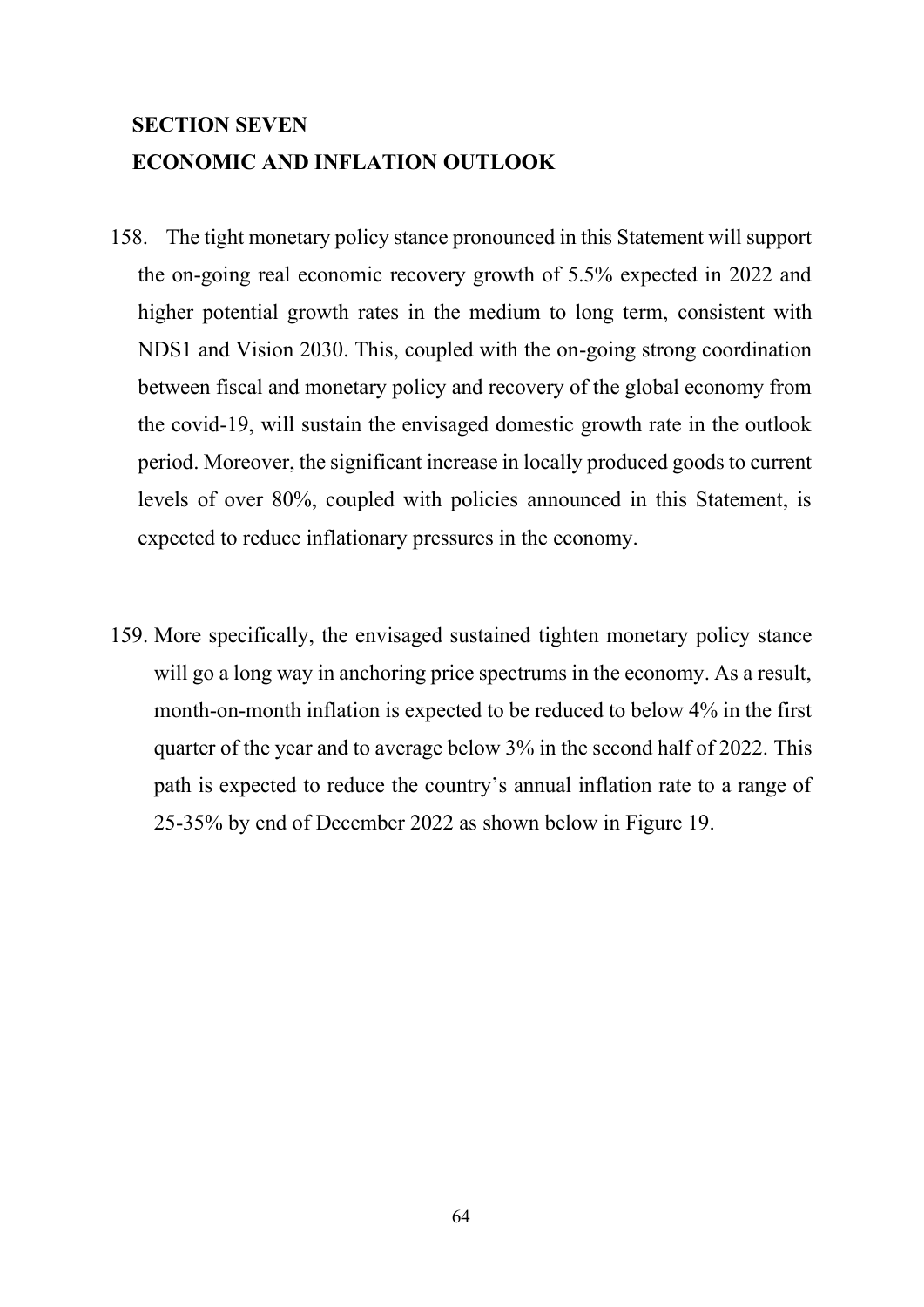



#### **Source: RBZ**

- 160. The tight monetary stance will be buttressed by a strong liquidity management programme being administered jointly by the Bank and Fiscal Authorities. In this regard, the Bank is pleased with the Fiscal Authorities' efforts in managing the liquidity implications of Treasury outlays. Going forward, Treasury and the Bank will continue to strengthen the Liquidity Management Committee, which is made up of the Bank and Treasury staff to ensure proper sequencing and sterilisation mechanisms to maintain monetary stability.
	- 161. Surveillance activities will also be enhanced to curb malpractices and cases of breaches of the Bank Use Promotion Act, currency manipulation and abuse of the auction system by some individuals and business entities.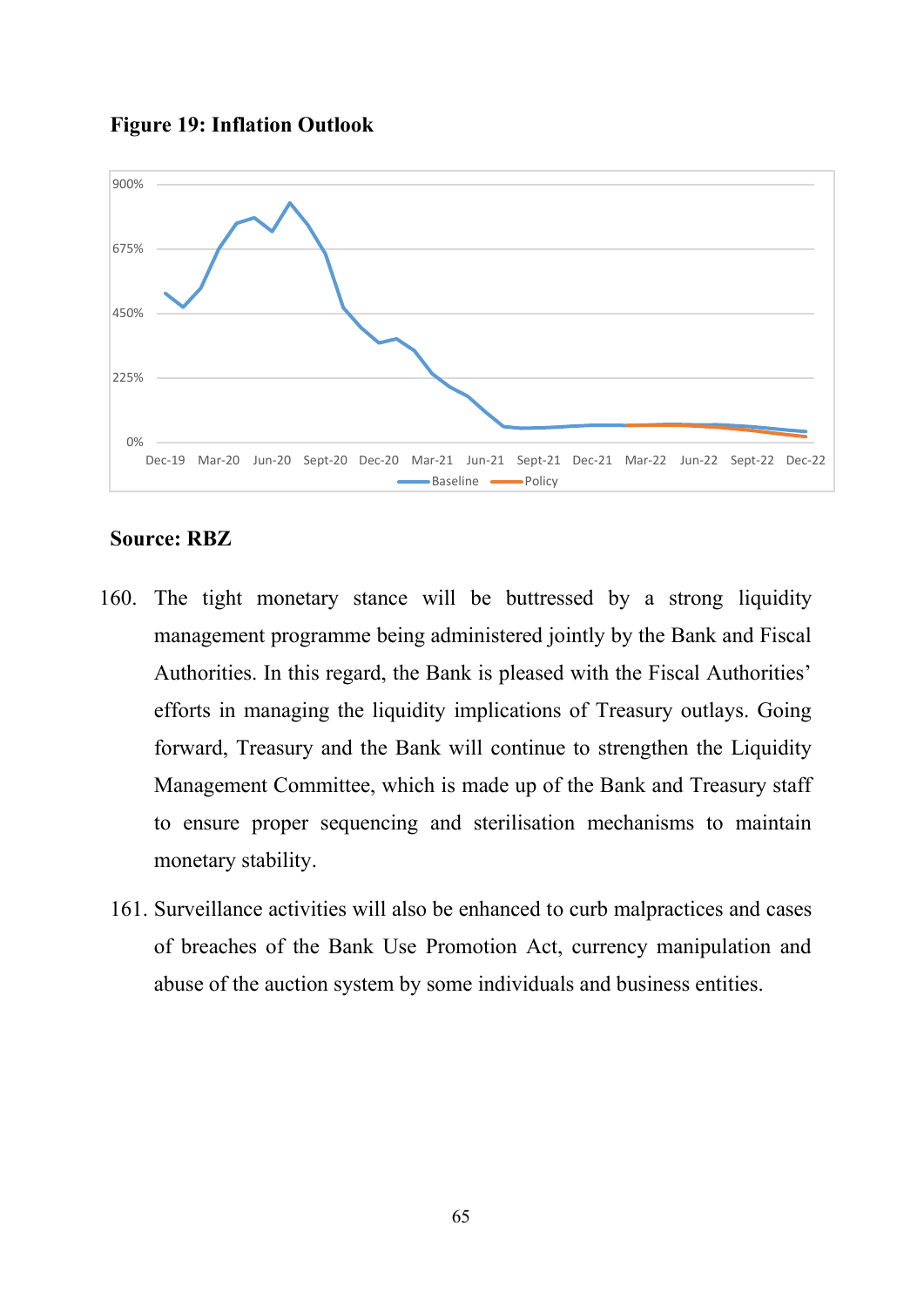#### **SECTION EIGHT**

#### **CONCLUSION**

- 162. The Bank's focus to further tighten monetary policy is necessary to stem inflationary pressures and anchor inflation and exchange rate expectations within the national economy. Controlling inflation is essential to preserve the value of the local currency and to minimise the appetite for quick conversion of the local currency into foreign currency – behaviour caused by past experiences.
- 163. The Bank strongly believes that attaining exchange rate and price stability is achievable under the current monetary policy stance which is supported by a complementary fiscal policy. Further decline in inflation will go a long way in preserving the value of local currency as well as increasing the demand for local currency and minimising appetite for quick conversion of local currency into foreign currency.
	- 164. In addition, the enhancement of the liquidity management programme with well-timed sequencing and sterilisation mechanisms implemented by the Bank and Treasury through the Liquidity Management Committee will ensure that the twin policy objectives of stability and growth are met.
	- 165. Overall, the anticipated decline in inflation and the ensuing macroeconomic stability will go a long way in enhancing the country's happiness index which had been subdued in previous years due to macroeconomic instabilities worsened by catastrophes such as Cyclone Idai, Covid-19 and climatic shocks.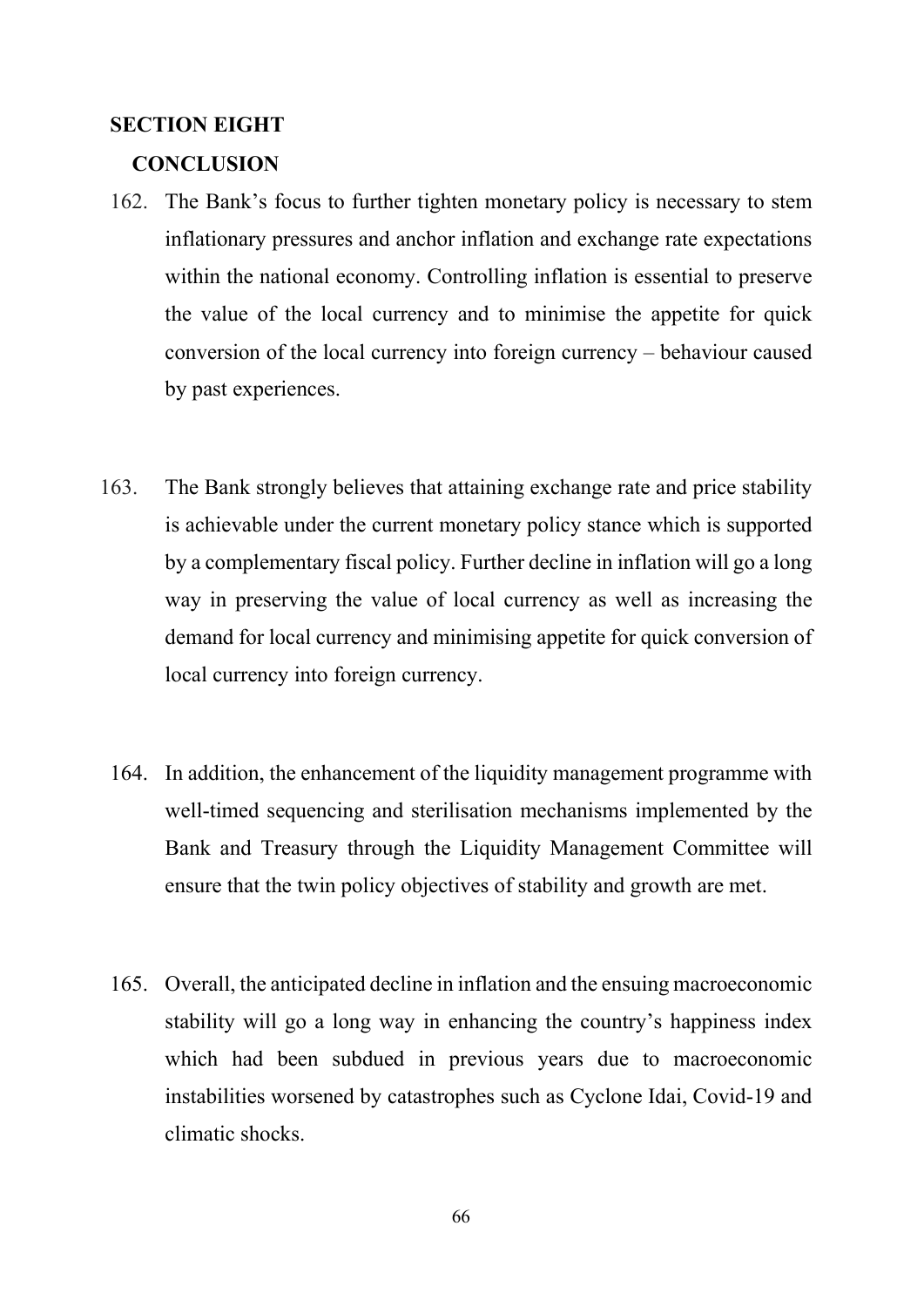166. The effectiveness and predictability of monetary policy requires the support of consumers and business. In this regard, the Bank is encouraged with the continuous moral suasion engagements which it has established with the business community to find lasting solutions to stabilising the local currency and improve trust within the economy. This is critical for the common good of the economy in pursuing common objectives which is fundamental for unity of purpose.

**I Thank You**

ndya

**John P Mangudya Governor**